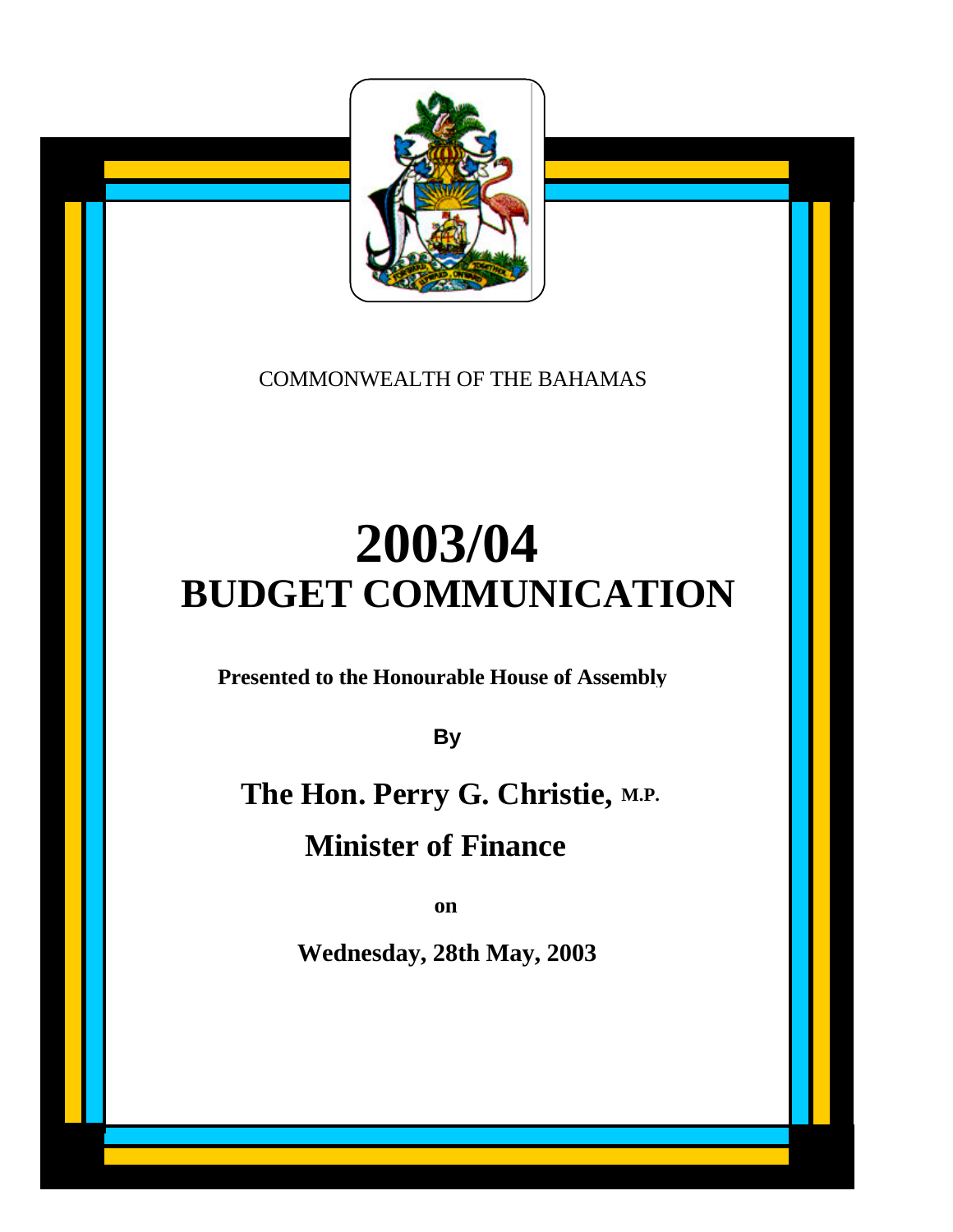#### **2003/04 BUDGET COMMUNICATION**

**I have the honour to present the 2003/04 Budget Communication.**

#### *Introduction*

**The presentation of the Budget Communication is usually a matter of considerable interest to the public, and I am sure that this year is no different.**

**Everyone wants the Budget Communication to provide a realistic assessment of the economic situation which is likely to emerge during the course of the next year, because jobs and incomes and prosperity hinge on these economic developments. In this Communication I hope that I can convey a cautious, but realistic and confident assessment that the global economy, and with it the Bahamian economy, is commencing a steadily strengthening recovery. In this regard, the April 2003,** *World Economic Outlook***, the authoritative publication issued by the International Monetary Fund projects real economic growth for the Bahamian economy of 2.9% in 2003 and 2.5% in 2004. While in many respects the** *World Economic Outlook* **emphasizes the risks affecting the global economy, the**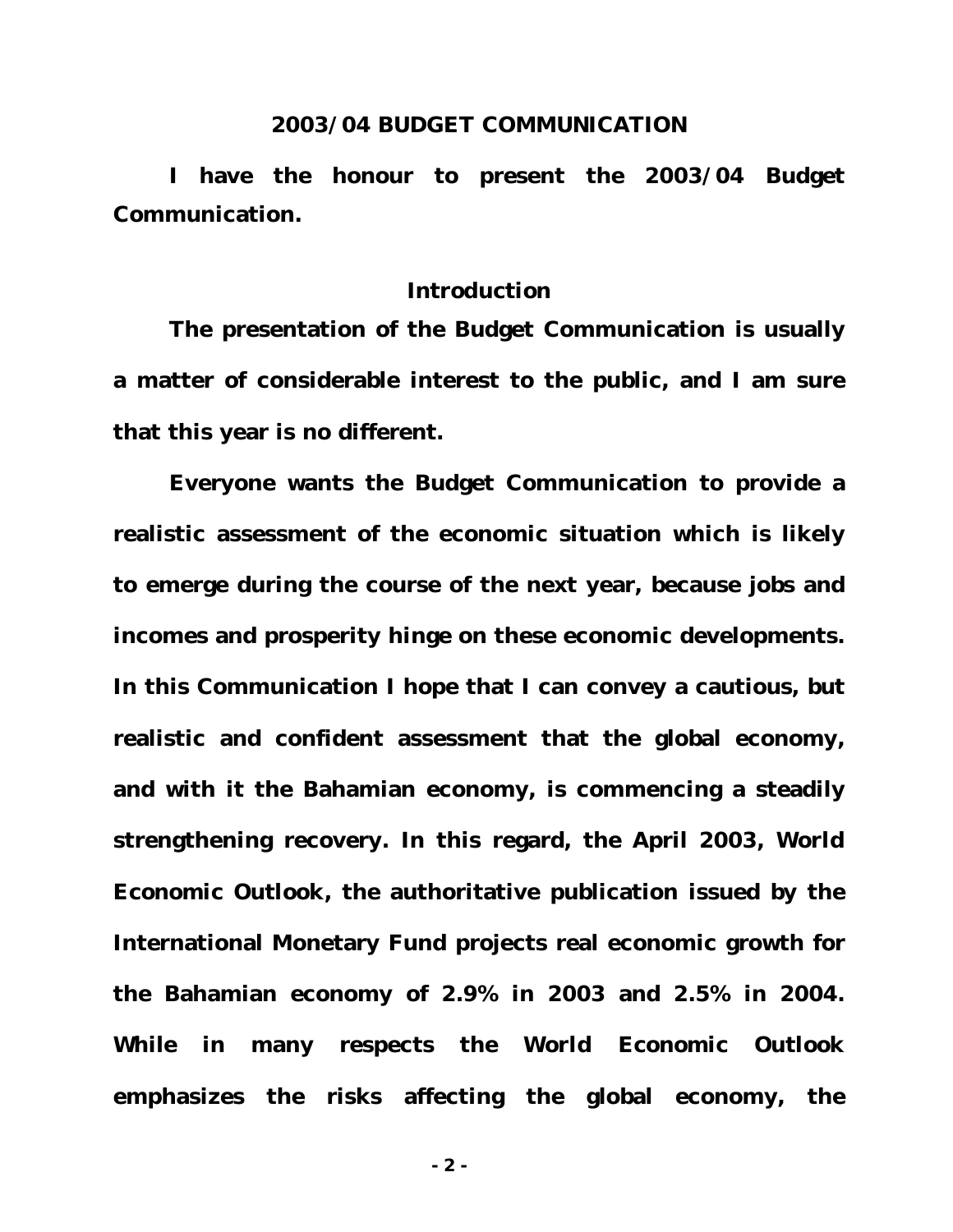**relatively upbeat growth rates projected for the Bahamian economy are reassuring. What is even more reassuring is the announcement by Kerzner International that work will shortly start on the \$600 million Phase III Development on Paradise Island. The project alone, involving the anticipated creation of 2000 new permanent jobs for Bahamians, is a tremendous confidence boost to the Bahamian economy, and further confirms that the outlook for the Bahamian economy is indeed very bright moving into 2004 and later years.**

**The re-opening of Club Med in San Salvador and the recent announcement of a \$130 million project for Abaco are also confidence boosters for the Bahamian economy. In the coming weeks and months it is expected that similar anchor projects will be announced for the Exuma Cays, South Eleuthera, Rum Cay, Cat Island, Grand Bahama and other Islands.**

**Some members of the public, and special interest groups, look to the Budget in anticipation of new announcements such as concessions and special payments. To many of those persons and interest groups I would suggest that this is a time for caution but as recovery strengthens, our growing economy**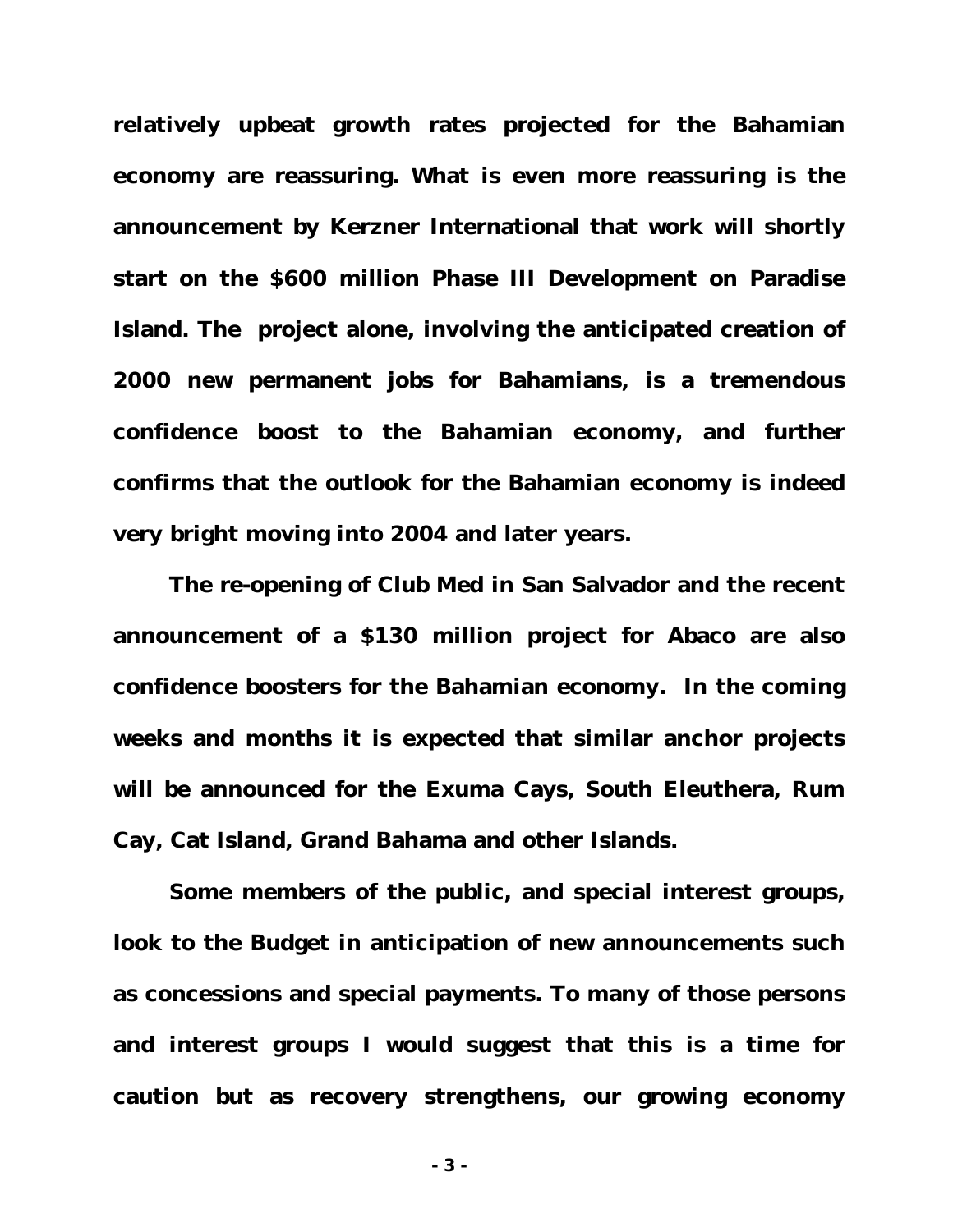**should provide the financial resources to implement, with increasing vigour, the policies in** *Our Plan.* **However, to the elderly, the vulnerable, the handicapped, the underprivileged, and the lower income groups, I want to say that, despite the necessity for fiscal restraint, in this Budget we are making significant concessions which we hope are a start in helping you better cope. As our economy improves and our revenues increase, we will add to these concessions.**

**Finally, I am sure that this Honourable House, and the people of The Bahamas generally are waiting apprehensively for the taxation measures which are usually announced in the Budget. To all of these people, I am glad to announce that, while the 2003/04 Budget contains revenue enhancement measures, it does not contain any major taxation increases and only very modest increases in a small number of fees.** 

**Speaking more broadly, the importance of the Budget Communication derives from the fact that it is the annual vehicle for setting out the economic, financial and social programme of the Government for the next year, and placing this programme in the context of the Government's medium-**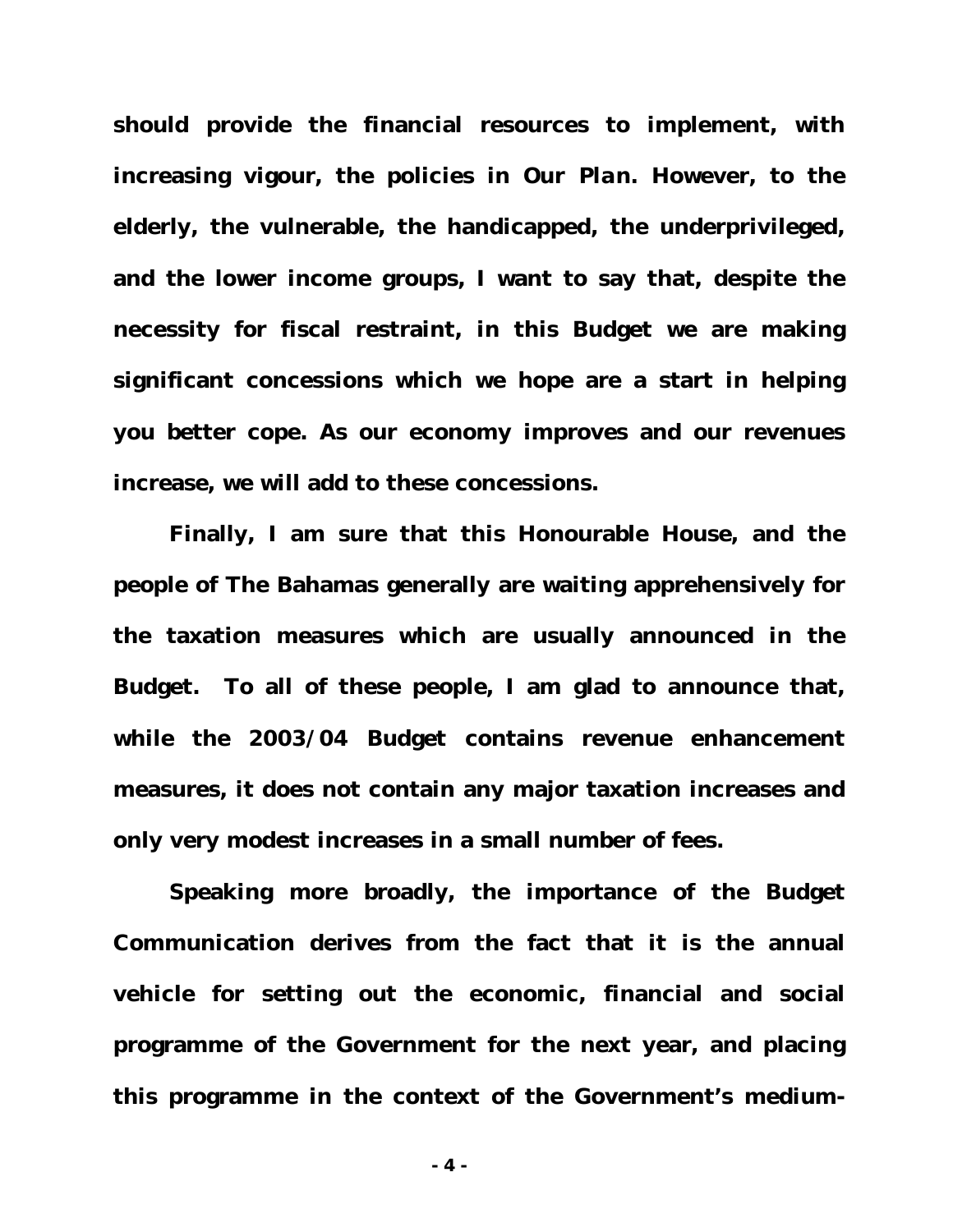**term strategy. I wish to emphasise most strongly that the programme and the strategy are informed by the Government's philosophy in relation to good governance. The expression 'good governance' has many dimensions. Probably the most important dimension of good governance would be the ability of government to provide a prosperous, secure and safe way of life for all of its people. The global phenomenon of the rise of terrorism and violent crime and the vicissitudes of the international economy, preclude any country – regardless of size – from being able to guarantee good governance in that sense. This means that the dimension of good governance which a government can address comprises at least the following elements:-**

**First, explaining to the public the critical political, economic and social issues which must be addressed to protect the national interest and their personal interests, Second, explaining to the public the policy options available and the implications of these various options, and**

**- 5 -**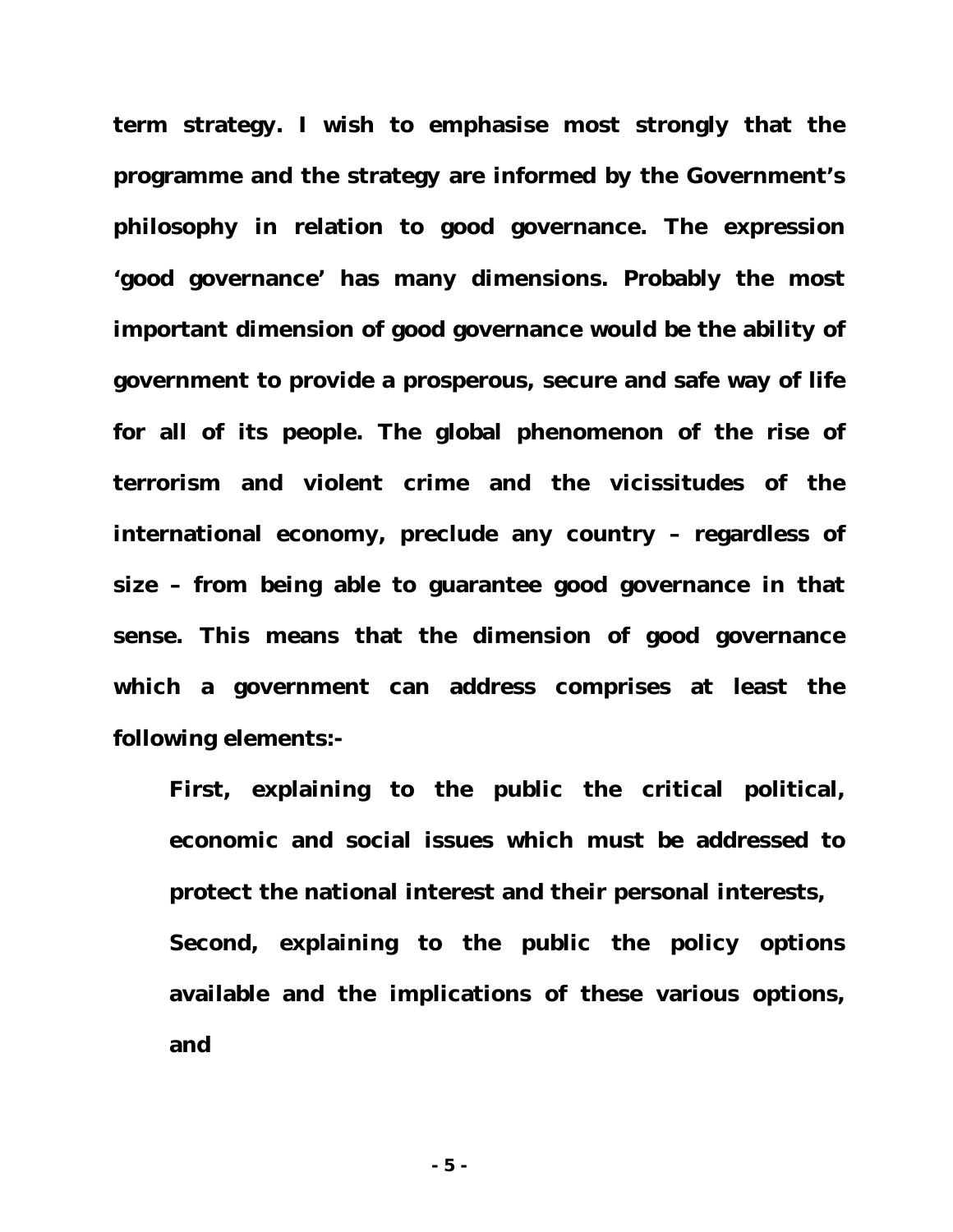**Third, listening carefully as the public articulate their views as to the most acceptable options.**

**It is only when this entire process is completed that appropriate and sensible decisions can be taken which have the fullest understanding and support of the Bahamian public.**

**After one short year in office it is clear that this Government is pursuing this dimension of good governance. The complexity and magnitude of the issues facing The Bahamas – which arise from the integration of The Bahamas into the global economy and the uncertain global environment – require Government to explain, to consult, to listen, and then decide. This is my Government's approach and I am very proud that this is the approach which we are following. This consultative and participatory approach is the essence of democracy. It means that we will not rush to judgement or to decision based on the crucial issues facing the Bahamian nation. Instead we will move forward carefully and deliberately and take decisions based on the best possible information and following the widest consultations.**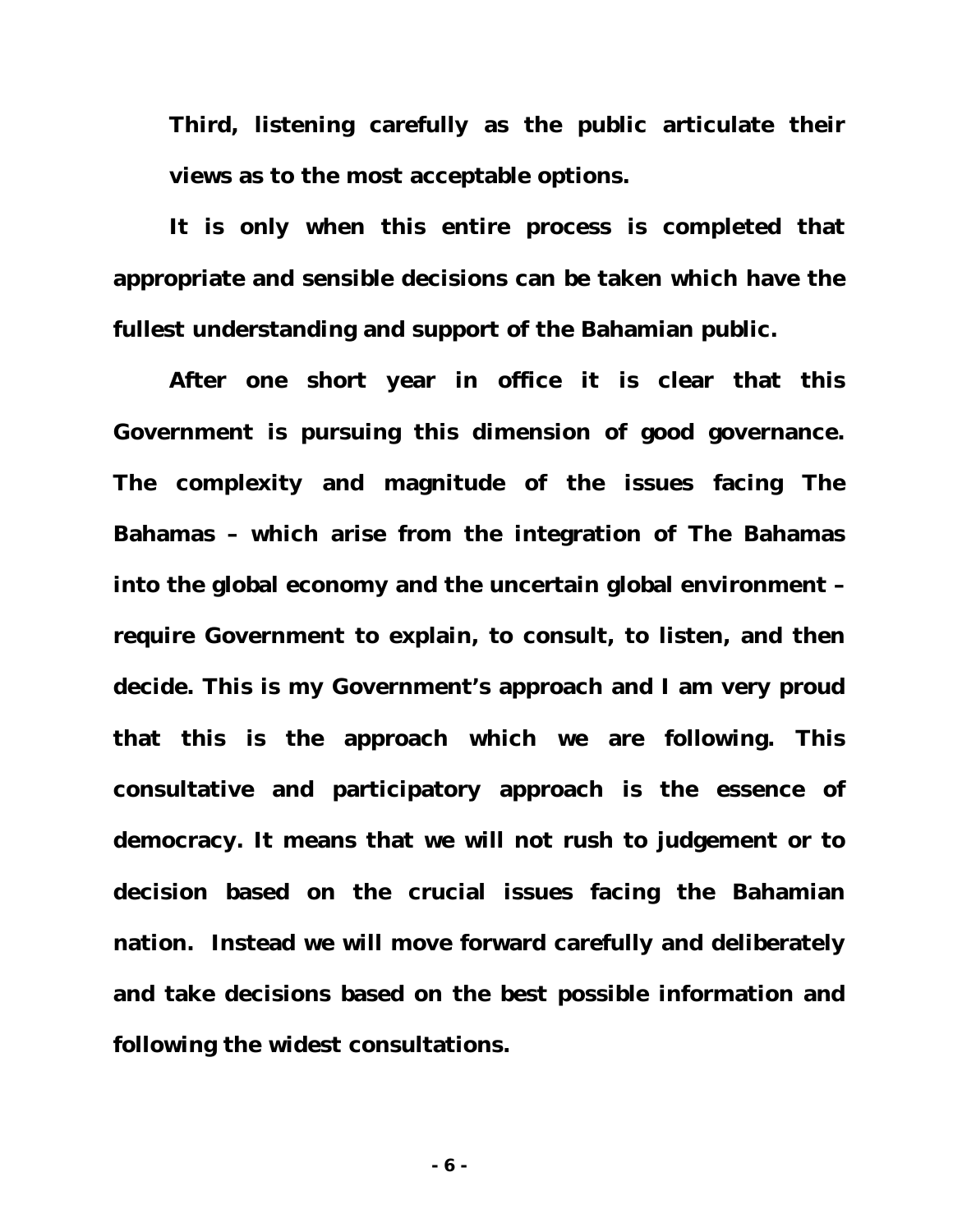**To give a very specific example of our approach, I wish to advise this Honourable House that we have the Report of the Prison Reform Commission. We have studied that Report and we will commence implementation of the Report in 2003/04.**

**Similarly, we have the report of the expert group on Clifton Cay. We have studied that report and will be implementing its recommendations in 2003/04.**

**The Labor and Employment Law Review Commission has reported and that Report is currently being reviewed.**

**My Government has also received an Interim Report from the National Health Insurance Commission and look forward to their final report and recommendations in the ensuing budget period.**

**As I have said, my Government is concerned to inform and consult widely on all major issues so as to reach the broadest consensus and understanding before moving forward. In moving forward, I would wish to ensure that all of our decisions attract the fullest support of the Bahamian public so as to minimize the necessity for corrective actions.**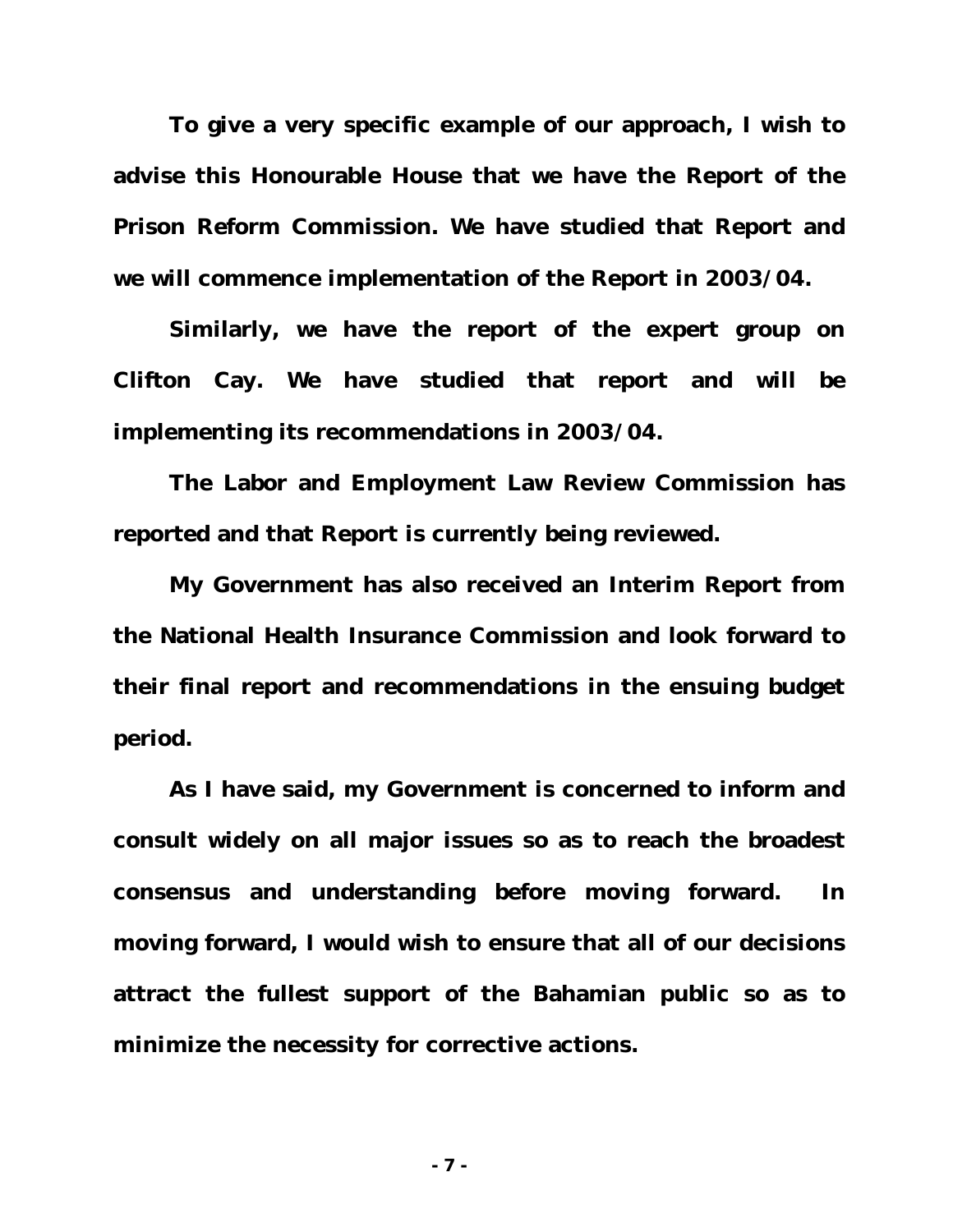**My Government's approach is, I believe, precisely what is needed at this time in our nation's history and is very much in the mainstream of participatory democracy as practiced in many advanced countries.**

#### *The Macroeconomic Fundamentals*

**In accord with the usual two-year consultative cycle, the IMF Article IV Consultation Mission visited The Bahamas in April, 2003. Following the precedents set by the publication of the Reports of the 1999 and 2001 Article IV Consultation Missions, the Report of the recent Mission will be published later this year following discussion by the IMF Executive Board.**

**The recent Mission met with my Cabinet to give us a preliminary review of its findings. One of the most important comments by the IMF Mission was that The Bahamas has a long track record of prudent macroeconomic and financial stability. Our economy has been severely buffeted from time to time by external shocks, but unlike most other independent countries in this Region excluding the North American giants, The Bahamas has never had to seek financial assistance from the multilateral financial organizations such as the IMF. Great**

**- 8 -**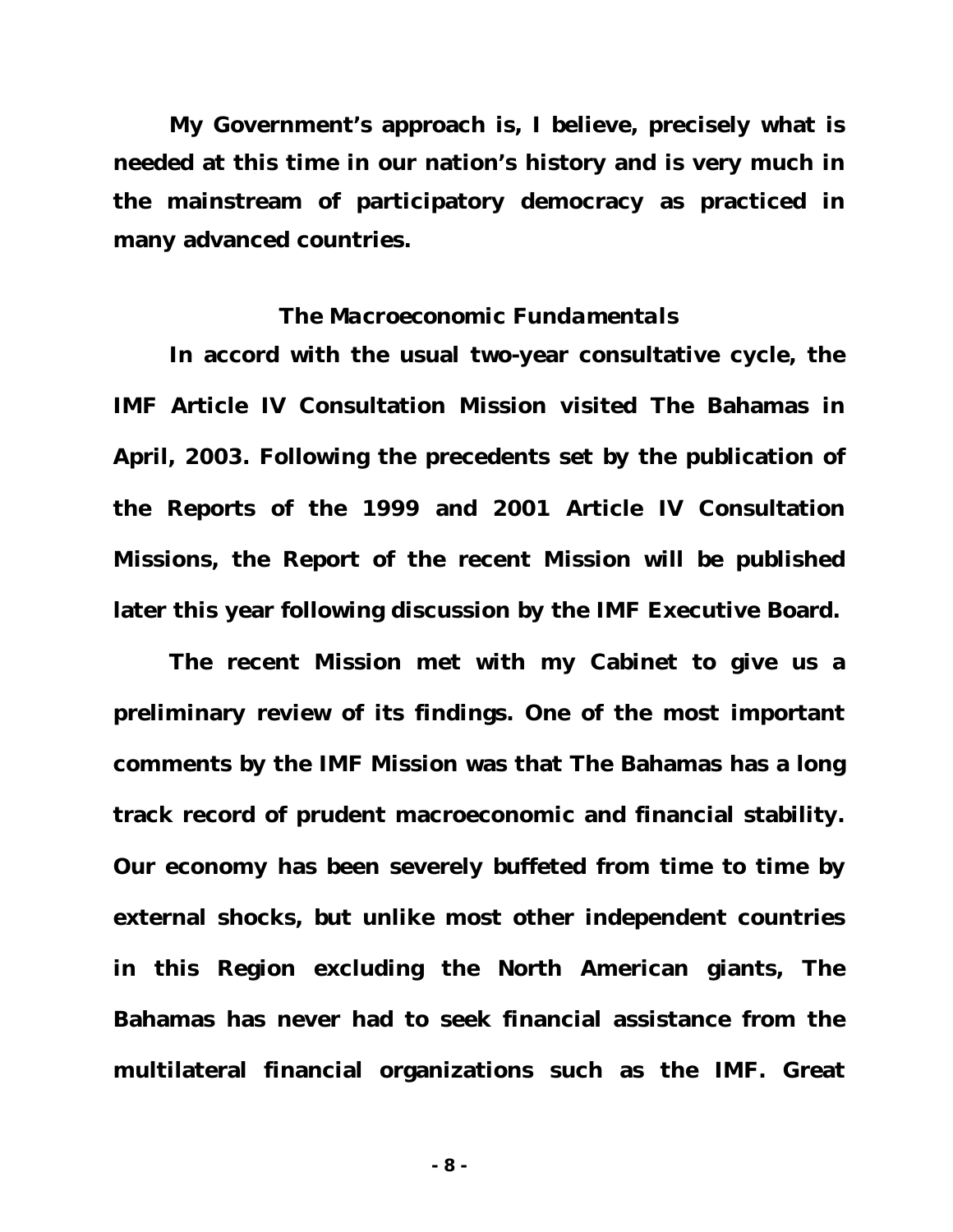**credit is due to successive Governments of The Bahamas and to the people of The Bahamas for that track record. At the same time, the Bahamian people have recognized that this track record involved, and continues to involve, considerable selfdiscipline, awareness of economic and fiscal realities, and great patience in pursuing growth-oriented policies so that improvements in public services can be soundly and sustainably financed. Of course, there have been circumstances in some periods when maintaining the record was extremely difficult. For example, the early years of the 1990's when the Gulf Crisis and War occurred. More recently, during the sharp deterioration in the external environment in 2001/2002.**

**This track record is sufficiently impressive, and the prospects for the Bahamian economy sufficiently strong that bankers have recommended that The Bahamas should float another US \$ Bond Issue in New York in the coming months. This is a matter which I will discuss later in this Communication.**

 **In this Budget Communication I will be setting out the measures which are necessary to maintain this proud record.**

**- 9 -**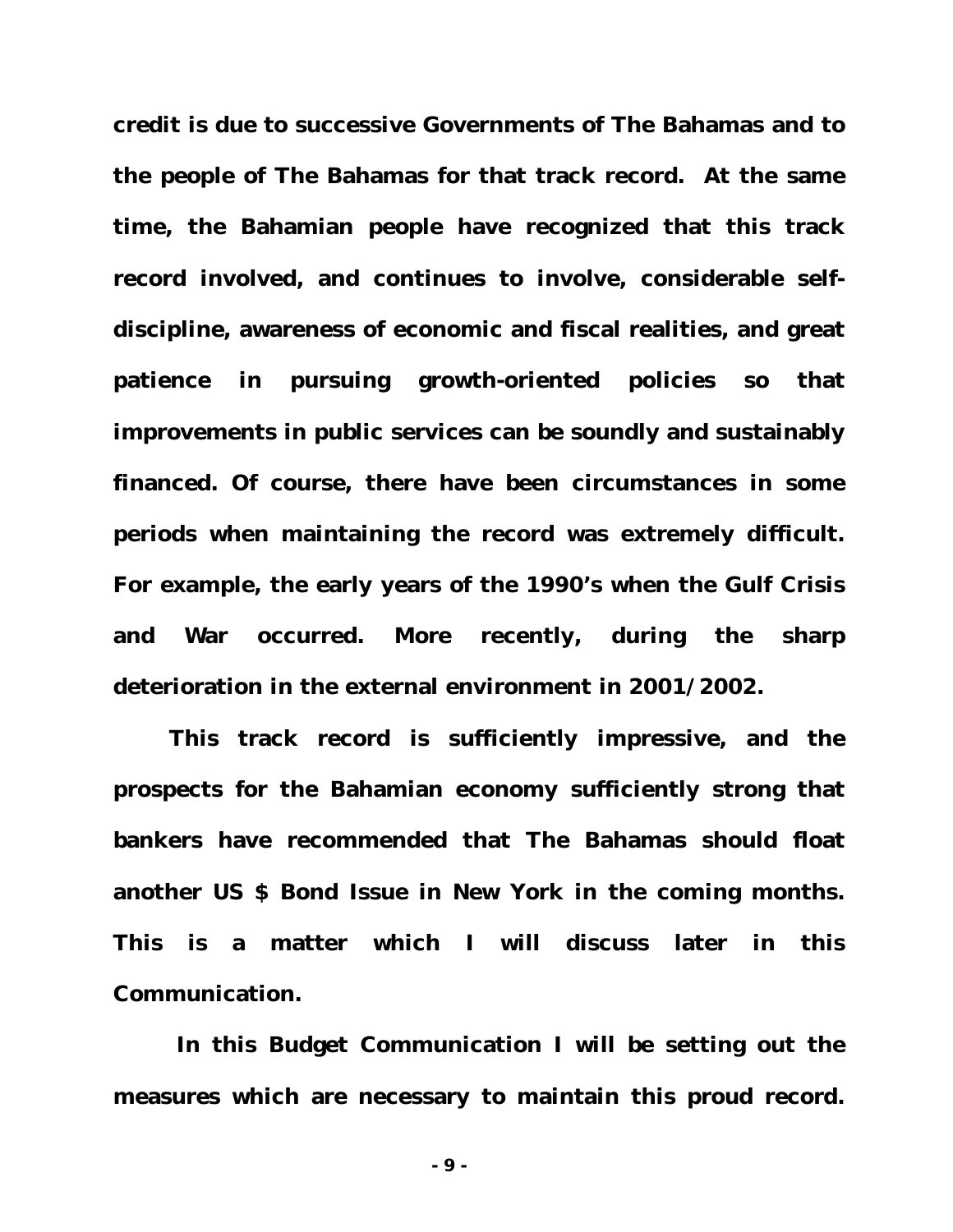**Above all else, maintaining this record requires keeping the objective of fiscal balance firmly in view.**

#### *International Economic Developments*

**Turning to these developments, we are all acutely aware that the strong expansion in the global economy came to an end in the year 2000. Initially, there were the corrections in global stock markets, which particularly affected high-tech stocks. These corrections were further exacerbated by concerns about corporate governance, particularly in the US, which further dampened expectations of early return to rapid economic growth. Political factors then intervened to further exacerbate matters. There were the awful terrorism events of September, 2001, and the heightened geopolitical uncertainties primarily in the Middle East which certainly dampened expectations of an early return to the confidence and optimism of the 1990's.**

**No economy has escaped the difficulties in the global economy in recent years. For example, economies as different as the United Kingdom and Barbados have experienced these**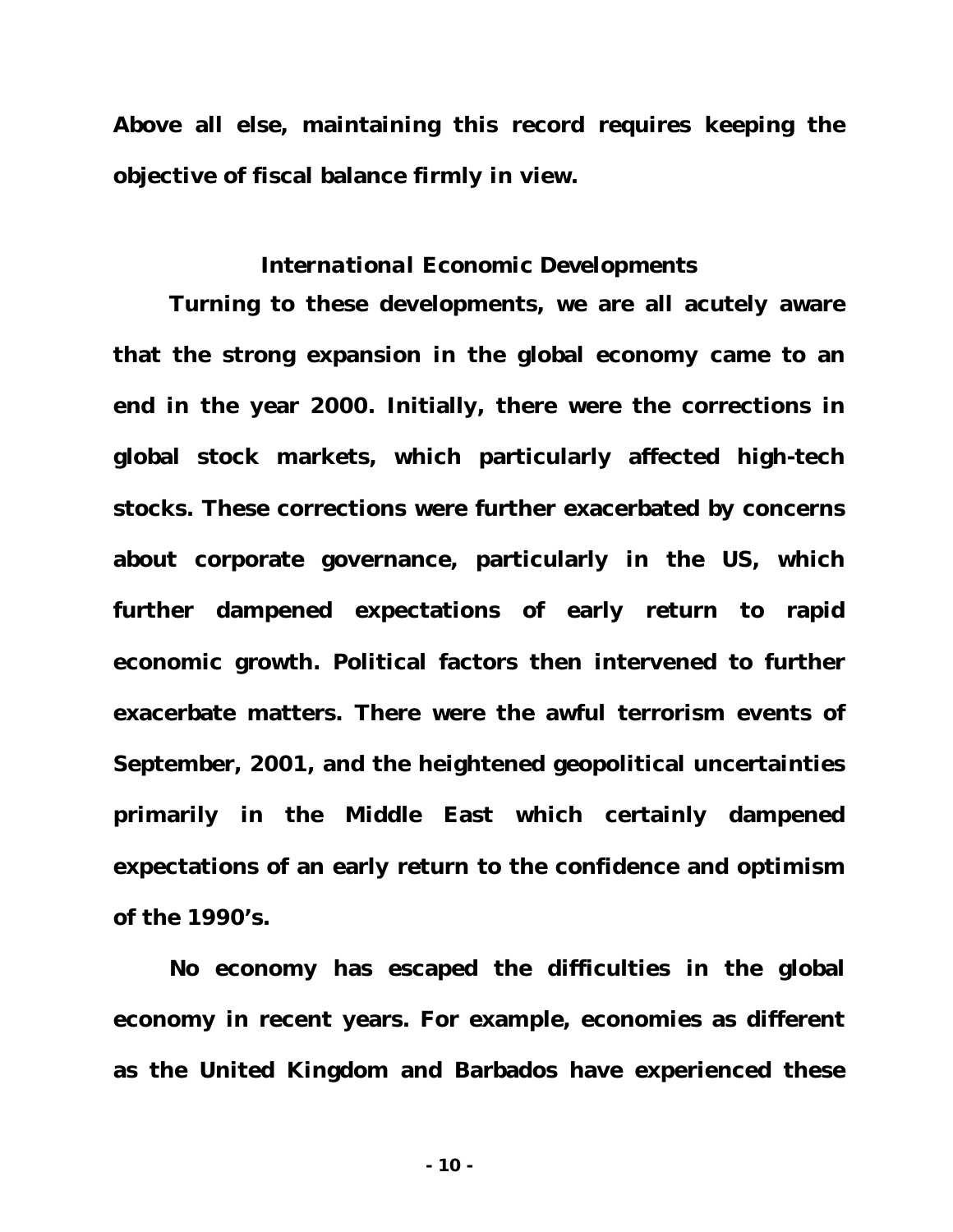**difficulties; thus, the Governor of the Bank of England in a major address recently stated:-**

*"… It has made life pretty difficult, too, I have to say for those of us involved in macro-economic management."* **and the Rt. Hon. Prime Minister of Barbados in his October**

**2002 Financial Statement to Parliament said:-**

*"…Since I last had the honour to present the economic and financial policies of the Government of Barbados …, our nation had to endure more than an ordinary measure of economic difficulty."*

**The IMF***,* **in its April, 2003, issue of the** *World Economic Outlook***, suggests that there will be subnormal growth in 2003, and that will lead to a tepid recovery with normal growth only resuming during the first half of 2004. Indeed it is worth stating the comments of the IMF's Economic Counsellor and Director of Research at the Press Conference explaining the projections in the issue. He stated as follows:-**

*"It is possible things could turn around more quickly, if war jitters have indeed been single-handedly forestalling the recovery, if oil prices turn out to be significantly*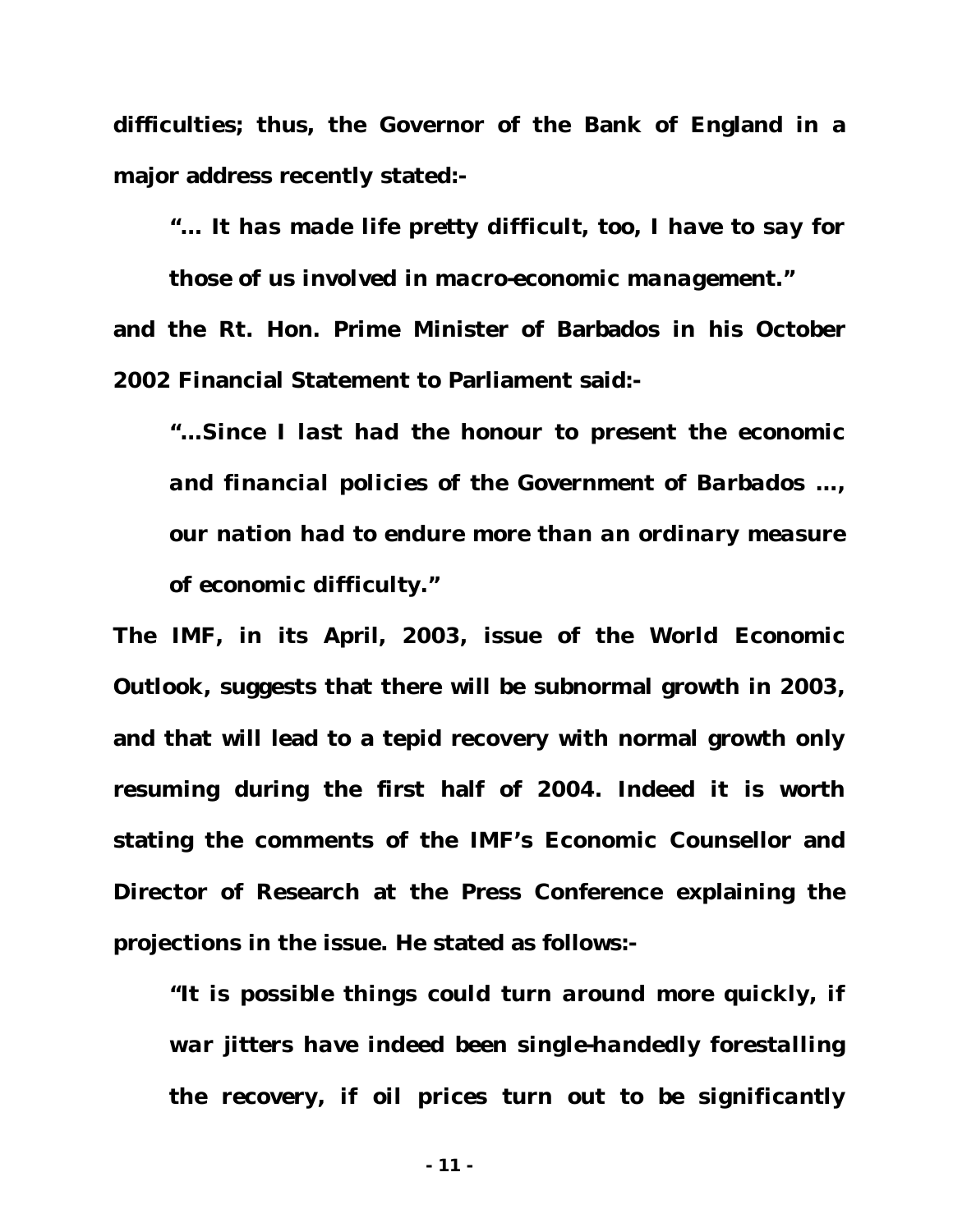*lower than our baseline, and if global productivity growth turns out to be even more robust than we project. But, in our view, it is not just the war – a number of other risks weigh on the outlook. These risks include the unwinding of the equity price bubble in some regions, financial imbalances around the globe including the patently unsustainable constellation of current accounts, structural weakness in Japan and Europe, continuing security concerns that put sand in the wheels of globalization, as well as a variety of sundry further risks including fragilities in emerging markets and SARS."*

**A period of sustained global deflation would be most unwelcome because, on the basis of historical experience, it would result in rising personal and corporate debt burdens and bankruptcies, and in rising unemployment and other social costs. As a Governor of the US Federal Reserve Board stated in a recent speech:-**

**"***Sustained deflation can be highly destructive to a modern economy and should be strongly resisted. Fortunately for the foreseeable future, the chances of*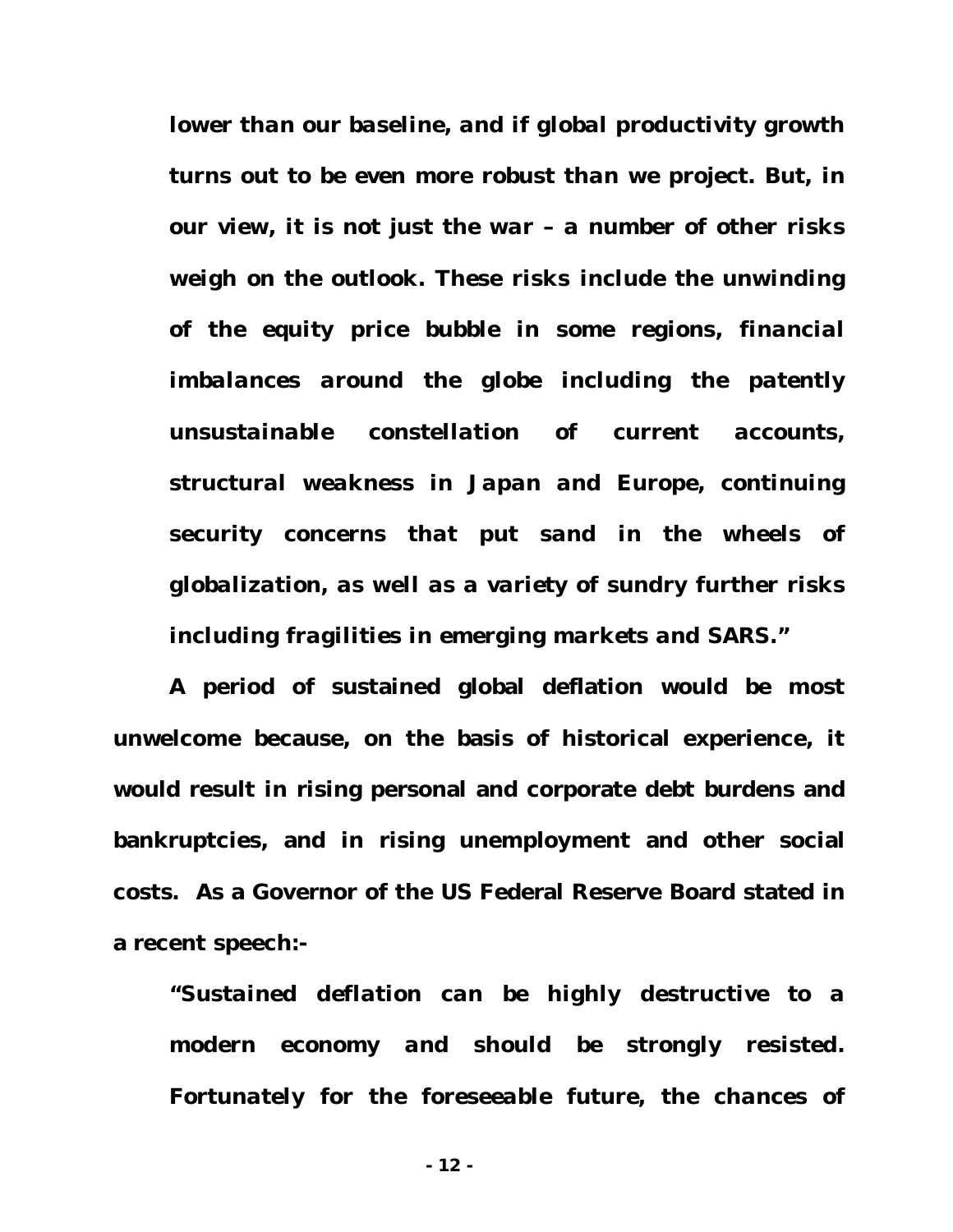*serious deflation in the United States appear remote indeed, in large part because of our economy's underlying strengths but also because of the determination of the Federal Reserve and other US policymakers to act preemptively against deflationary pressures."*

**Even more recently again, the Chairman of the US Federal Reserve made similar cautious remarks.**

**My purpose in setting out these external and expert views at some length is to present to this Honourable House the background against which the 2003/04 Budget has to be prepared. Every other democracy is moving forward with great care and deliberation in economic and fiscal matters because of the continuing global uncertainties and insecurities. We must follow suit. This is a time for cautious optimism but not for alarm. This cautious optimism is certainly reflected in the recently announced investment projects and those currently in the pipeline.**

**What my Government proposes to do in this Budget is to move forward, I repeat move forward, in implementing its programme as set out in** *Our Plan* **with deliberation and**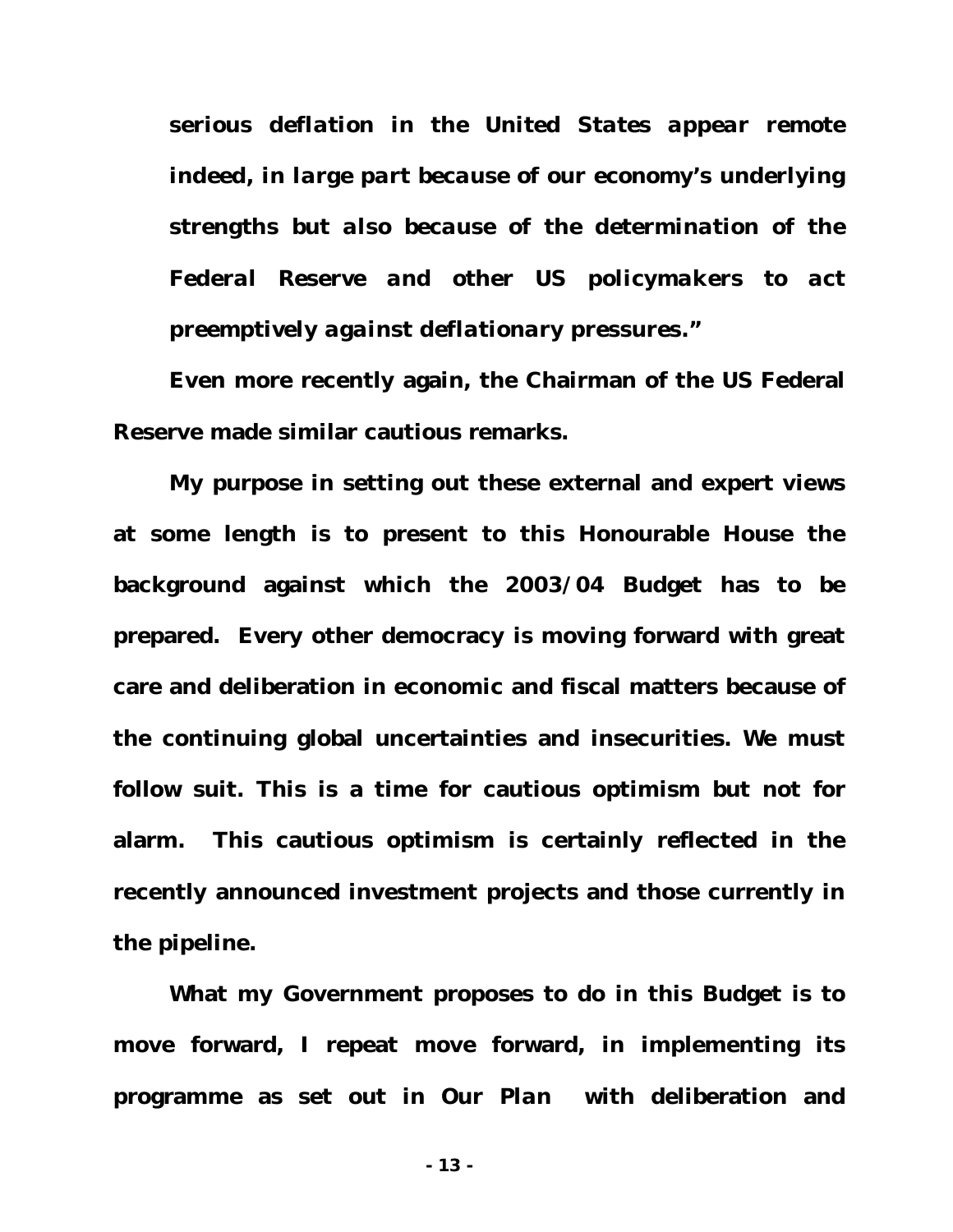**caution so the economy and the public finances can cope with any further major and unexpected external shocks.**

**As I have stated, the Report of the 2003 IMF Article IV Consultation Mission will be published after the Executive Board considers it probably about July, 2003. I am sure that this Report will be generally supportive of the Government's caution in macroeconomic matters. I also have no doubt that the Report will recommend significant changes in many aspects of our economic and fiscal arrangements for implementation in the medium-term. Consistent with this Government's consultative approach in all major matters, these recommendations will be implemented as appropriate over a reasonable time-scale and after consultation with the Bahamian public. Furthermore, in our approach we will take the greatest care to ensure that implementation does not diminish the attractiveness of the Bahamian economy for productive inward investment.**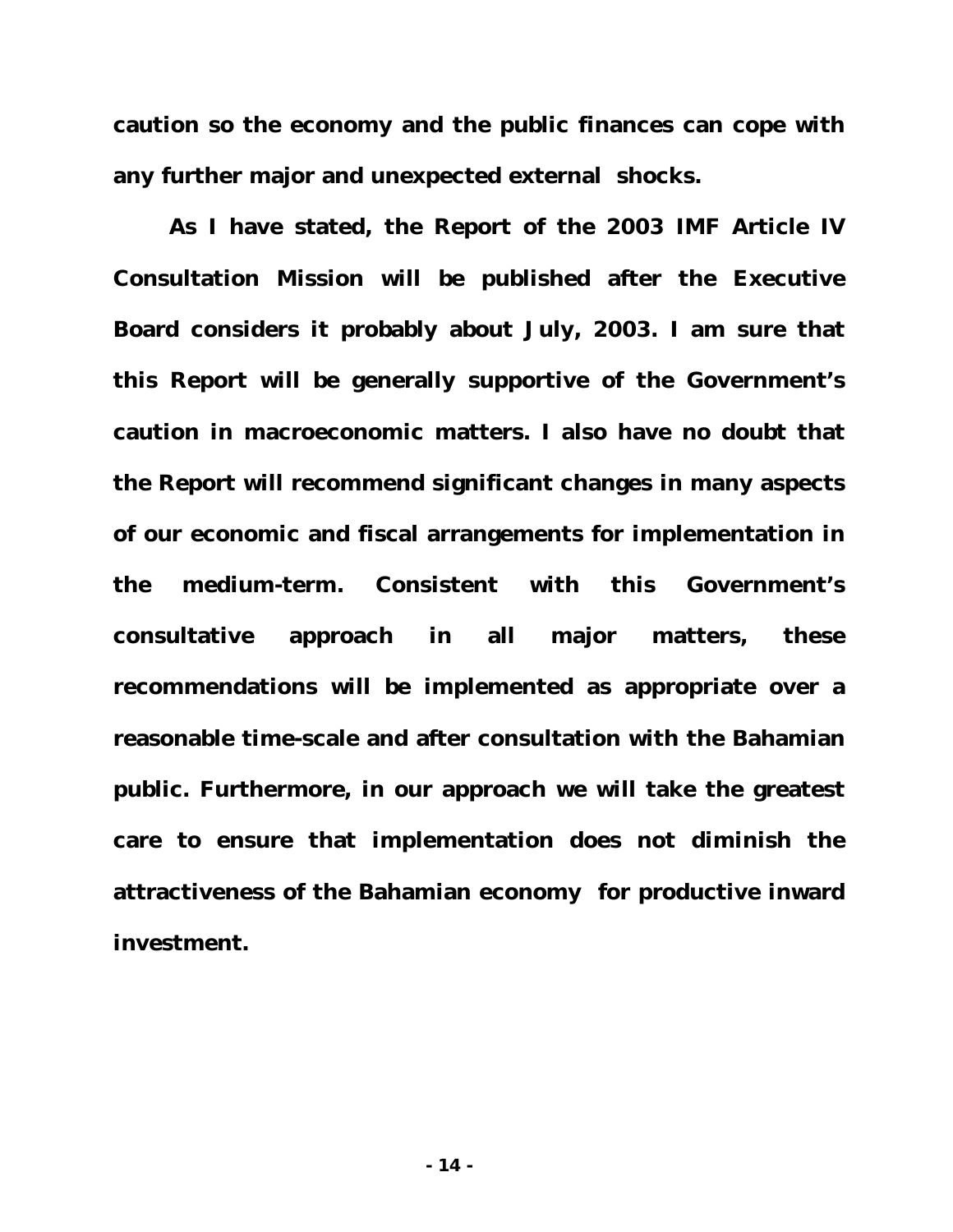#### *International Trade Developments*

**In this context I would like to refer to the issues of the application of The Bahamas for membership in the World Trade Organisation, WTO, the ongoing discussions on the proposed Free Trade Area of The Americas, FTAA, and the position regarding the Caribbean Single Market and Economy, CSME. I have established a special commission under the cochairmanship of the Deputy Governor of the Central Bank and the President of the Chamber of Commerce to consider the implications of these developments for the Bahamian economy. I look forward to the report of the Commission.**

**While I do not wish to anticipate the recommendations of the Commission, there are a number of specific points which I would like to emphasise in relation to this matter.**

**Firstly, this Government will consider carefully, before entering any trade agreement – and I include membership of the WTO.**

**Secondly, in entering into any trade agreement – or any other agreement affecting the vital interests of The Bahamas -**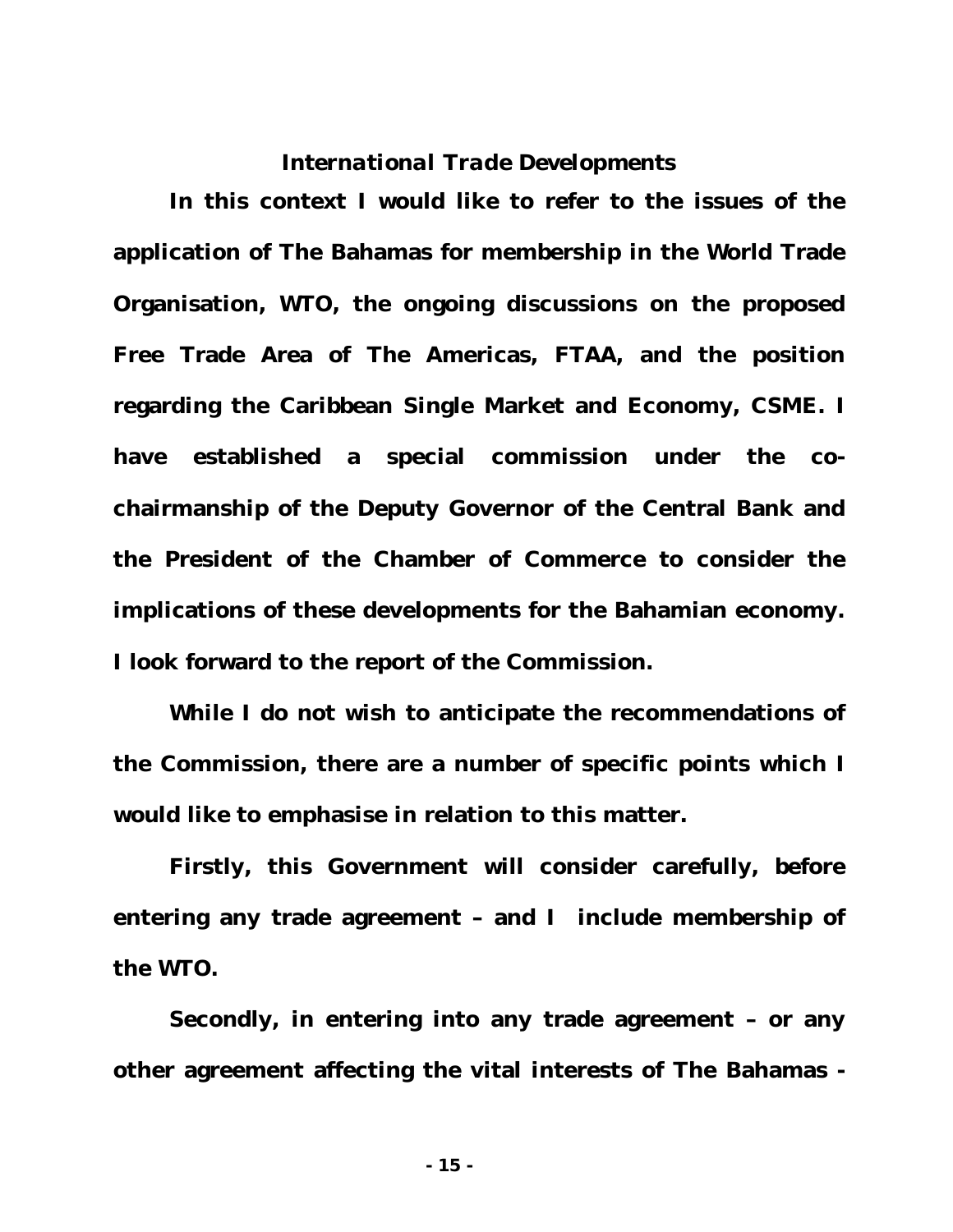**my Government will be seeking clear and concrete reciprocal advantages for The Bahamas to, at a very minimum, offset any additional costs which the Bahamian economy will have to bear.**

**Thirdly, if entering into any trade agreement involves restructuring in any way our revenue system, as some advise we may have to do in due course, we will be seeking an extensive transitional period before any such restructuring has to take place.**

**Finally, I believe that the Bahamian economy and people are very well equipped by tradition and historical experience to take full advantage of opportunities which global and hemispheric developments may present. In that regard, we in Government will be doing everything possible to ensure that our economy and our people are competitive and equipped to exploit the opportunities which we are assured will arise.**

**Let me conclude on this point by stating that we in The Bahamas fully appreciate the importance of being part of the mainstream in regional, hemispheric and global economic**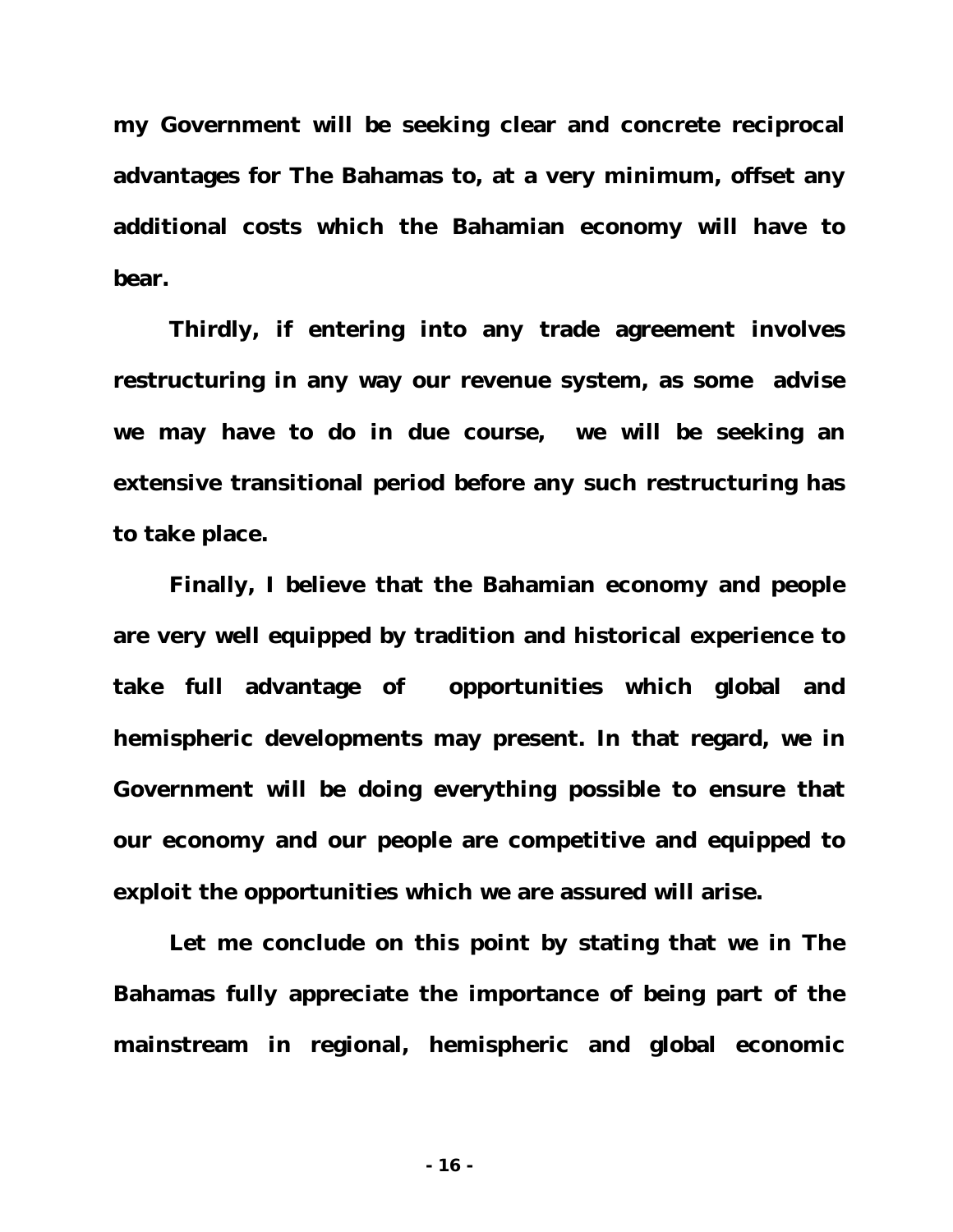**partnerships. My Government believes that we Bahamians can do this and still protect our vital national interests.**

# *Relations with International Financial Organizations*

**Since entering office in May, 2002, I have had the opportunity of meeting with representatives of the two major international financial institutions of most importance to The Bahamas namely, the International Monetary Fund, IMF, and the Inter-American Development Bank, IDB. These institutions have willingly responded to our requests for technical assistance on a range of important issues. In the case of the IMF, in the last few years the IMF has provided valuable technical assistance in relation to enhancing the regulatory competitiveness of the financial services sector, strengthening and rationalising revenue administration, and on the production of timely and comprehensive economic statistics. My Government recognizes the importance of ensuring that the key elements of recommendations arising from this technical assistance are implemented quickly.**

**- 17 -**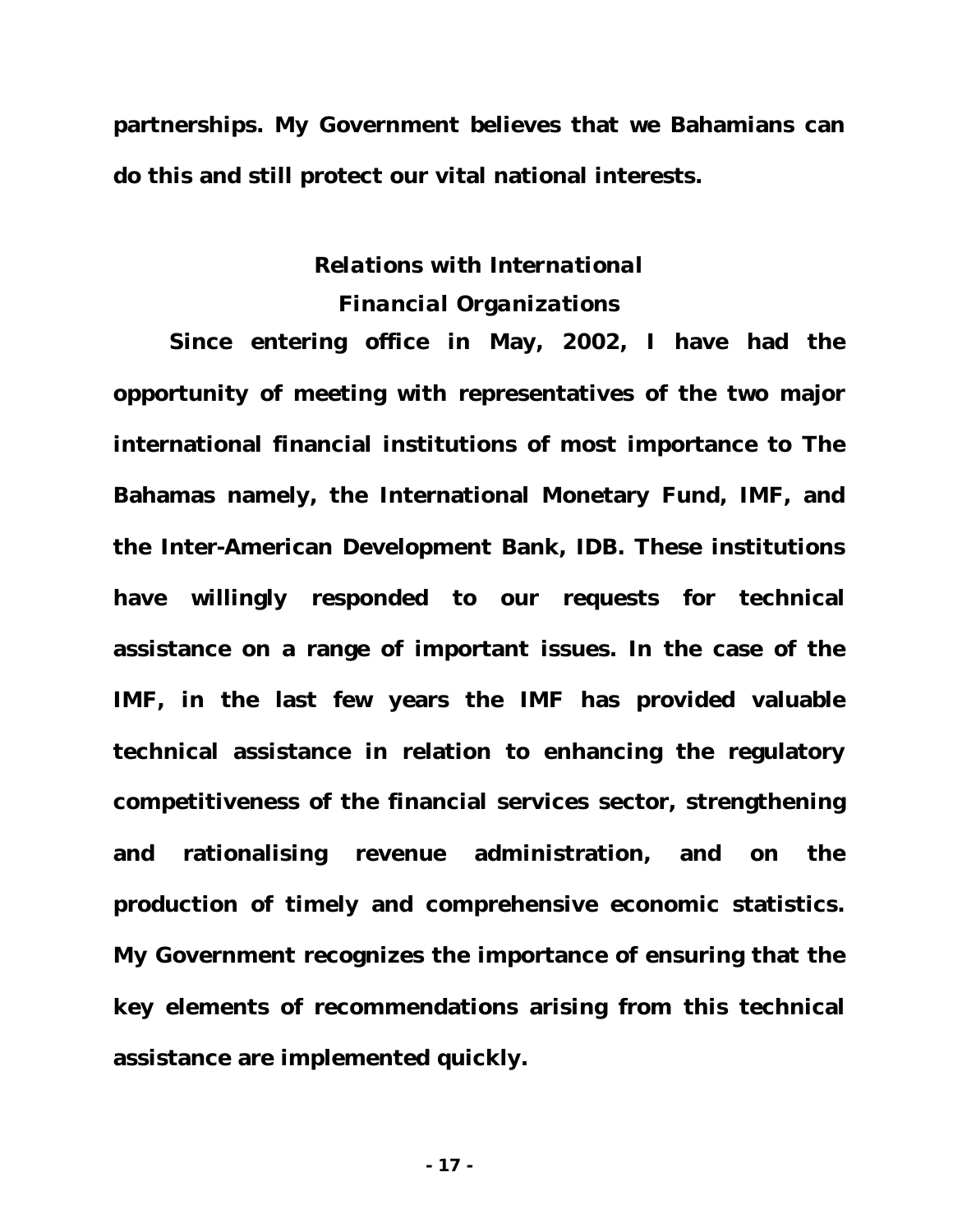**In the case of the IDB, the Bank also provides valuable technical assistance. For example, the Bank recently conducted a seminar for senior officials to improve the quality of project planning and implementation. On a broader front, the Government and the Bank are in process of finalizing a country programme for implementation over the medium-term.**

**I am aware from discussions with the officials of the Inter-American Development Bank and various ministries in The Bahamas, that the Bank is an invaluable source of technical advice as well as being an important source of funding on reasonable terms. It seems to me that we as a nation will be looking increasingly to the Bank for technical assistance and financing as we move to deal with critical long-term issues. These are issues such as coastal erosion, environmental protection and solid and sanitary waste management. They are issues of critical importance because we must deal effectively and in good time with these issues in order to safeguard the environment which is of such importance to our primary industry, tourism, as well as protecting our own habitat.**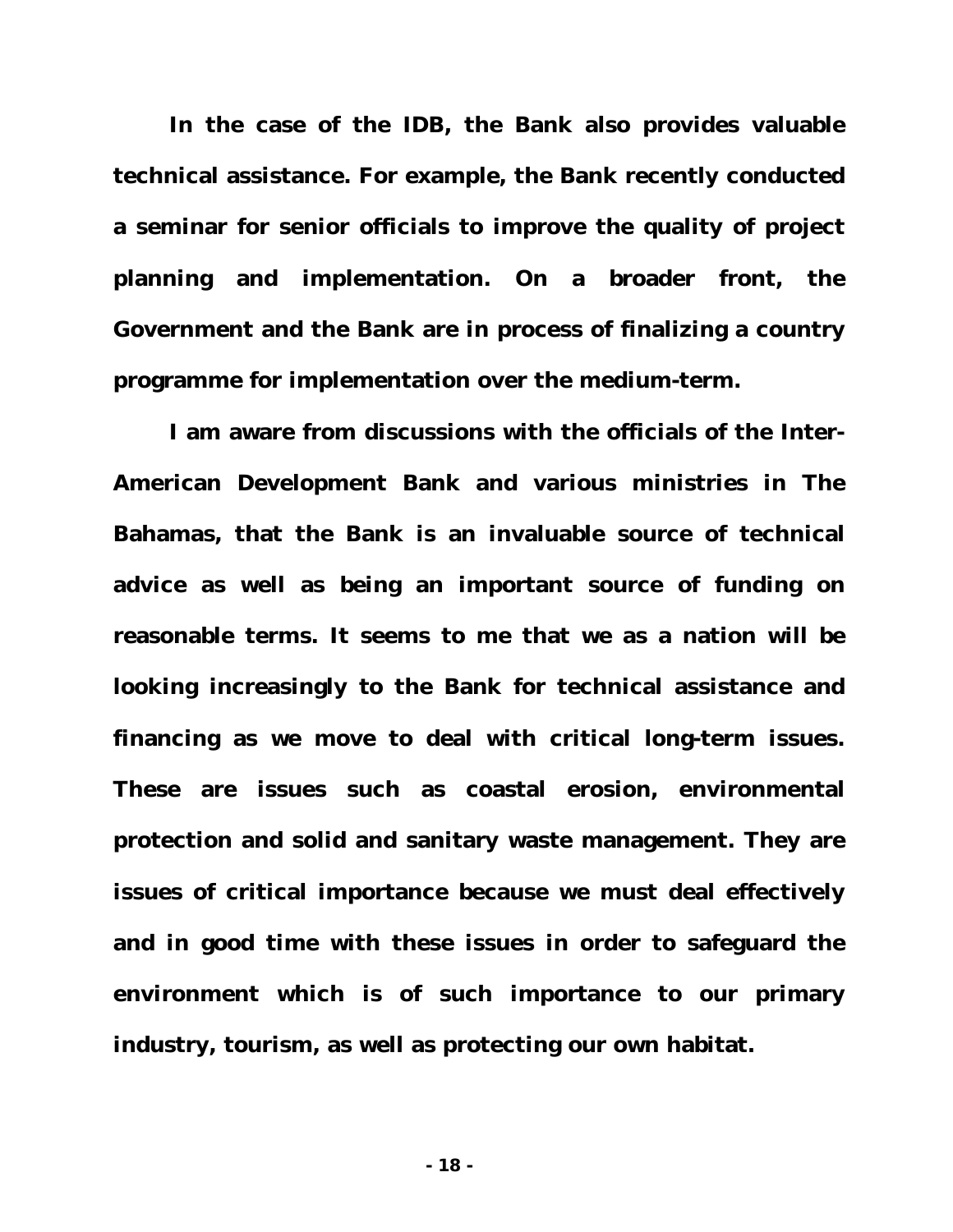#### *Steps to Strengthen Good Governance*

**We are currently in consultation with the Inter-American Development on a programme to cover the initial 5 years of this Government's period in office. One of the components of that programme will be projects and studies to assist in public sector reform and modernization. When I speak of public sector reform and modernisation I am not speaking negatively about the performance of the public sector. We have a public sector of high quality and the production of this Budget is testament to the dedication of many persons in the Public Service in the Ministry of Finance and of the other Ministries and Departments which provide input into the budget process.**

**However, the goal must surely be to strive for excellence throughout the Public Service and the Public Sector, a goal which is attainable provided the effort and organization is forthcoming. In the highly globalised and competitive world of this Century, an efficient and high performance economy requires excellence from both its public and private sectors. In view of this consideration, it is vital that Government decisions**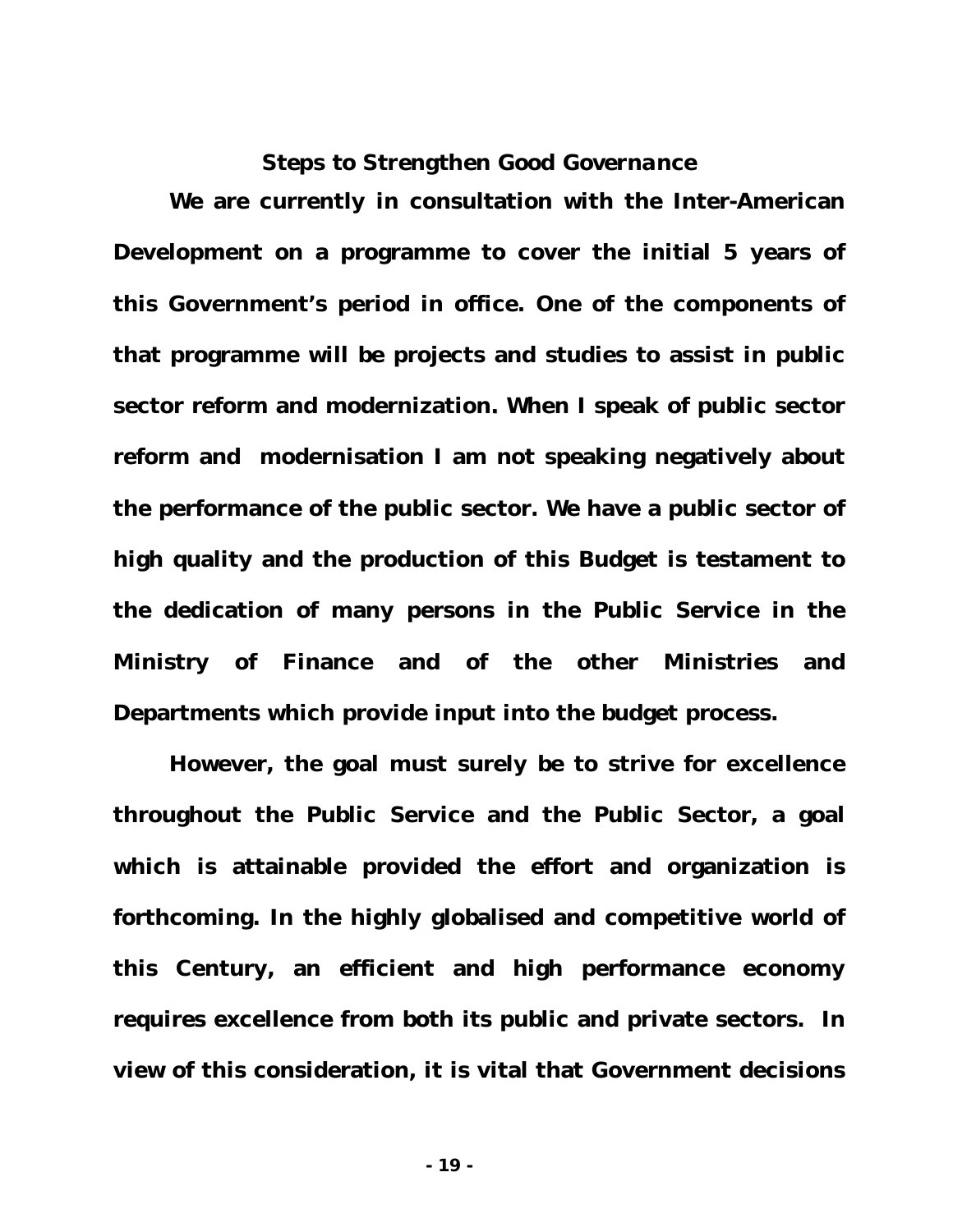**are based on excellent systems throughout the Public Sector which generate comprehensive, timely and accurate economic and social statistics; provide comprehensive analyses of options; generate soundly based recommendations; and most importantly, ensure that the decisions are implemented in the manner intended. Unless decisions are based and implemented in this way, there is the great danger of overlooking vital considerations or of reaching unsound judgements or, indeed, of failing to implement the decisions taken in the manner determined. The intensification of globalization in the last decade means that the scope for correcting erroneous decisions and judgements is more and more restricted. Therefore, it is vital to put in place the whole range of systems which will facilitate proper decision-making. I have already referred to the important seminar conducted by the IDB for senior officials on project planning and implementation. This seminar was invaluable in disseminating knowledge and information on better ways of planning projects and programmes.**

**The whole range of strategies , information systems, and motivational steps, to which I refer means reconstructing the**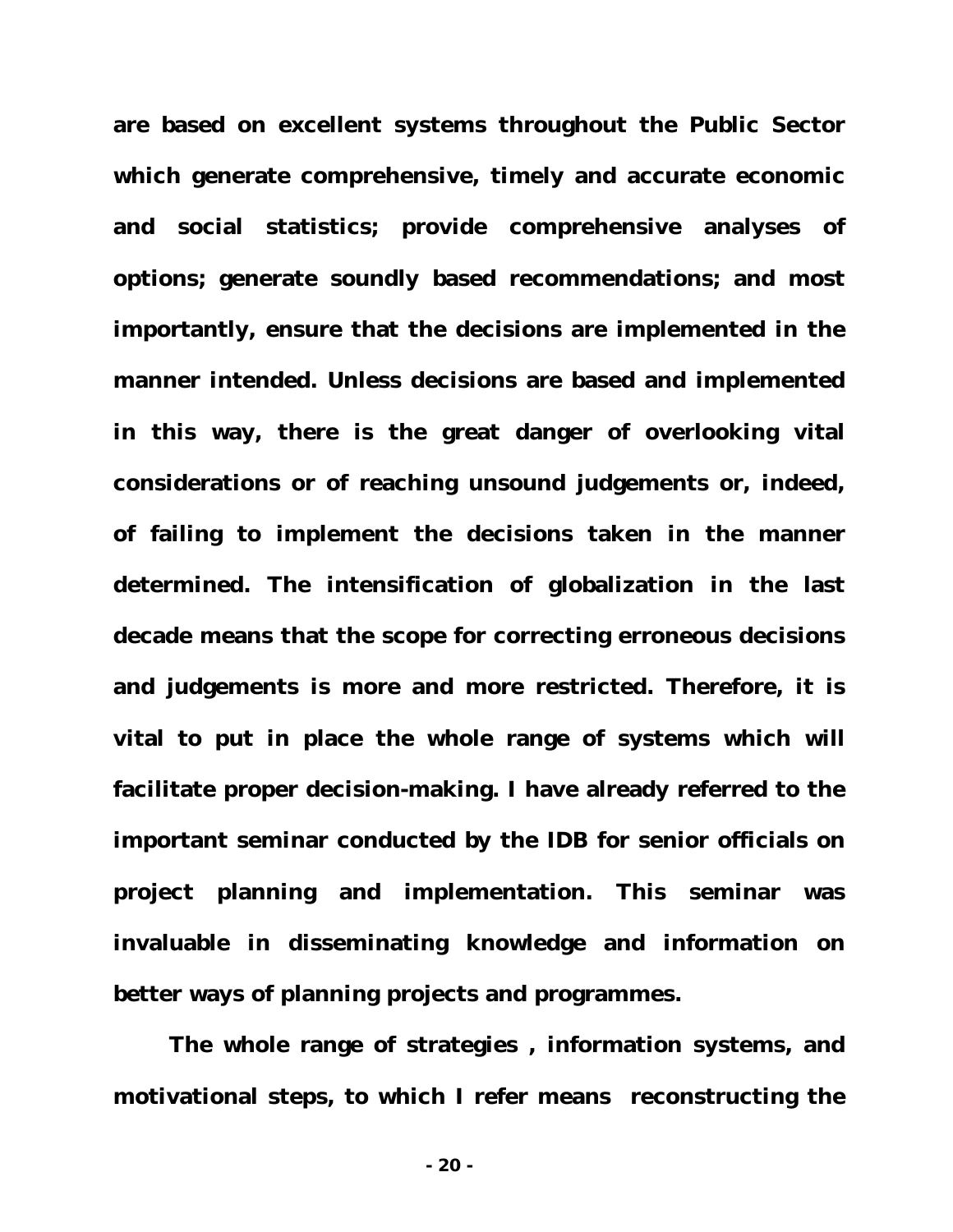**management approach and systems of the Public Sector. For brevity, I refer to this as Public Sector Modernisation.**

**You will appreciate from the remarks which I have made in other places and on other occasions that what I mean is the development of a new mindset throughout the Public Service and the Corporations and agencies of Government. The goal of the Public Sector must be excellent performance. It must mean that the rights and entitlements and needs of the taxpayer and the customer are primary; that these rights and entitlements are fully understood and ascertainable; that the officials in these various offices are motivated, trained and equipped to respond as quickly and as positively as possible to the public's reasonable demands; that recommendations to the policy level are based on the comprehensive information and analytical systems which I have earlier mentioned; and that the officials are accountable for their performance. The technical assistance of the IMF and IDB to which I have referred provides valuable advice which, when implemented expeditiously, strengthens good governance. In relation to our own endeavors, already the Minister with responsibility for the Public Service is**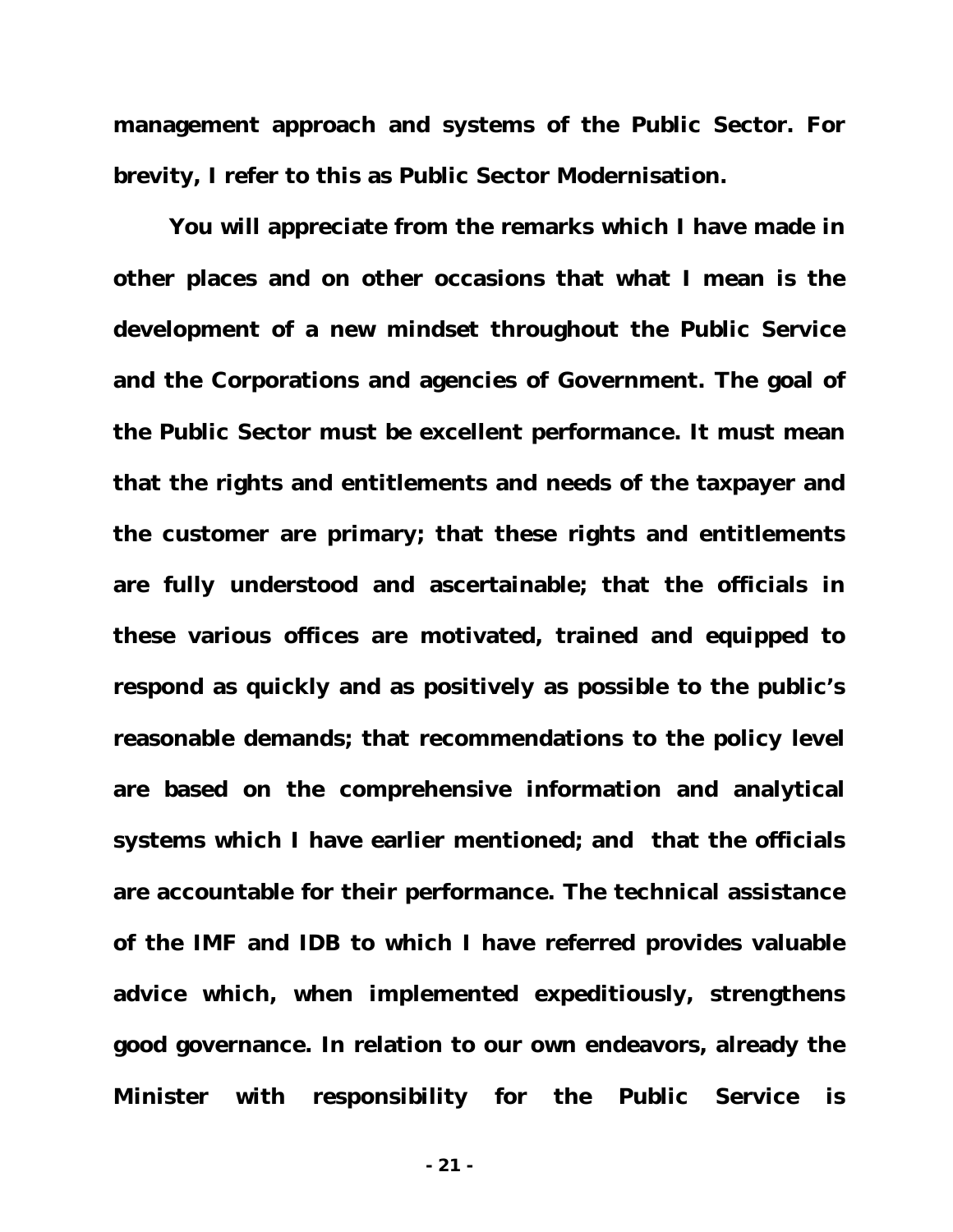**implementing new strategies within the Public Service. However, the issue of modernization extends to all entities – not just Ministries and Departments - which are mandated to provide services to the public. To encompass the overall issue of Public Sector Modernisation, I am establishing a special commission on Public Sector Reform and Modernisation to recommend specific proposals within a short period of months on proceeding with reform.**

**Another important issue of good governance is the strengthening of internal financial controls in all government agencies. Effective controls provide assurance to the public that ministries, departments and other government agencies are using public funds in accordance with law and approved policies, and are using the funds as efficiently and effectively as possible. The Auditor General is, of course, the constitutional office which reports to this Honourable House on these matters, but it is equally important for the executive – the Government – to have in place mechanisms for reviewing its own procedures and controls. The Auditor General can then determine if the government's management and accounting systems are**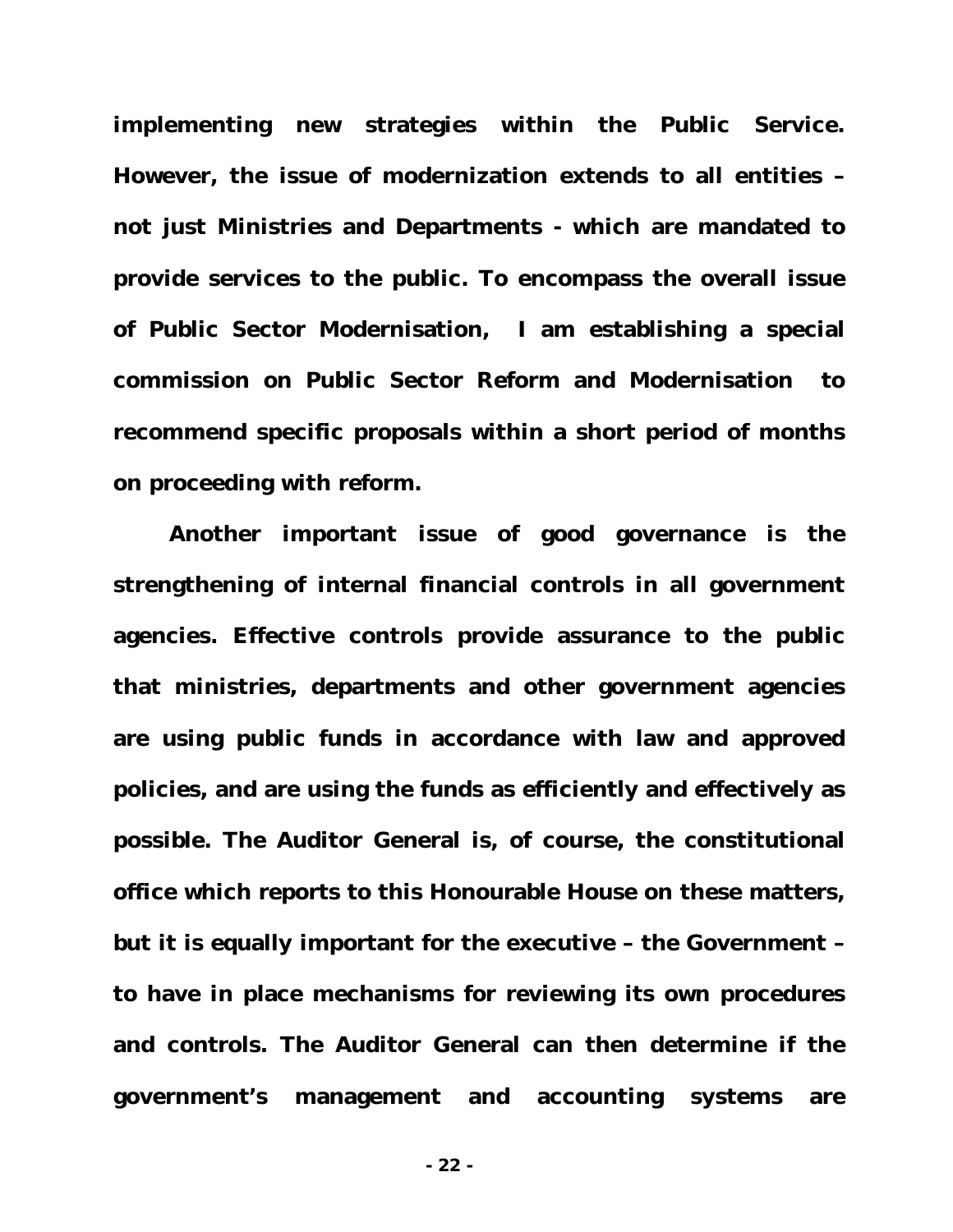**operating to acceptable standards, and that there is value for money in any expenditure incurred. Consequently, I am providing an additional amount in the Auditor General's Estimates for the implementation of an enhanced audit programme. I am certain that this expenditure will pay off in terms of ensuring that there is better value for the taxpayer's money.**

**Another issue which is of major importance in the medium-term to long-term is the safeguarding of the financial basis of the National Insurance Board. The recent report by the independent actuary on the Board's financial position highlighted certain critical issues. One of the most important of these issues is the necessity to gradually increase contributions as soon as possible to enable the Board to maintain its financial equilibrium. This is a critical issue which my Government will be addressing during its period in office.**

# *The Performance of the Bahamian Economy in 2002/03*

**At this juncture, I would like to provide a brief review of the performance of the Bahamian economy.**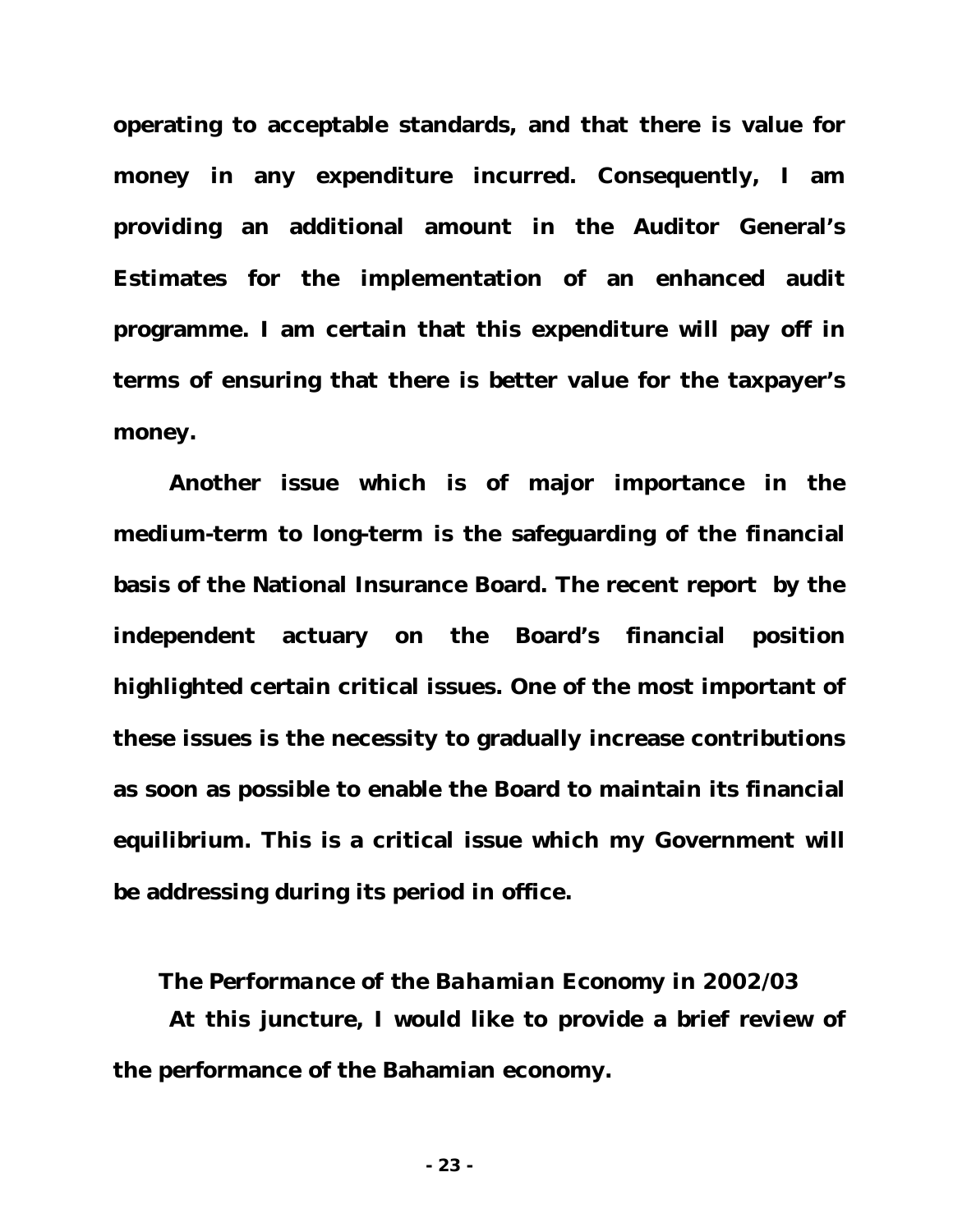**The performance of the Bahamian economy strengthened during 2002 as compared to 2001. This is evident from the following factors.**

**First, tourism recovered from most of the setback experienced in 2001.**

**Second, the recent downtrend in foreign investments appears to have bottomed out, with net Foreign Direct Investment (FDI) inflows increasing moderately.**

**Third, the construction sector, which until very recently relied heavily on foreign investment projects, continued to derive steady support from domestic investments, financed by increased mortgage lending from local financial institutions.**

**Fourth, there is evidence of continuing improvement as has been heralded in the recent announcements of resort investments and expansion.**

## *Tourism*

**Prior to September 11 2001, tourism was already experiencing significantly slowed growth, as a result of the**

**- 24 -**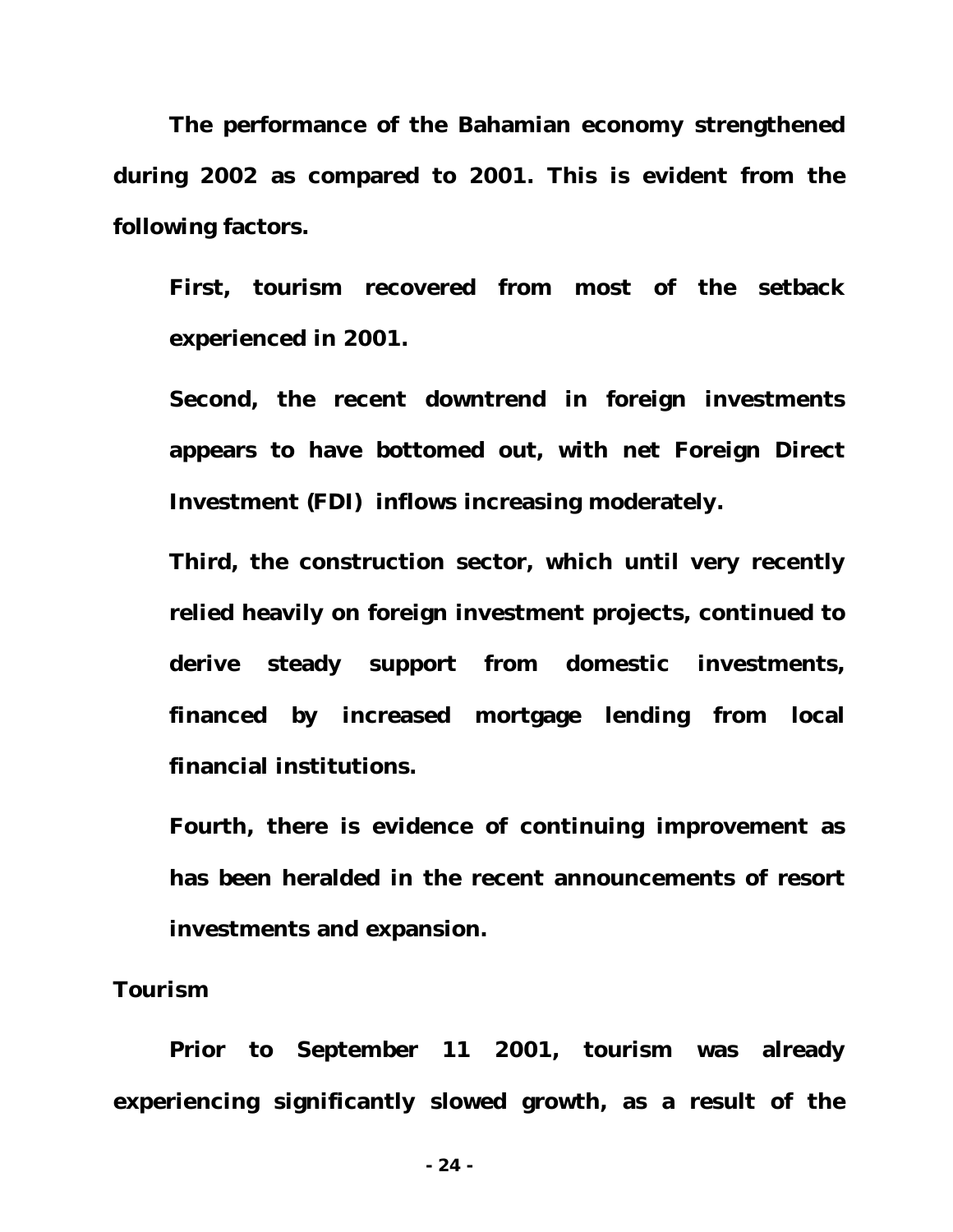**weakening pace of the US economy. In the immediate aftermath of the terrorist attacks, industry output contracted sharply; the hotel sector was forced to absorb a sizeable discount on average room rates, and simultaneously face a sharp contraction in room occupancy rates. The industry, however, began an immediate pricing recovery, that was for the most part concluded by the end of the 2002 summer season.**

**Preliminary estimates suggest a 2.3% increase in tourism earnings, to \$1.7 billion during 2002, from \$1.6billion in 2001, which was a decline of 4.8% over 2000.**

**In support of this upturn, total visitor arrivals increased by 5.2% to a record 4.2 million in 2002, following a 0.5% contraction in 2001. The increase in cruise visitors arose from an 8.9% increase in sea arrivals to a record 3 million passengers in 2002. In the context of less marked weakness in stopover activity, the decline in air arrivals tapered to 1.8%, for a total of 1.4 million visitors — a decline which is considerably less than the 2001 decline of 3.6%.**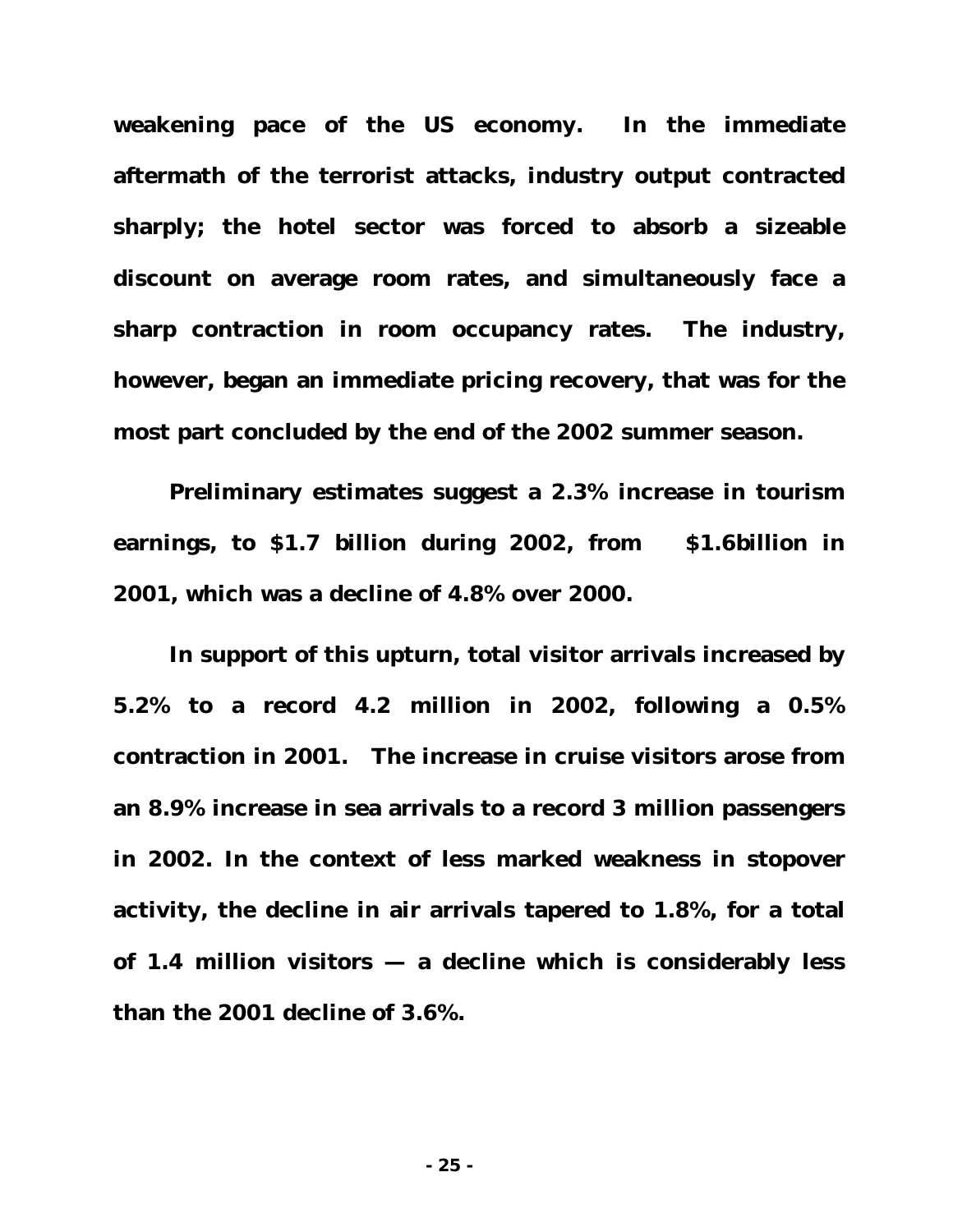**Looking at how the major Bahamas destinations performed last year, the industry's expenditure growth was due to the ability of New Providence hotel properties to recoup some room pricing discounts. In addition, there was increased sales on the expanded hotel room inventory in Grand Bahama and there was an inroad into cruise activity in the Family Islands.**

**Although we are confident about the various positive factors favouring the outlook for the industry, our optimism is cautioned by concerns about SARS, and heightened vigilance over global terrorism. No doubt, over time as the war on terrorism lessens the threats and consumers become less wary of travel, our tourism industry will benefit. In any event, the proximity of The Bahamas to the US should operate in our favour. With regard to stopover tourism, it is also vital that the global airline industry returns quickly to a healthy financial position. Thus, in the absence of any new global catastrophies and natural disasters, we can look forward to a significant increase in both stopover and cruise ship visitors.**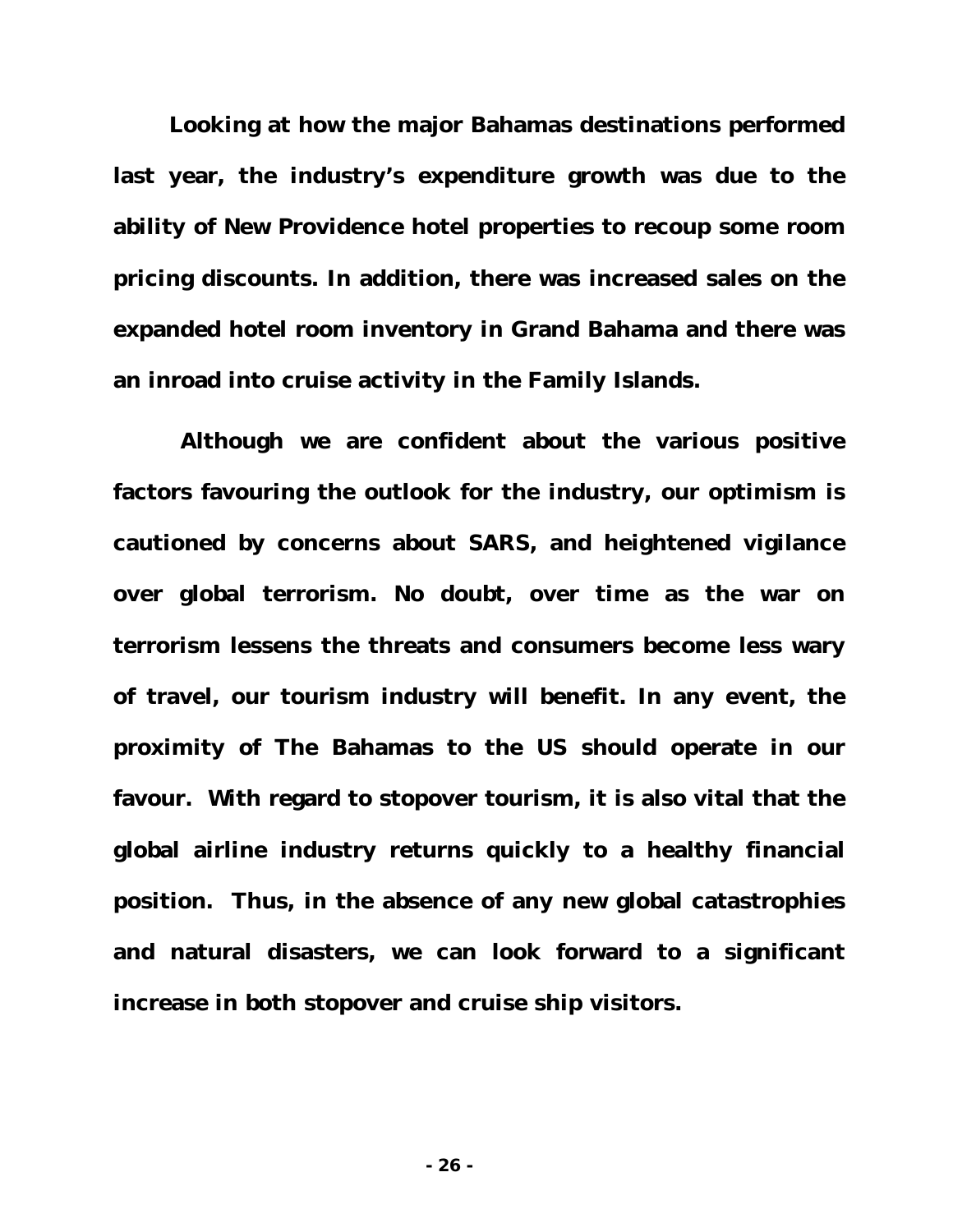**In order to strengthen our tourism sector, the 2003/04 Capital Development Budget contains a number of projects for that purpose. Thus, it is intended to carryout important repair and maintenance works at Prince George Dock, and effect considerable improvements to facilities at Nassau International Airport, and the airports in Exuma and Marsh Harbour, among others. I will be explaining later in this Communication the new revenue source to provide much of the funding for these improvements.**

## *Construction*

**Construction activities continue to make an important contribution to employment and output. Comprehensive data on building activity are only available for the first six months of 2002. Therefore, it is not possible to do more than outline developments based on estimates. These suggest a stable overall output trend, balanced between increased investments in new projects and the conclusion of works carried over from 2001.**

**The Kerzner International and other major tourism related and other foreign investment projects are expected to infuse**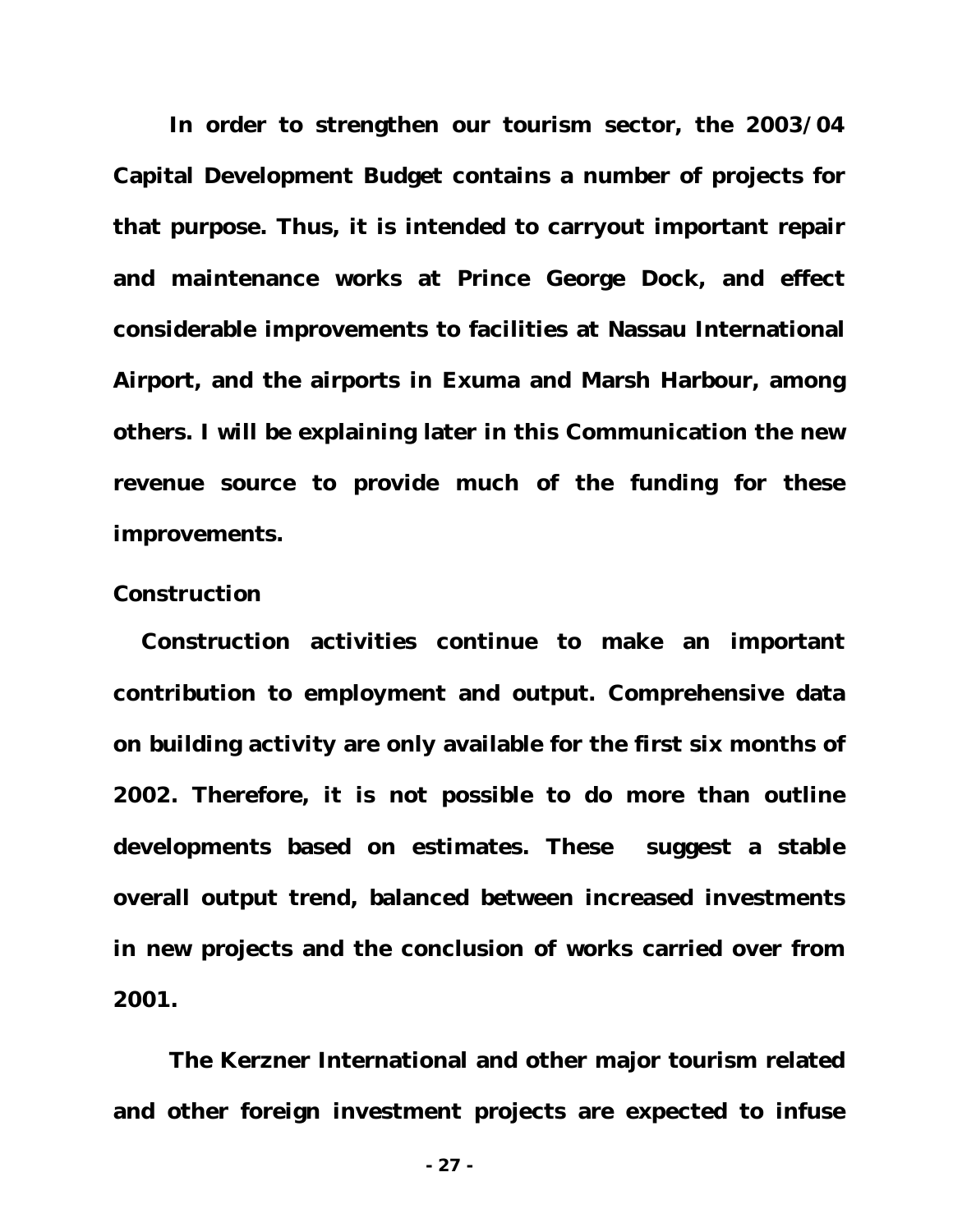**renewed momentum into construction during 2003 and well into 2004. In addition, second homes demand by non-Bahamians in New Providence, Grand Bahama and the Family Islands is expected to strengthen over the next few months, aided by diminishing uncertainty in the global economic outlook.**

**As regards the domestic segment of construction, the Central Bank's survey revealed that outstanding residential mortgages at banks, insurance companies and the Bahamas Mortgage Corporation rose by \$154.7 million (12.9%) to \$1,355 million in 2002, supported by an average lending rate of 8.9%, the lowest rate in the last 20 years. By March of this year, the outstanding amounts increased further to \$1,379.1 million, implying a continuation of this trend.**

# *Balance of Payments*

**The balance of payments statistics summarize trade and investment transactions between The Bahamas and the rest of the world. From these accounts, summary observations can be made about trends in the importation of goods and corresponding inferences about import duty collections by the**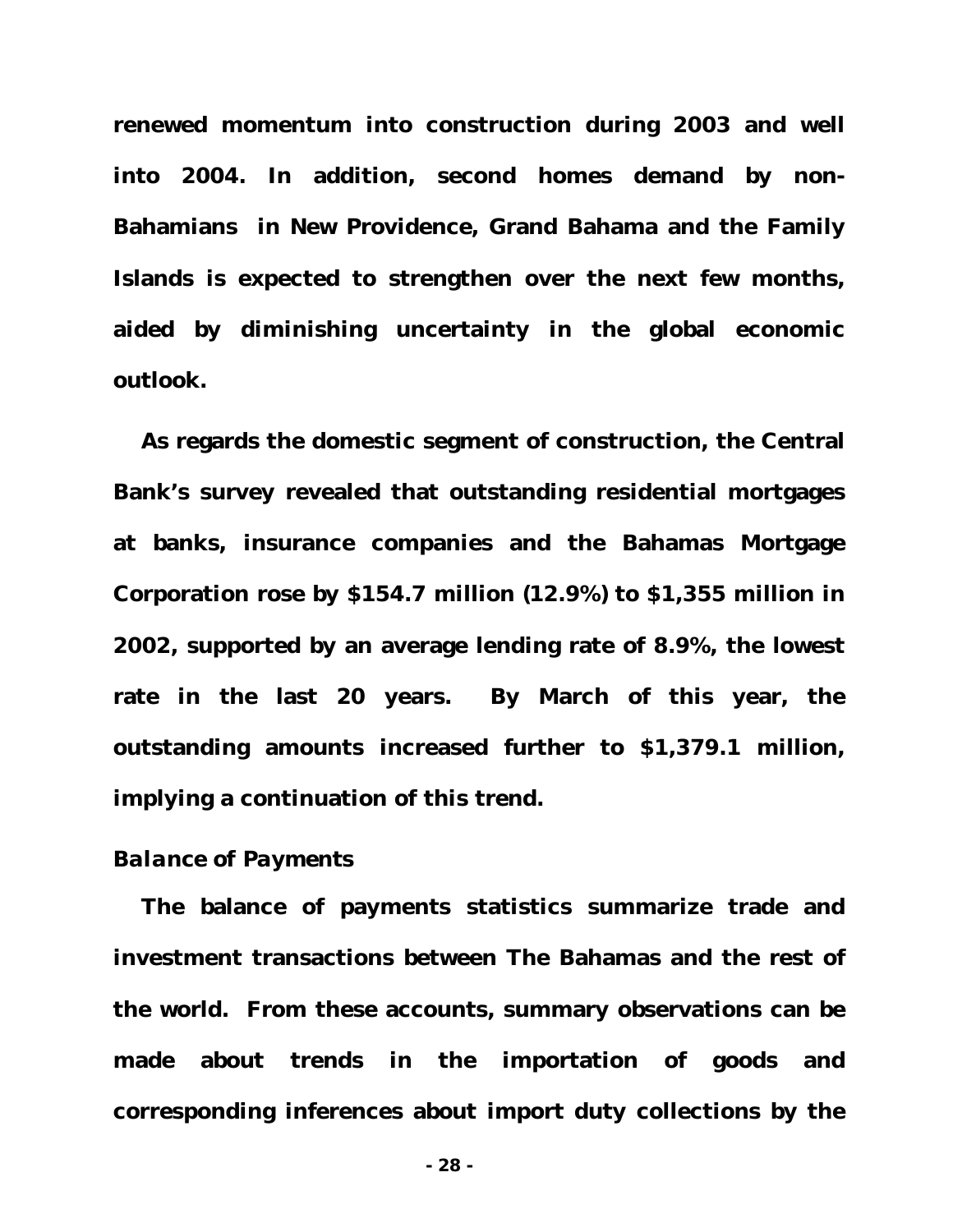**Government. The accounts also underscore the level of foreign exchange usage by the domestic economy and the economy's ability to sustain them. They also give indications of net foreign investment and capital flows.**

**The Bahamas has always been a net importer of goods. The resultant merchandise trade deficit, however, decreased by 6.8% to \$1.04 billion in 2002. Although our import bill rose during the year, national expenditures on goods imports were moderately reduced, given less upward demand pressure from both private sector credit expansion and large scale construction projects. Tourism inflows provided the largest offset to the trade deficit, and along with other transactions resulted in a decrease in the more encompassing current account deficit to \$357.2 million in 2002, from a revised \$388.1 million in 2001.**

**There is also a direct link between the level of imports flowing into The Bahamas and foreign direct investments. During 2002, net private foreign investment improved to \$316.7 million from a low point of \$164.7 million in 2001. Net**

**- 29 -**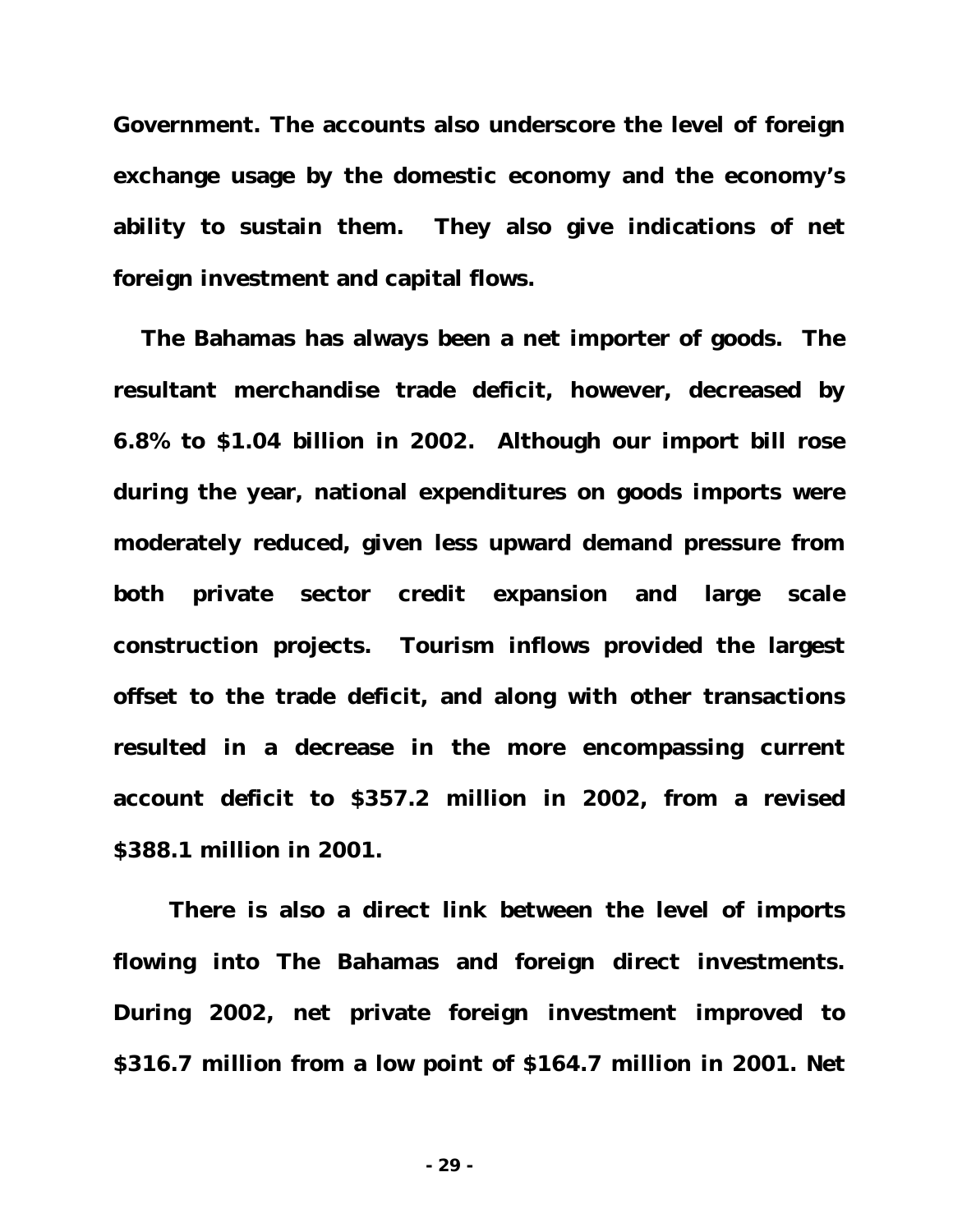**direct capital inflows rose to an estimated \$144million from \$62.9 million in 2001, and net loan funding on foreign investments increased to an estimated \$116.7 million from \$63.6 million in 2001. External demand for real estate in The Bahamas also firmed, with net foreign property sales increasing to \$56 million in 2002 from \$38.2 million in 2001.**

**As I mentioned earlier, the announcement by Kerzner International of the commencement of the next phase of the development is a tremendous boost to the Bahamian economy. It will result in enhanced capital inflows which will fuel domestic expenditure, and hence revenues, as well as providing additional employment. Moreover, the investment by Kerzner International is likely to lead to other capital inflows as other hotel and resort interests appreciate the enhanced attractiveness of The Bahamas as an investment location.**

**The Bahamas continues to experience very moderate to mild inflation, corresponding to similar trends in international prices and in particular, those in the United States. The average**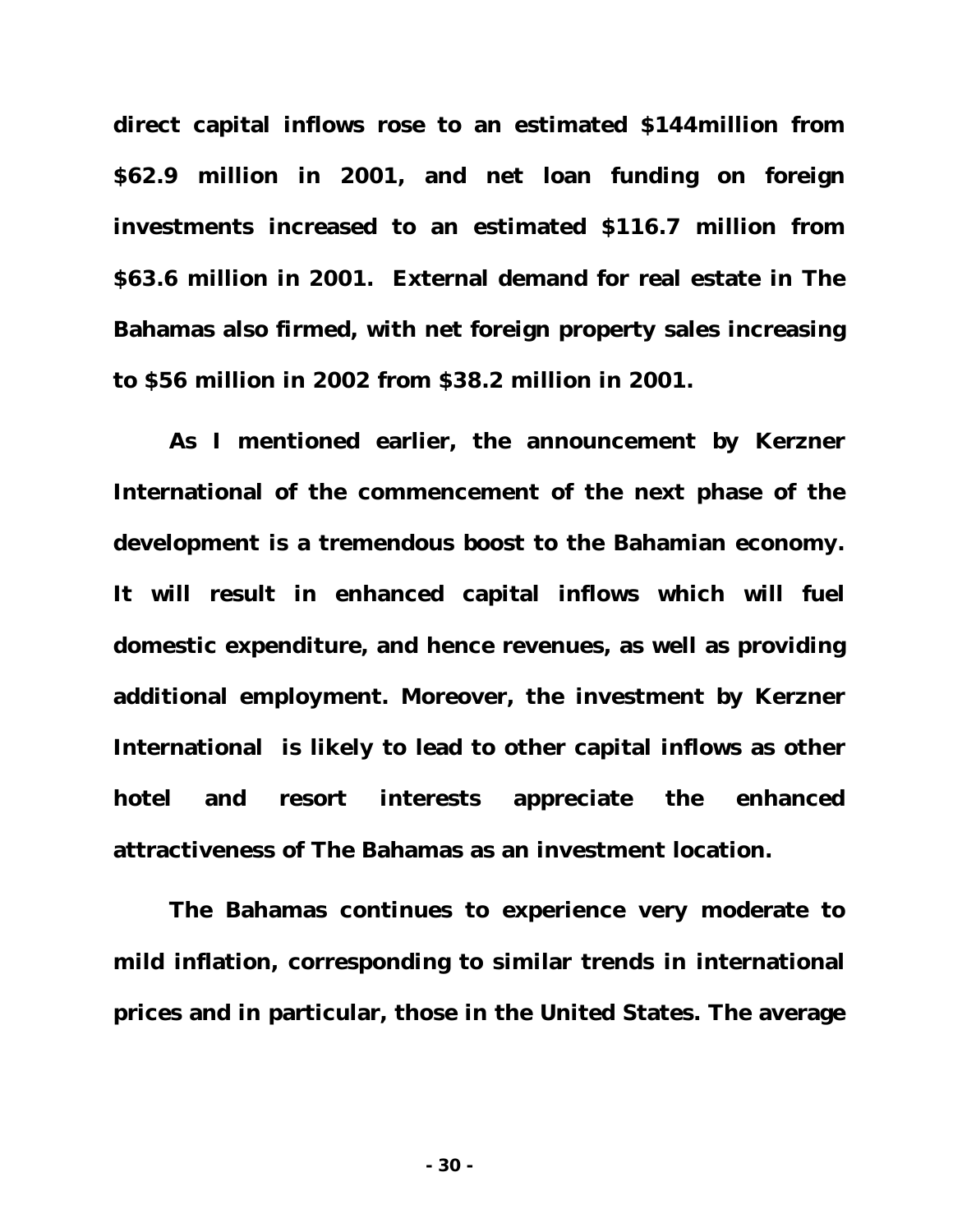**domestic inflation rate for 2002, as measured by the change in the Retail Price Index, was stable at 2%.**

**During calendar year 2002, Government debt rose by \$202.4 million to \$1,805.2 million primarily to complete the financing of the \$125 million facility contracted by the previous administration. This compared to a level of \$1,603.6 million during 2001 before the \$125million facility was drawn down. There were also increased contingent liabilities, which is the Government Guaranteed debt of the public corporations and the amounts under the Education Loan Guarantee Scheme. These rose by \$43.0 million or 12.9% to \$401.8 million in 2002, as compared to a reduction of \$5.8 million to \$358.8 million in 2001.**

**As regards the total foreign currency debt of the public sector, inclusive of the Government and the public corporations, increases were recorded in both the outstanding amounts and the debt servicing burden during 2002. The public sector's total foreign currency debt increased by \$120.8 million or by 31.8% to \$500.6 million in 2002. About 60% of**

**- 31 -**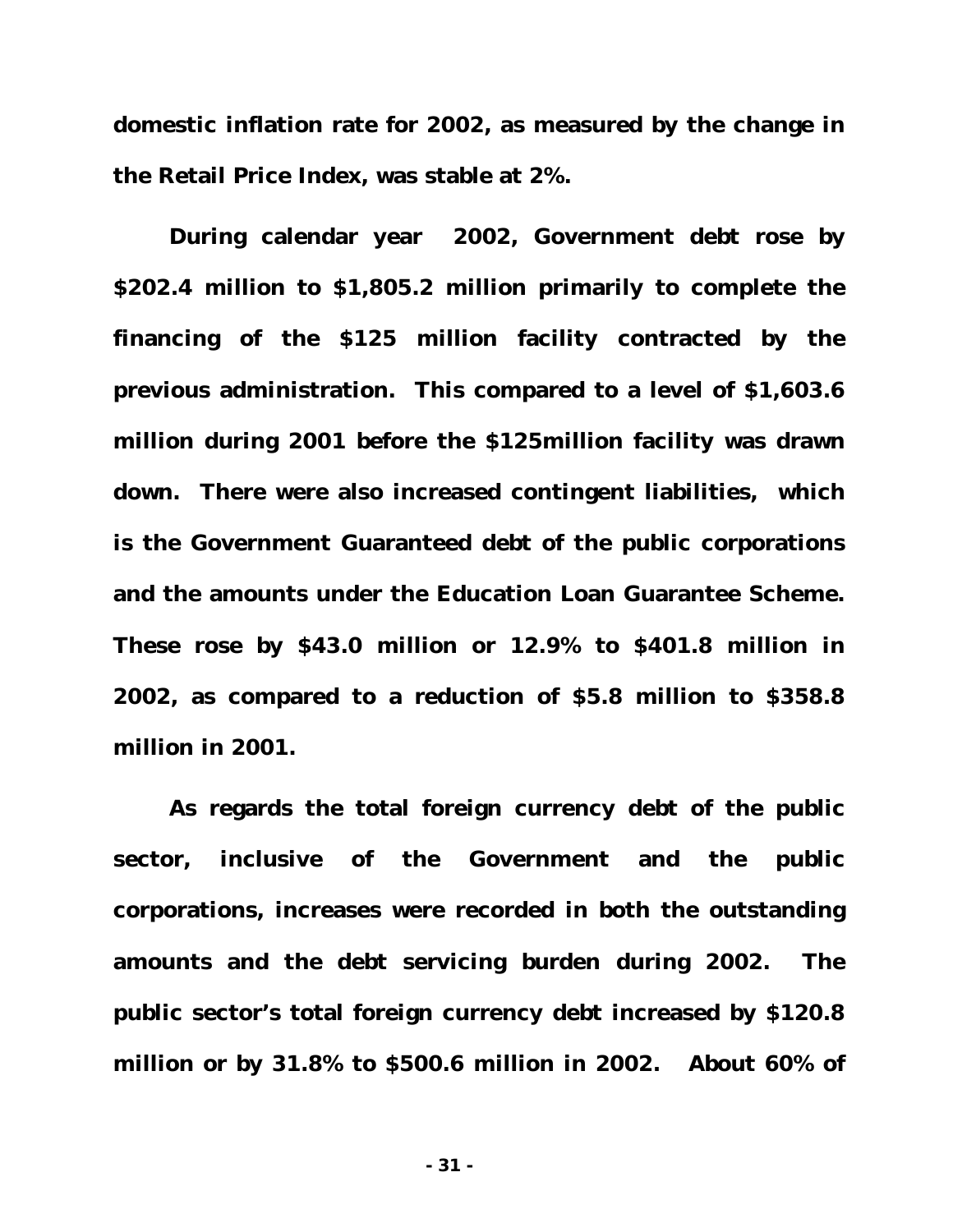**this increase was the result of the net financing undertaken by the Government during June and July last year, with the public corporations' net borrowing representing the balance.**

**By regional and international standards however, the foreign currency debt burden remains low. Debt servicing, comprising principal amortization and interest payments, averaged 4.1% of The Bahamas' export of goods and services during 2002. Although this was higher than ratios experienced in each of the last four years, which ranged between 2.6% and 3.1% of exports, it was below the 5.5% ratio estimated in 1996 and 1997, on lower outstanding debt of \$392 and \$360 million, respectively. In other words, the increase in foreign currency debt is still in line with the recent years cumulative growth in output in foreign exchange earning activities. Once the economy picks up, as is expected, this servicing burden should again retreat below the 4% level.**

**In relation to foreign debt, this Honourable House will recall the US \$125million loan, to which I have already made reference, which was arranged in late 2001 by the previous**

**- 32 -**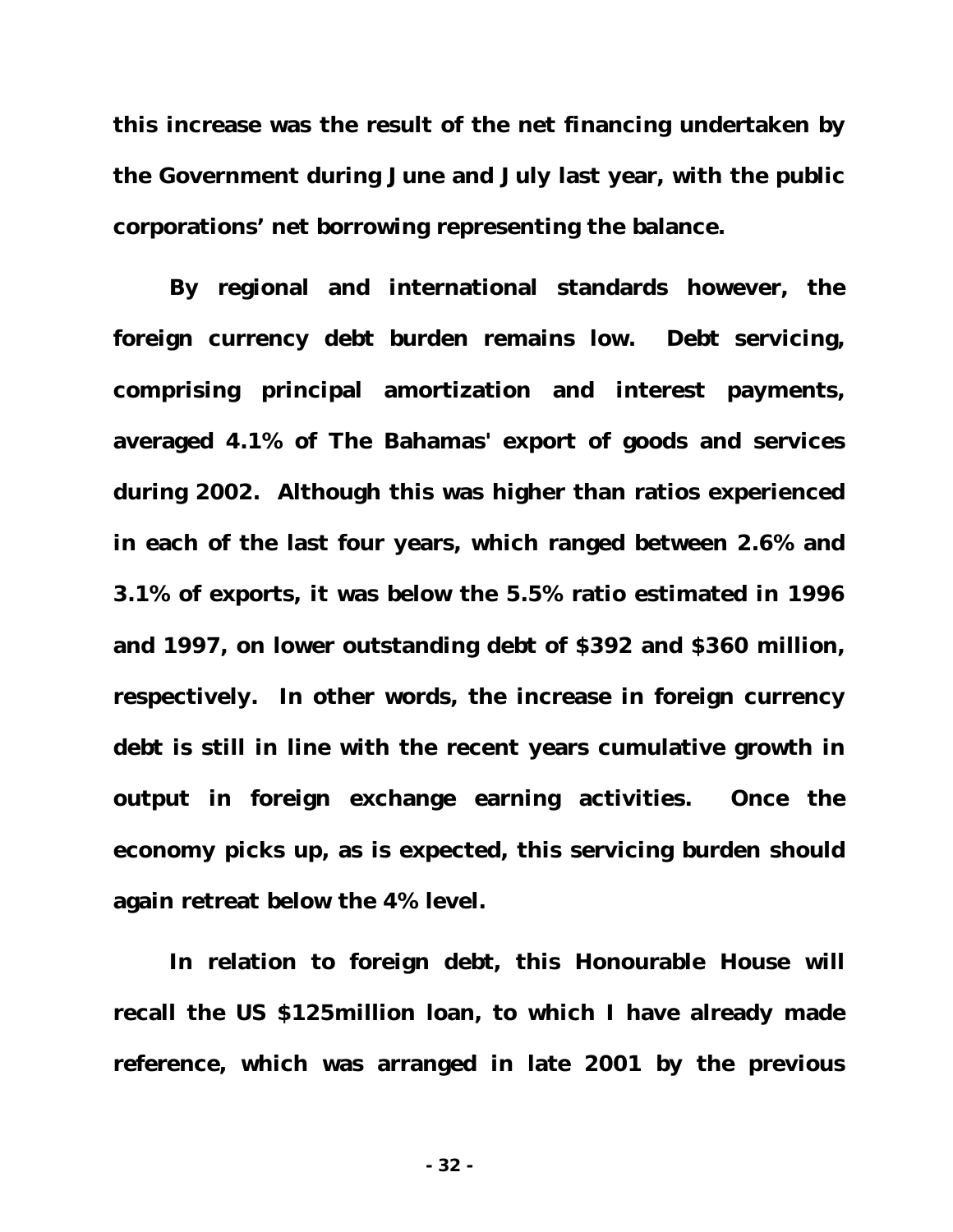**administration mainly from international banks with presence in The Bahamas. The purpose of the loan was to ease the adverse economic and fiscal pressures arising in the aftermath of the 11 September, 2001, terrorism events in the US. The loan was very helpful in that regard. However, the repayment period of the loan is only 4 years which is a short repayment period and that would involve a considerable budgetary burden in the next 4 years. Moreover, long-term US \$ interest rates are at low levels at present. Consequently, my Government has been advised that long-term financing could be obtainable as a US\$ Bond Issue which would be on excellent terms, with a long maturity structure and a coupon related to a small margin over long-dated US Treasuries. Therefore, my Government is exploring the raising of a US\$ Bond Issue for \$200million to pay off the \$125million and to provide US \$75million to finance the 2003/04 Capital Budget. This would result in significant savings on interest payments and spread out the maturity structure of our Debt consistent with the nature of that Debt.**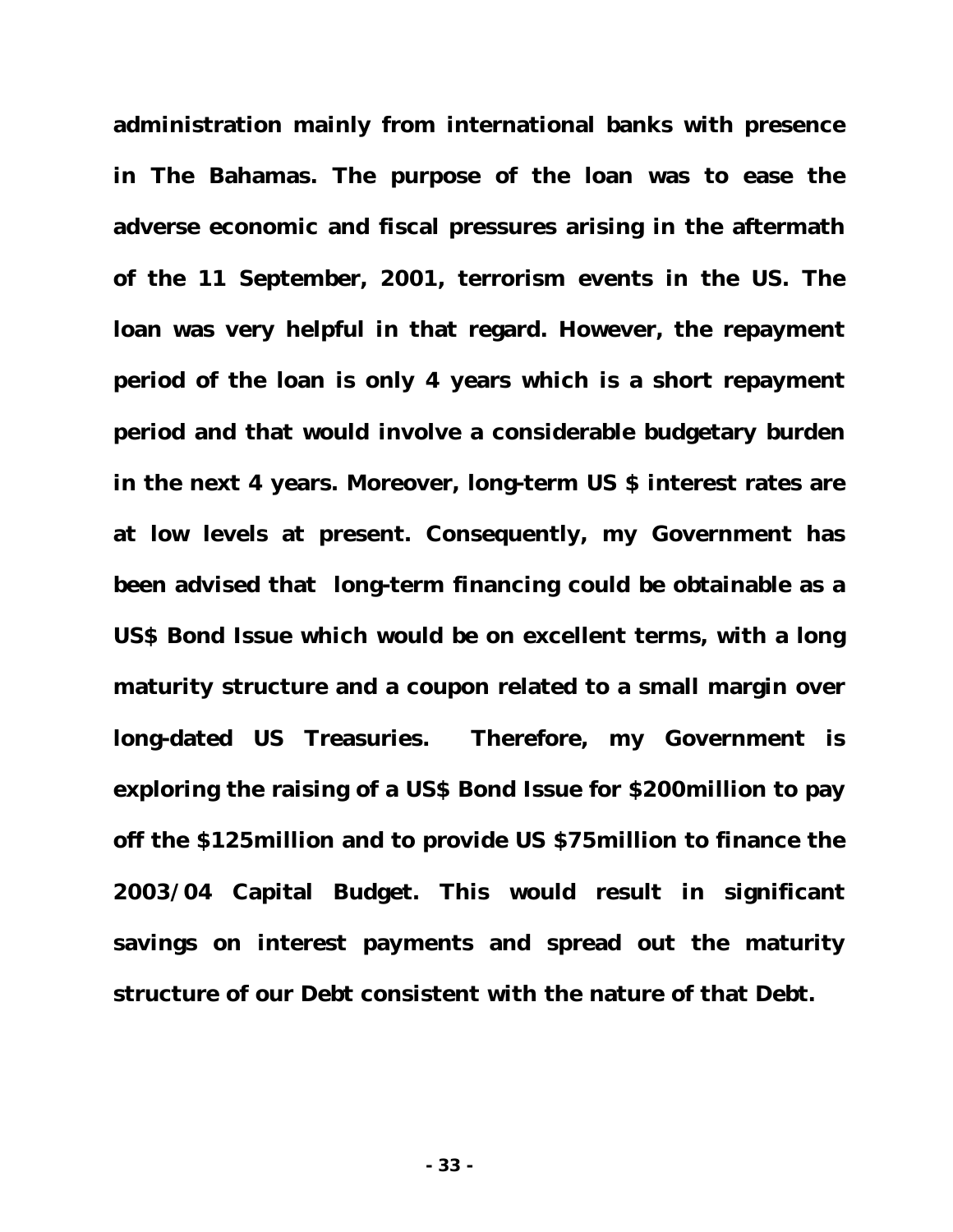# *Trends in Money and Credit*

**Monetary policy, as conducted by the Central Bank, has been instrumental in ensuring the stability of the economy, during a period in which we have been so enveloped by adverse external developments. After the events of September 11, 2001, the Central Bank imposed restrictions, limiting any further increase in domestic banks' Bahamian dollar credit beyond those amounts outstanding or already committed at the beginning of September 2001. In the economic slowdown that was evident prior to September 2001, the Central Bank had already urged banks to be more rigorous in assessing the credit worthiness of borrowers to prevent any undue deterioration in the quality of banks' assets.**

**The tight credit policy stance maintained by the Central Bank and buoyant liquidity conditions assisted by proceeds from the Government's foreign currency borrowing, produced moderately lower average interest rates in the economy during 2002. Commercial banks' weighted average deposit rate fell to 4.11% from 4.24% in 2001, and average lending rate to 11.33% from 11.47% in the previous year, including a reduction in the**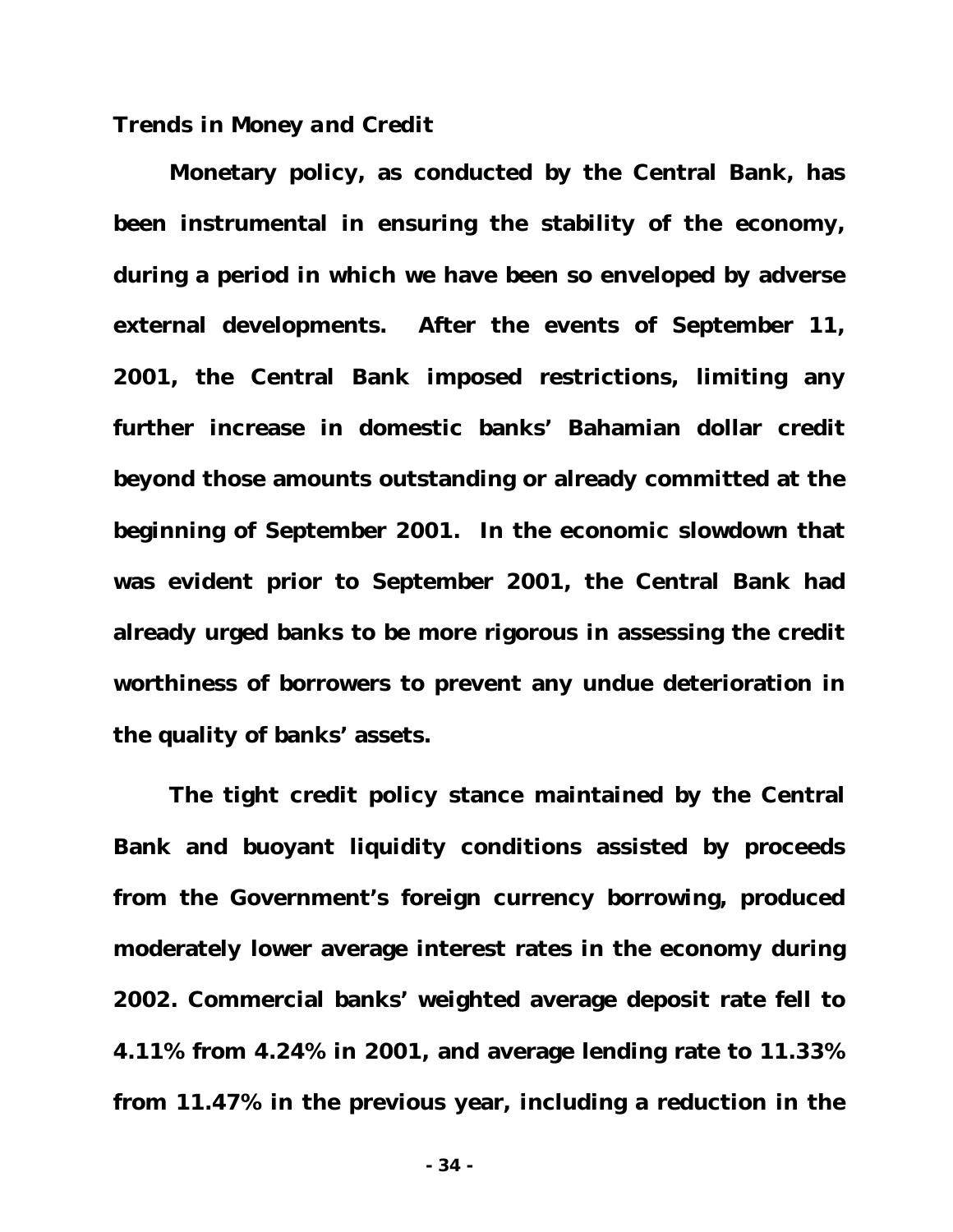**average consumer loan rate to 13.07% versus 13.41% and the softening in average residential mortgage rates, to 8.90% from 8.95% in 2001.**

**The country's external reserves increased by \$60.8 million or 19.5% to \$373.2 million at end-2002, after respective declines of 15.2% and 8.8% in 2000 and 2001. During the first four months of 2003, external reserves experienced a strong seasonal improvement of \$86.7 million to \$459.9 million, exceeding the \$58.0 million increase to \$370.4 million in the same period last year. The important difference however, is that the supporting growth came from the rebound in net private sector tourism-related inflows, which more than outstripped outflows associated with a net repayment of public sector foreign currency debt. In terms of import coverage, the April 2003 reserves were equivalent to 3.7 months of non-oil merchandise imports, as compared to 2.8 months of coverage on the April 2002 balances.**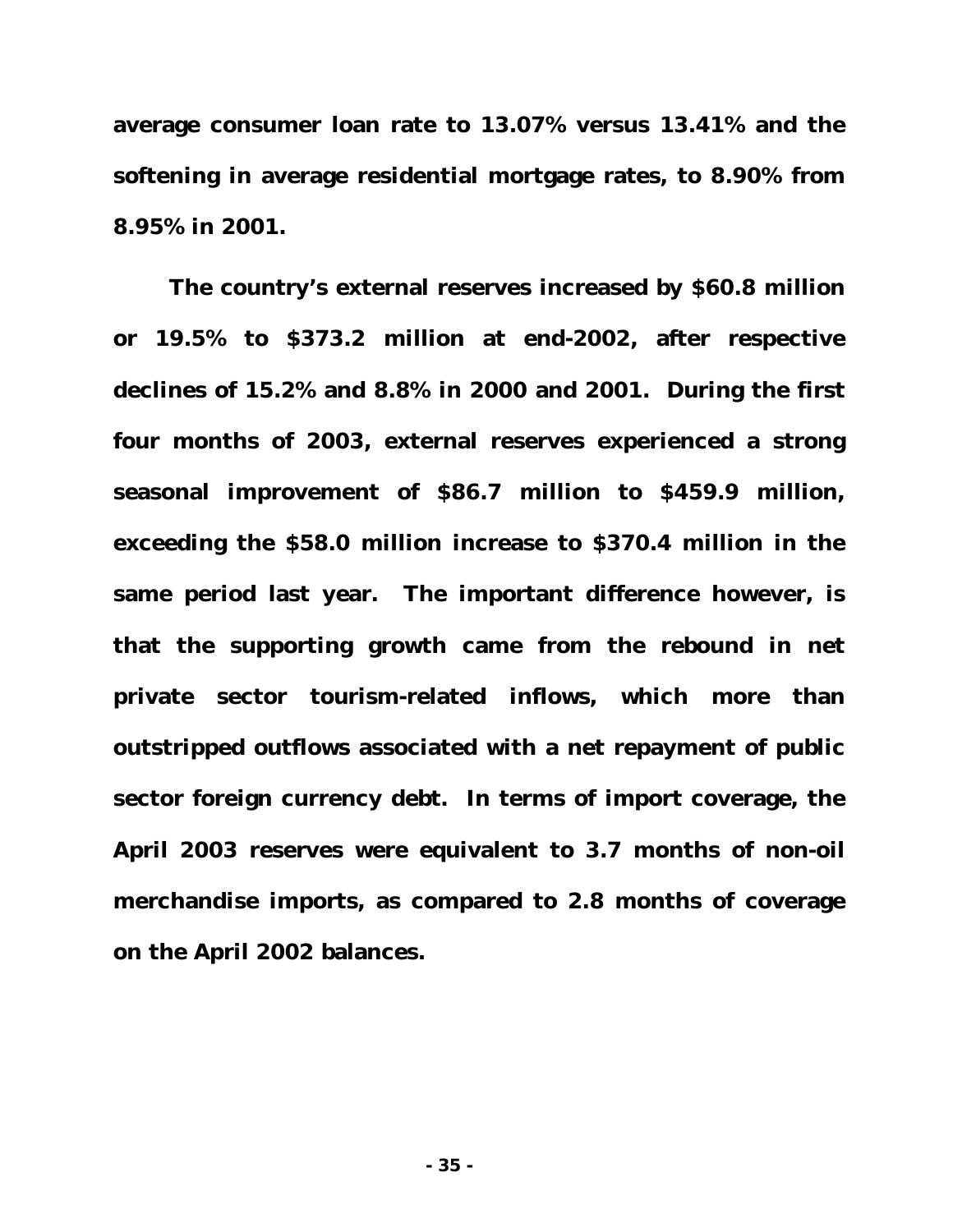#### *Financial Services*

#### *Contribution to economy*

**Despite the upheavals of the past two years, financial services continue to represent the second largest sector of the Bahamian economy, with contribution to GDP estimated at 15%. The sector provides some of the highest paying jobs, and growth opportunities for a number of associated sectors including the legal and accounting professions.**

**Preliminary results of the 2002 Central Bank survey, indicate that the banking sector's total expenditures in the local economy dipped below \$400 million, from a level approaching \$430 million in 2001. This is probably a temporary development largely reflecting some moderation in capital expenditures on renovations and the construction of new office premises. While this has to be interpreted in the context of the significant capital investments which banks made in the last three years, it also reflects important structural changes underway, as the international financial sector adjusts to the new regime in place.**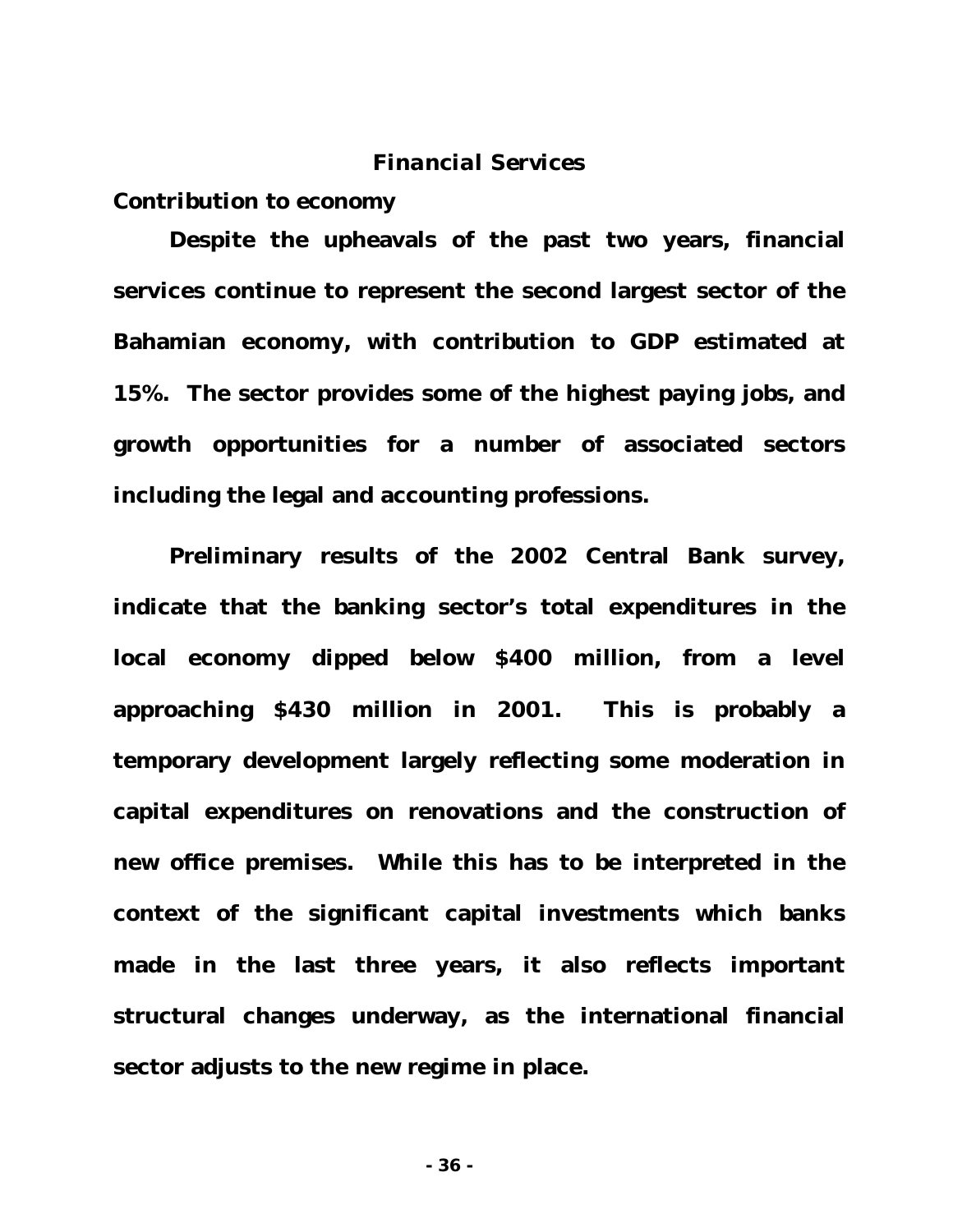**Although banks' operating expenses were approximately stable overall, total employment fell by an estimated 63 positions to 4,523, with the number of Bahamian persons employed reduced by 73 to 4,227, owing to some rationalization measures taken in a number of domestic retail operations and the winding up of an important offshore licensee.**

**The resulting separation packages helped to boost salary payments and therefore influenced the more stable trend in operating expenses. The continued reduction in the number of bank licensees, which for the most part did not have physical operations in The Bahamas has not had a significant impact on the employment of Bahamian persons and on local expenditure by the financial services sector, other than reducing the licence fees collected by the Government.**

## *Programme to enhance competitiveness*

**Our efforts to enhance the competitiveness of the financial services sector focused on a number of important areas during 2002, including:-**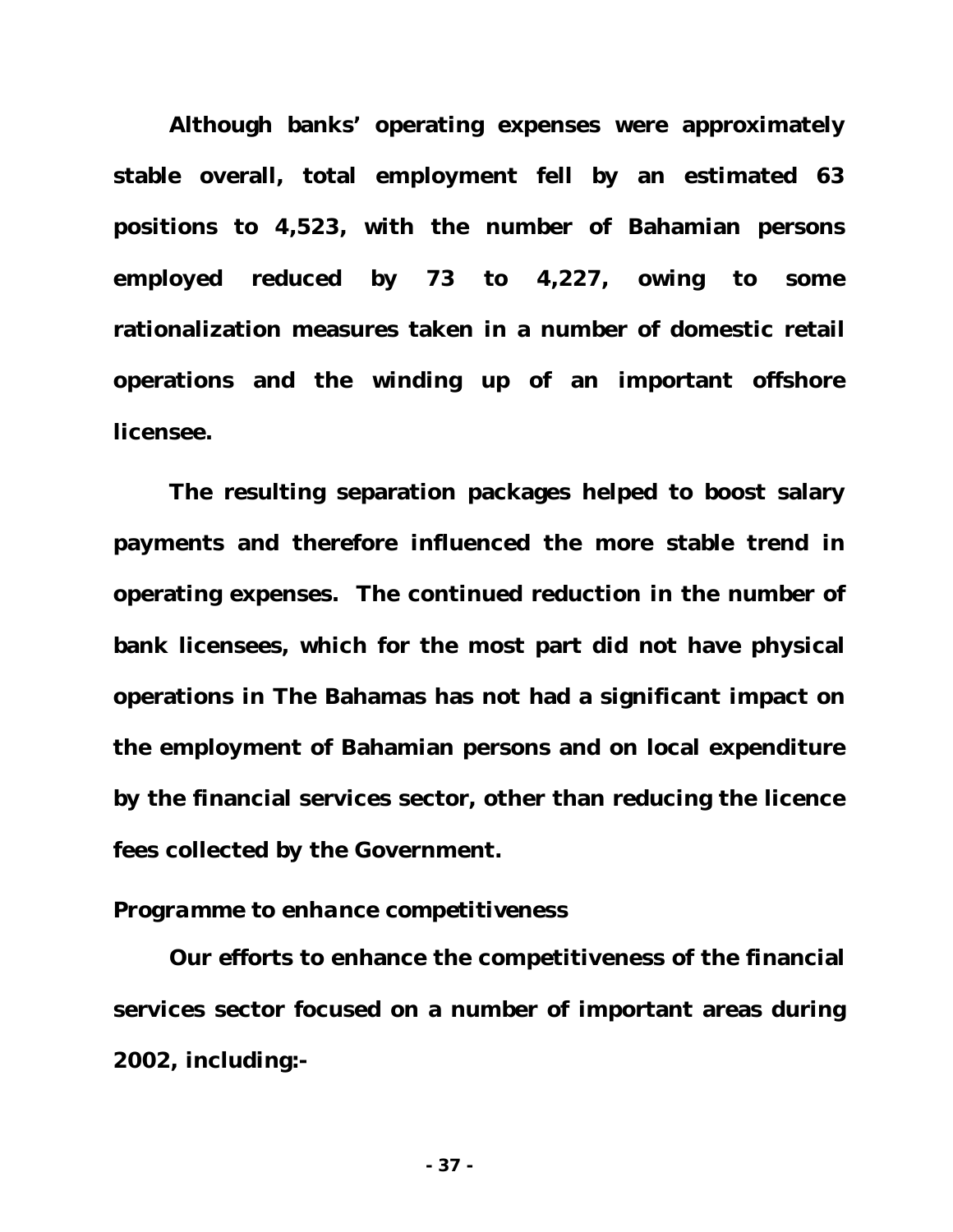**First, the establishment of the Financial Services Consultative Forum, which has primary responsibility to make recommendations on those products and services which will enhance the competitiveness of The Bahamas in the international business arena.**

**Second, measures aimed at streamlining and simplifying compliance procedures and eliminating overlap and duplication of effort by the regulatory authorities; this approach strengthens compliance procedures while eliminating unnecessary costs on the institutions subject to regulation. These measures will be implemented in the near term after necessary consultations have been completed and the necessary adjustments to the regulatory framework have been completed.**

**Third, an intensified focus on the development of the domestic capital markets.**

**Fourth, the pursuit of initiatives to modernize the domestic payments system, and**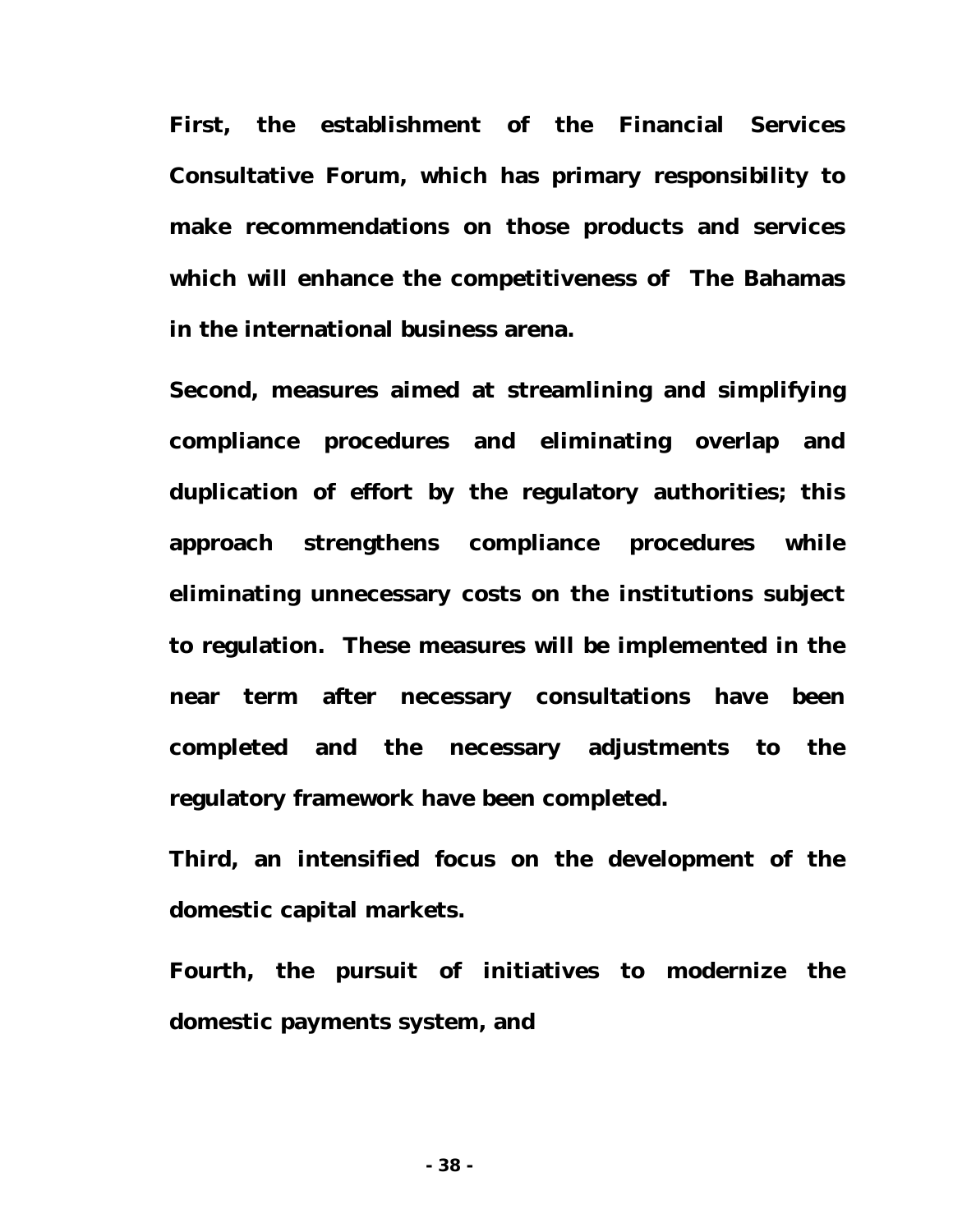**Fifth, the implementation of the on-line integrated Registered Agent System in the Registrar General's Department that allows for on-line incorporation of International Business Companies, IBCs,, and filing of relevant documents.**

## *Coordination and Cooperation of Regulators*

**Honourable Members will be aware of the progress that has been made to strengthen cooperation and the coordination of activities among the various Bahamian supervisory agencies. Along these lines, a Memorandum of Understanding was signed in October 2002, between the Central Bank, the Registrar of Insurance Companies, the Bahamas Compliance Commission, the Securities Commission, and the Inspector of Financial and Corporate Service Providers. Within the framework of the MOU, joint on-site examinations have already begun of licensees supervised by more than one agency. The benefit of such an arrangement is that, from the regulators perspective, it reduces total supervisory costs, and for those financial institutions that answer to multiple supervisory agencies, also cause compliance costs to be lower and minimize duplication of efforts.**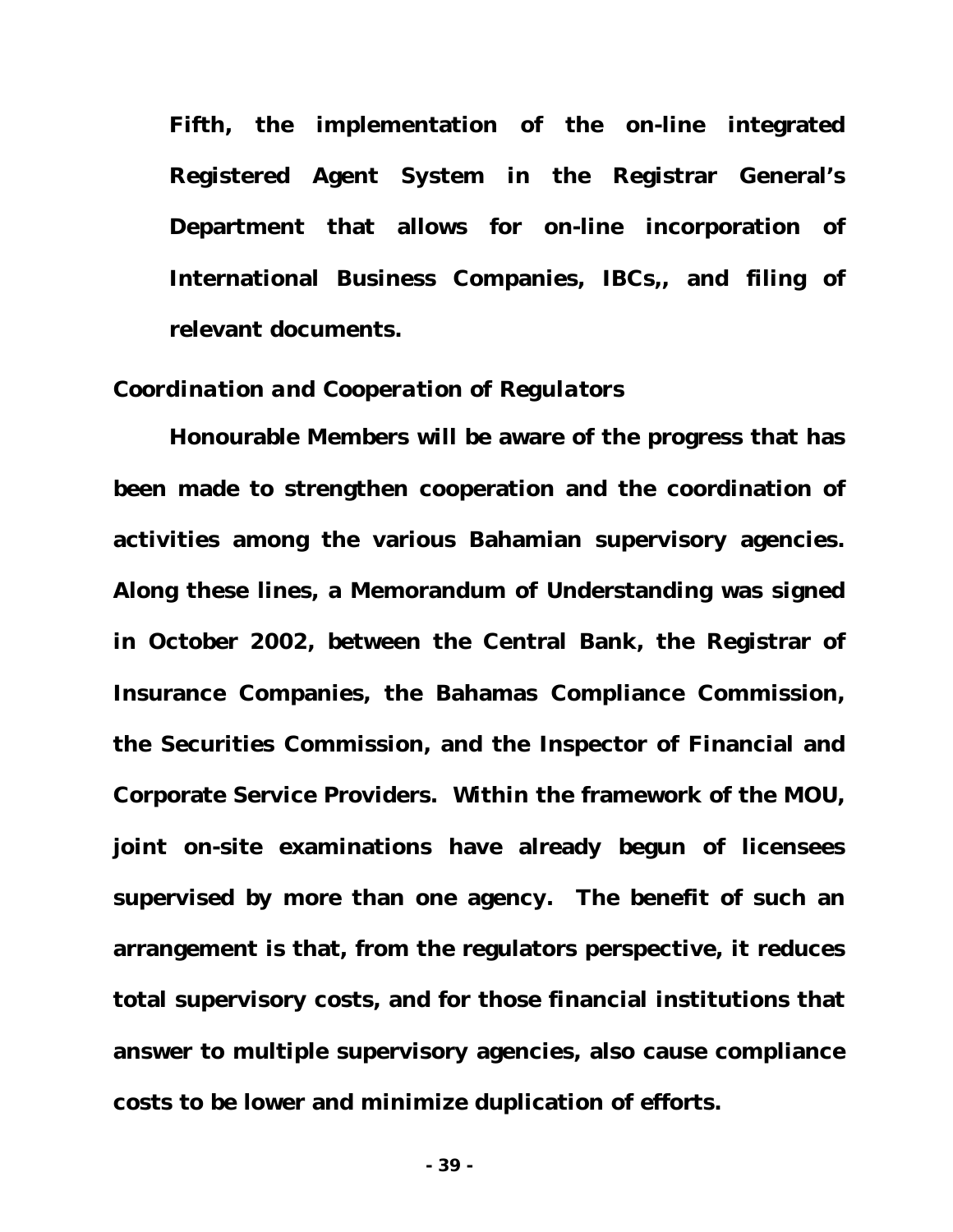**The Government of The Bahamas believes that additional progress can be made in fine tuning the financial sector regulatory regime, being mindful however, that whatever is done, this regime has to remain credible in the eyes of the international community and in conformity with international standards. At the same time we must maintain a balance between costs of regulations, as they affect our international competitiveness, and benefits derived otherwise from them. From our experience so far, we have seen that the consultative approach to the development of financial sector regulations is a key element in meeting these objectives, and it is a practice to which this Government will continue to adhere.**

**As a significant participant in the provision of international business and financial services, The Bahamas has given greater priority to information exchange and cooperation with foreign authorities as part of the global effort to stem the illicit use of financial services for money laundering and other forms of criminality. This responsibility is discharged in a manner that preserves confidentiality for legitimate business activities.**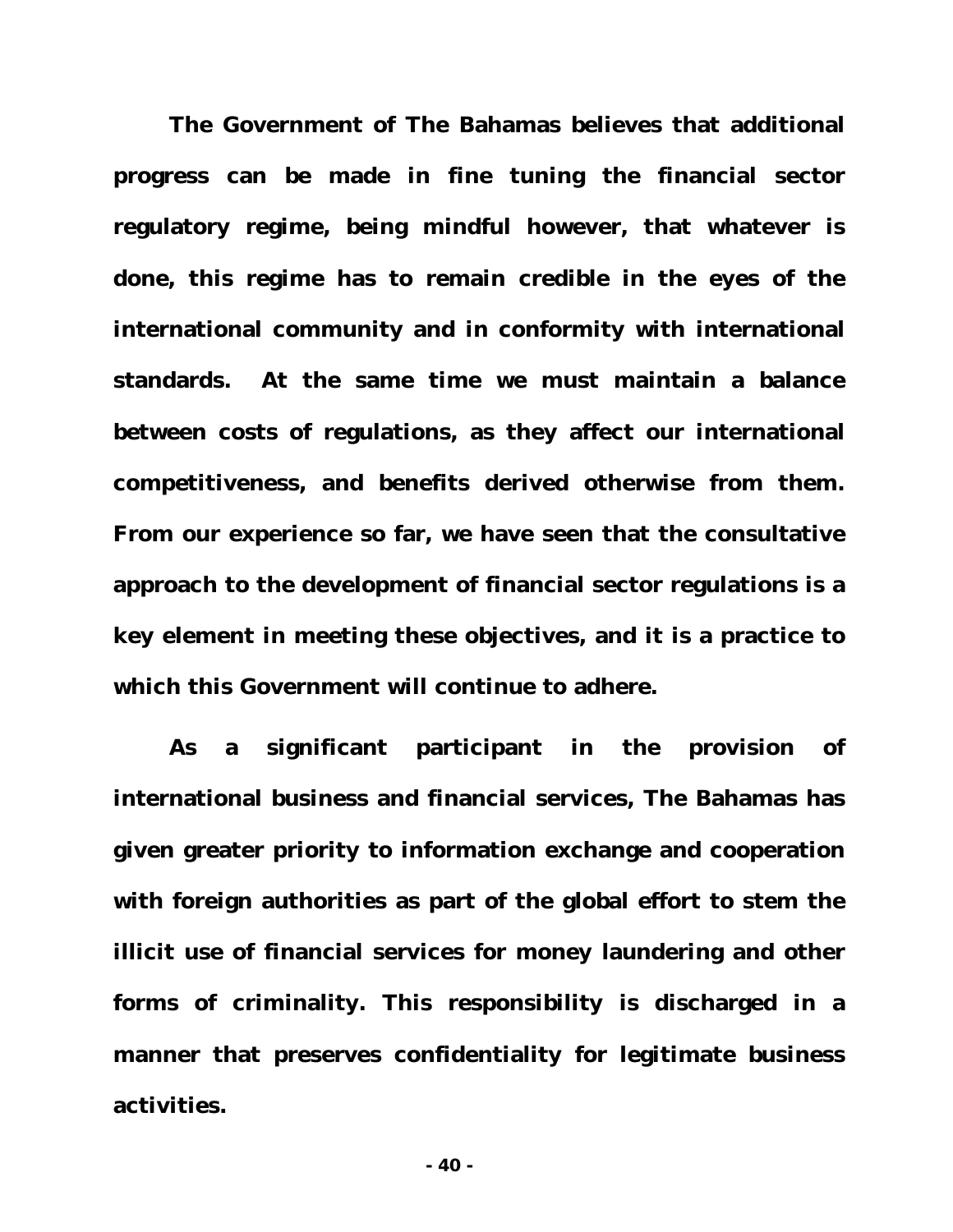## *Domestic Payments System Modernisation*

**As an increasing volume of business transactions occur through electronic means, it becomes important that our domestic payments system accommodates these transactions in the most efficient means. Currently, local cheque processing and payments settlements are carried out manually among domestic banks. In an economy where the volume of non-cash transactions has increased significantly in the last decade, more efficient clearing mechanisms are needed to ensure that the payments system reinforces as opposed to encumbers domestic commerce.**

**I am pleased to announce to this Honourable House that the Central Bank, and local clearing banks, have commenced plans to introduce an automated clearing house system, ACH, and a real time gross settlement system, RTGS. The ACH would facilitate small value transactions with a significantly reduced time delay in the clearing of these payments in comparison to the current system used by banks, and a RTGS would permit real time instantaneous processing of large-value transactions.**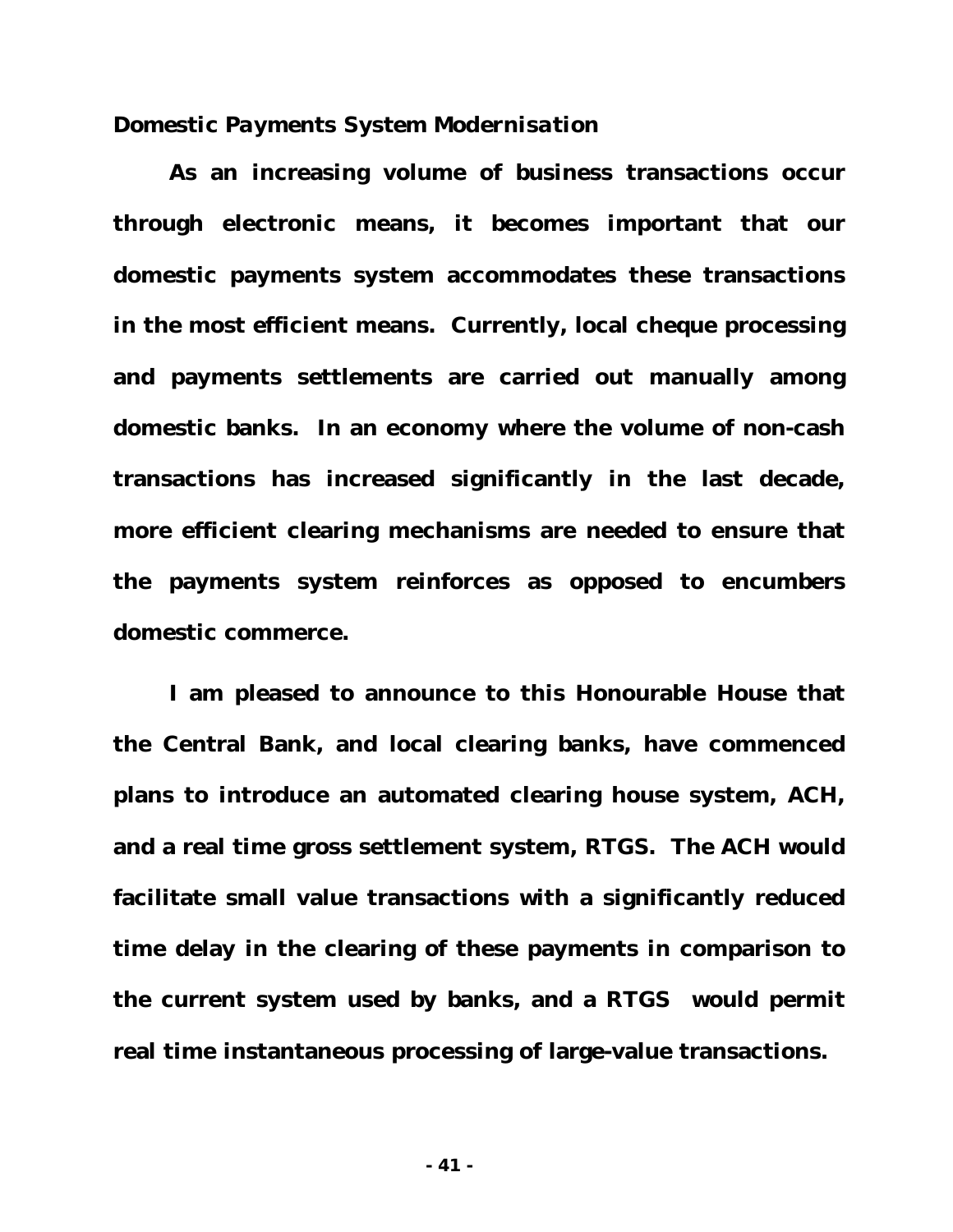**This modernization initiative is now in its second phase, being overseen by a newly created National Payments Council, comprising the heads of the local clearing banks. As their objective, the Council and the Central Bank are working towards having the real time gross settlement system operational by the first quarter of 2004, and having the automated clearinghouse system functioning shortly thereafter.**

# *Domestic Capital Markets*

**As regards recent trends in the domestic capital markets, Mr. Speaker, in view of general weakness in the economy, activity was diminished during 2002. In particular, there was a marked decline in trading volume on The Bahamas International Securities Exchange, BISX, combined with a continued falloff in equity prices. The voluntary de-listing of one company reduced the total number of publicly listed companies trading on the Exchange to 16. The volume of shares traded on BISX decreased by 23% to 3.02 million in 2002, corresponding to a 38% decline in the total value of shares traded to \$14.6 million from \$23.5 million in 2001.**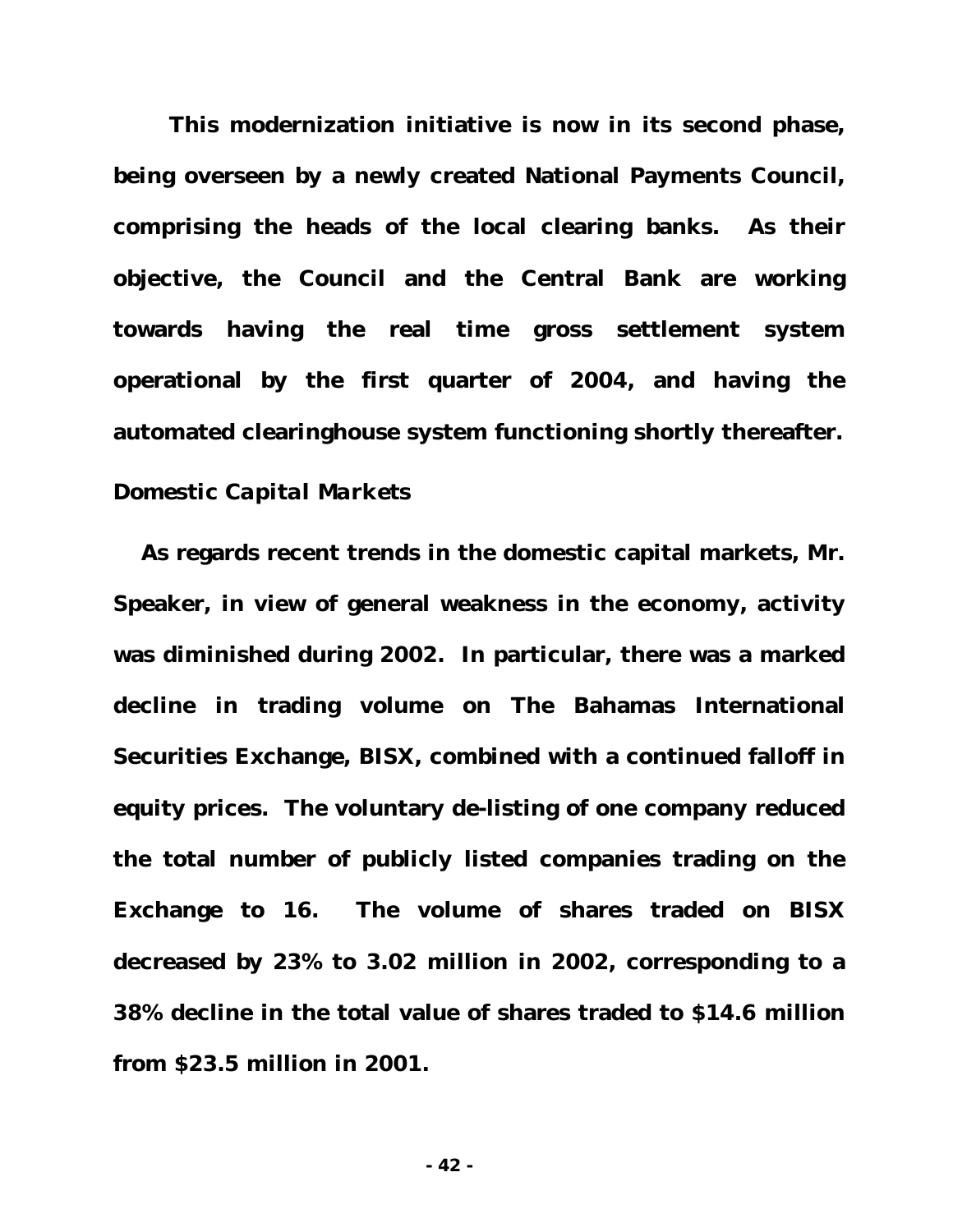**The further development of domestic capital markets will introduce more efficiency and competitiveness to the local financial system, and facilitate increased savings and investments by our own nationals in this economy. BISX has encountered financial difficulties. The final report is expected soon from the select Committee headed by the Governor of the Central Bank, that was appointed in November 2002, to advise my Ministry on the best approach to moving forward on this matter.**

**The privatization of Government corporations and the subsequent listing and trading of any shares widely held by the public can only serve to accelerate the pace of capital markets development in The Bahamas. In particular, any increased volume of trading of local securities is likely to lead to more efficient valuations of such securities thereby encouraging more Bahamians to invest in such instruments. These are issues which the Government and the regulatory authorities have under continuing consideration.**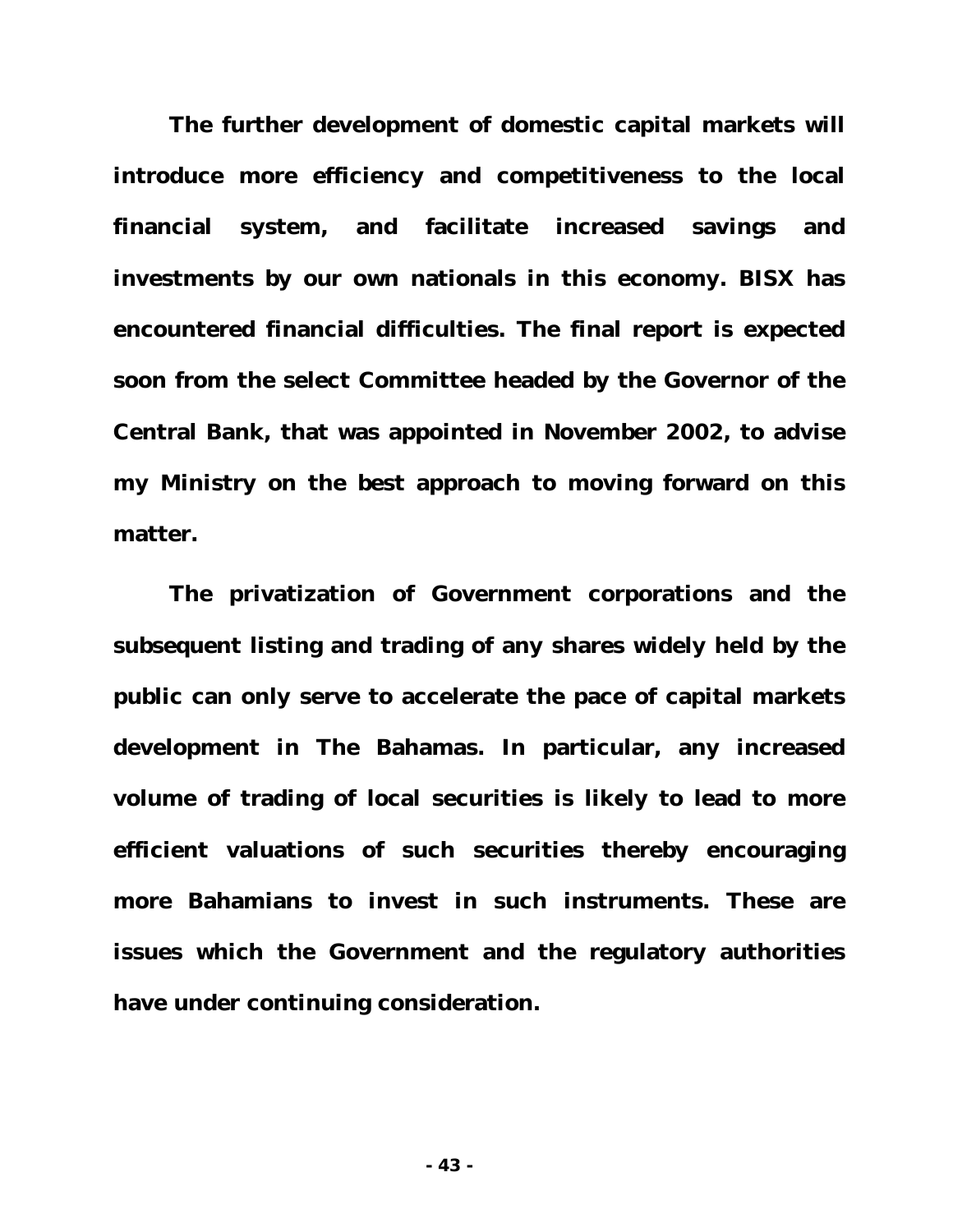#### *Capital Account Liberalisation*

**Successive governments of The Bahamas have moved cautiously and deliberately in liberalizing the capital account of the Balance-of-Payments. Recent remarks by an IMF team which has studied the effects of liberalizing capital flows in developing countries highlight some of the issues.**

**For instance, one of the IMF officials stated:-**

**"***…it is hard to argue that capital account liberalization has not often been accompanied by increased vulnerability to crises. Unfortunately, there is no magic policy prescription for alleviating the risks associated with financial globalization. It is always critical to implement sound fiscal, monetary, and exchange rate policies and to create an environment that could attract more stable capital flows."*

**Surely those who advocate further capital account liberalization have to prove beyond a reasonable doubt that such a move would provide additional employment for Bahamians or would enhance the living standards of Bahamians. I do not believe that at this time of considerable**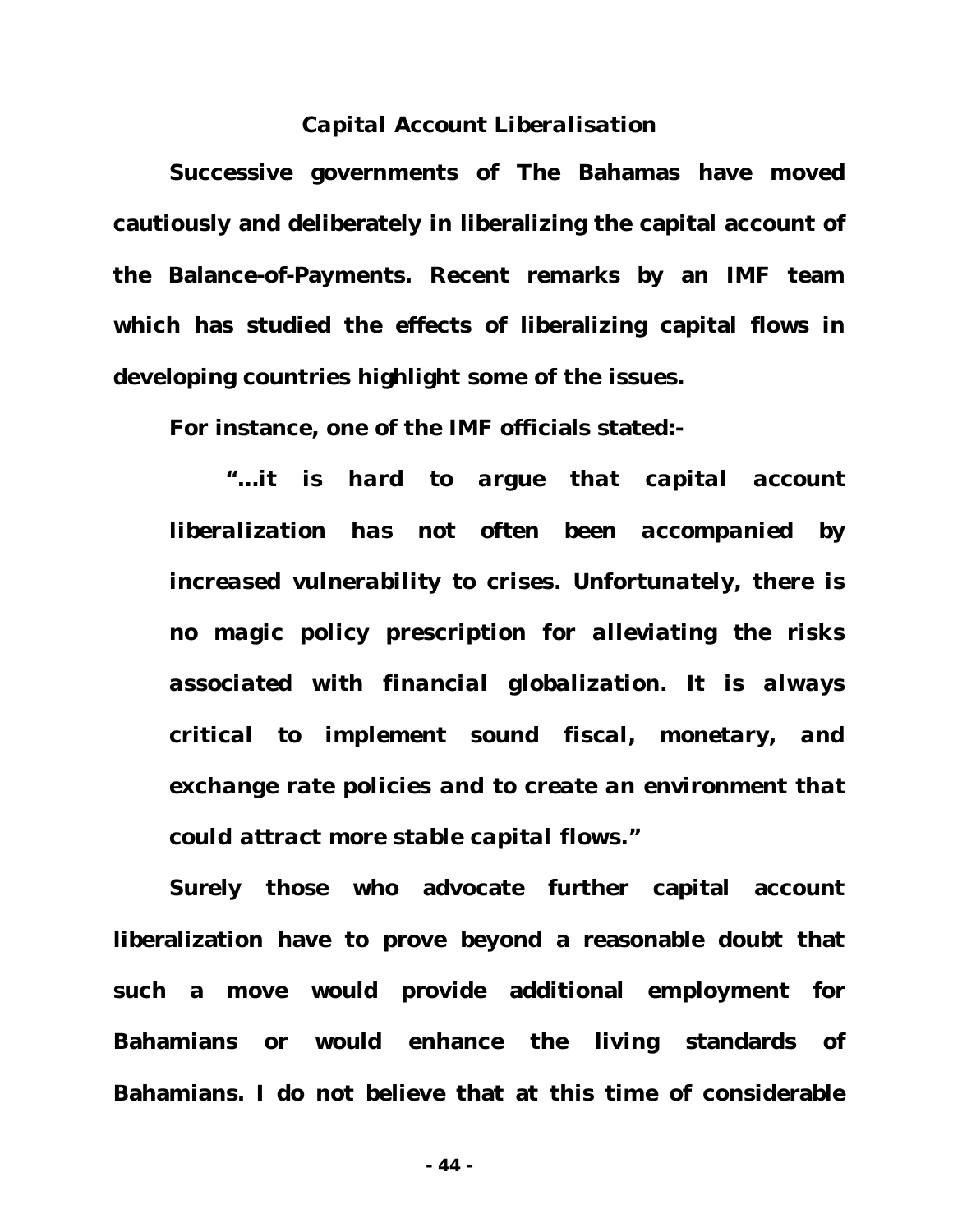**global uncertainties such a course can be justified. Indeed, the thrust of the IMF views which I have mentioned is that liberalization would lead to greater volatility. It is, of course, a matter which the Government will keep under continuing attention and as ongoing circumstances warrant or permit, we will move forward with additional careful liberalization measures. International experience is that the form of capital inflows which we have encouraged and continue to encourage – entitled 'direct foreign investment" – are much more stable and less volatile in turbulent times.**

*Government's Medium-Term Social and Economic Strategy* **The Government's medium-term strategy is to pursue sound macroeconomic and fiscal policies thereby enhancing the competitiveness of the Bahamian economy and the attractiveness of the economy for domestic and international investment. Economic stability and the resulting investment generate increased job opportunities and incomes for Bahamians, and the stronger revenue base provides the resources for expanding essential public services. We are**

**- 45 -**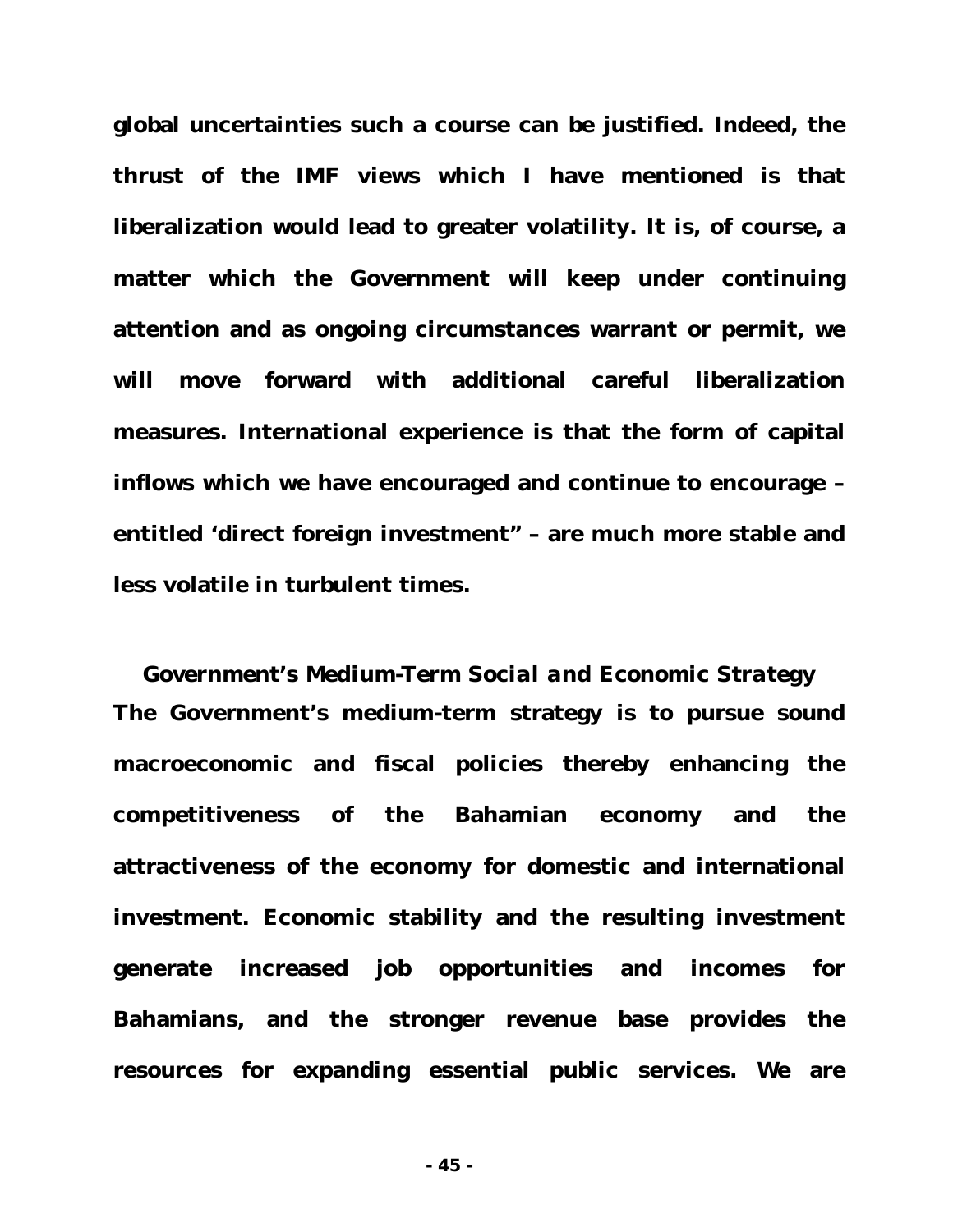**building on the 6 pillars of tourism, financial services, ecommerce, international services, manufacturing industry, and agriculture, and fisheries. You will note that I have departed from the usual classification of regarding only tourism, financial services and e-commerce as "***the"* **pillars of the economy. I believe that while always acknowledging the overwhelming importance of these three sectors, we must never underestimate the value which we can obtain from encouraging the development of manufacturing industry, agriculture and fisheries, and other international services. Each of the 6 pillars is being addressed by a range of encouragement policies which will be refined and intensified as we move forward. By growing the economy we will create more employment, we will disperse this growth geographically so that all of the inhabited Family Islands participate and benefit, we will enhance living standards throughout The Bahamas, and the growing economy will generate the revenues to permit the development of essential public services. It is intended that to the extent possible a major touristic development in each Island will form the basis for further diversification.**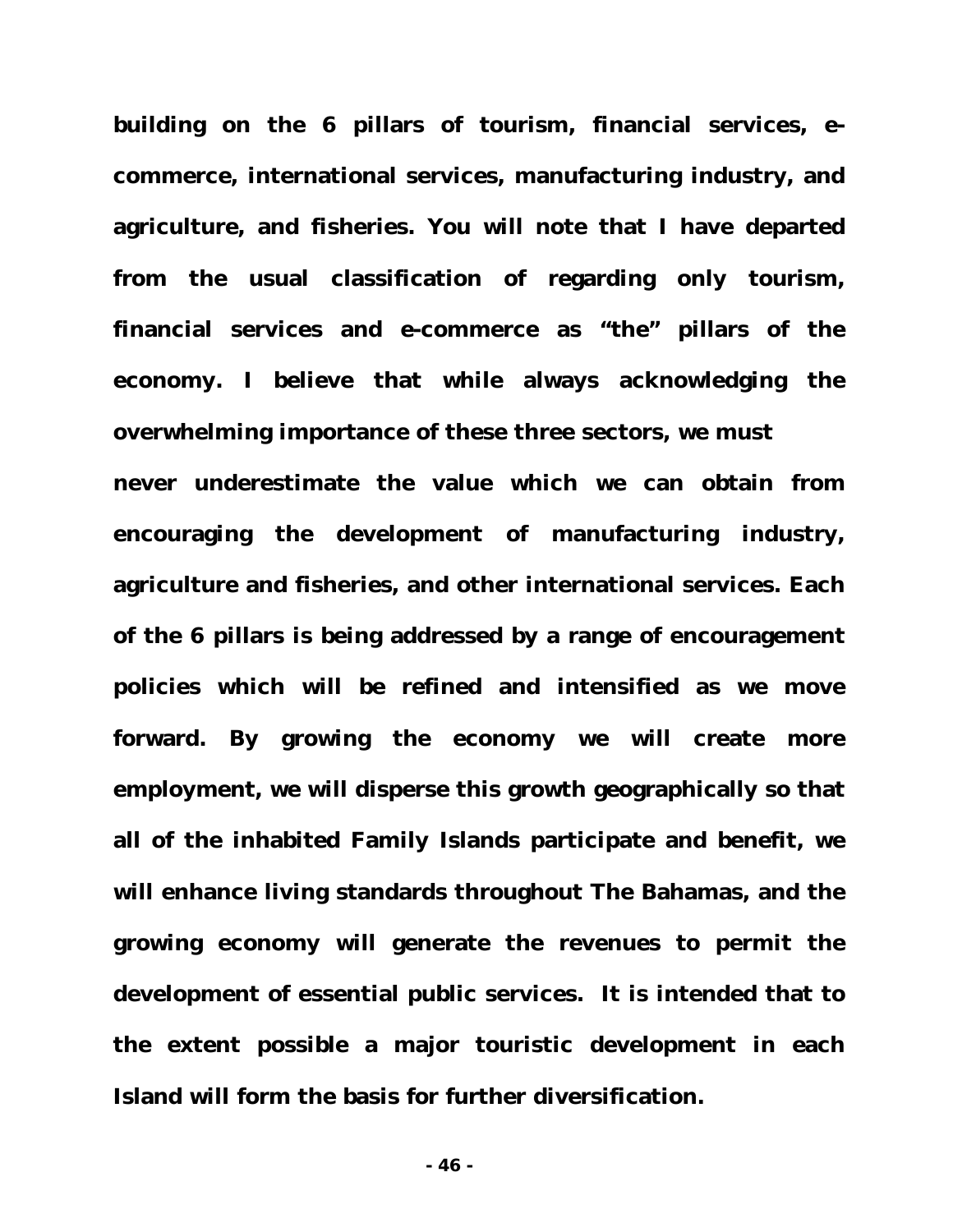**Without question, the uncertain global environment inhibits growth and development of every economy, that of The Bahamas included. Consequently, we must be careful and patient in our expectations as long as this uncertainty continues. But we firmly believe that our prudence and patience will pay off in the sustainable development of our economy.**

## *Fiscal Performance 2002/03*

**The global environment is completely overshadowing fiscal performance in 2002/03. Recurrent Revenue is likely to be \$60million less than in 2000/01 – the year before the terrible events of September, 11, 2001. While Recurrent Revenue has fallen, Recurrent Expenditure has moved inexorably upward and will be some \$85million more than in 2000/01. There are, of course, sound reasons for the upward movement in Recurrent Expenditure, on services such as debt servicing, education, health, and security. Nevertheless, the result is a projected GFS Deficit of 3.3% of GDP, following a GFD Deficit of almost similar magnitude in 2001/02. The GFS Deficit is the Deficit when one**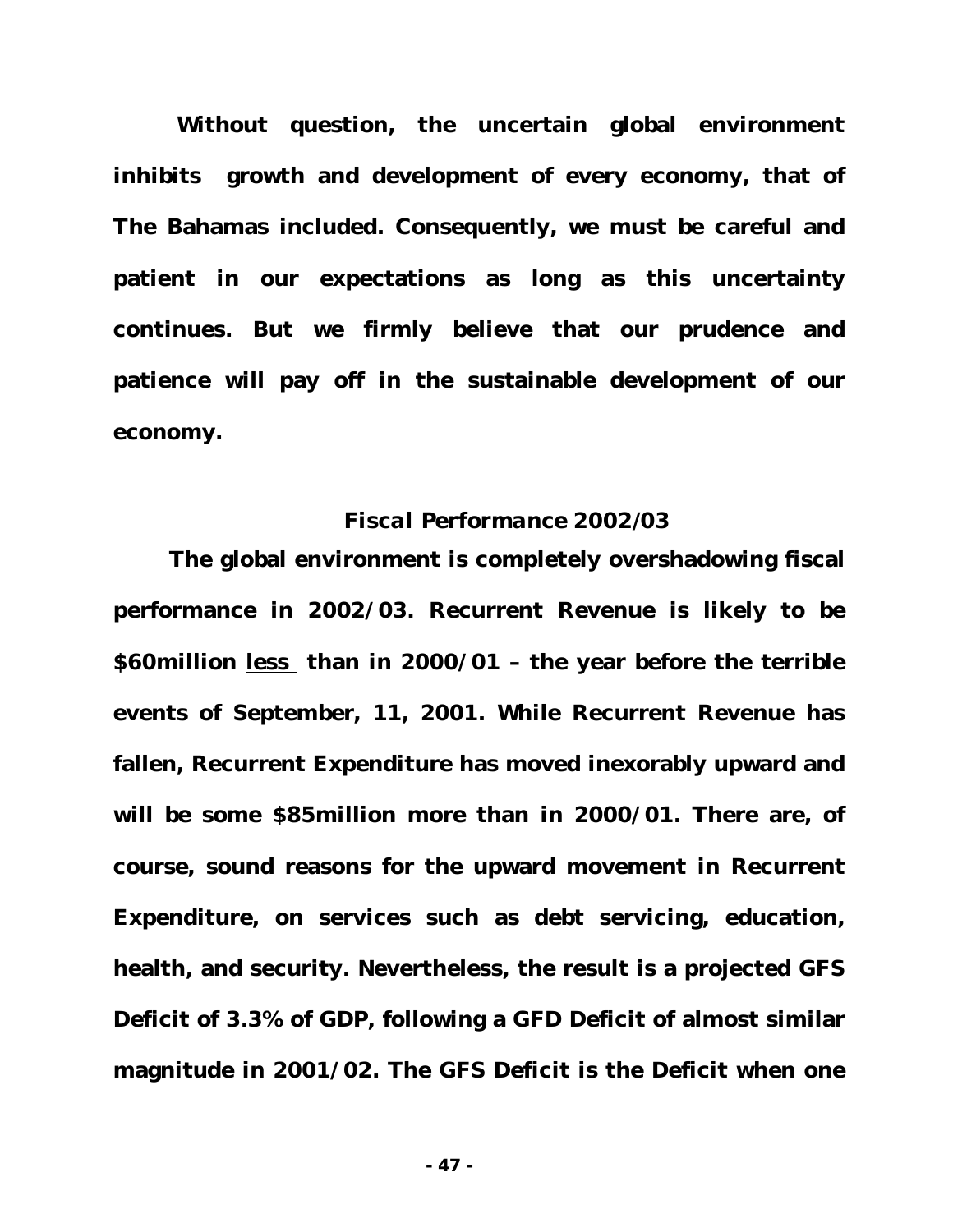**takes total government expenditure, excluding Debt Redemption, and offsets Recurrent Revenue. The Deficit is a measure of the addition to Government Debt arising from the Budget.**

**We have seen a considerable gap open up in 2001/02 and 2002/03 between Recurrent Revenue and Recurrent Expenditure. In 2002/03, this gap arises because of the reduction of \$60million in Recurrent Revenue and the increase of \$85million in Recurrent Expenditure. A gap of this magnitude is clearly unsustainable. There is ample evidence from our own Hemisphere as to the disastrous consequences which follow if a country fails or refuses to exercise fiscal discipline. We Bahamians are a practical people and we do not need much convincing to realize that any household which consistently spends more than it earned must be facing disaster. Of course, there can be differing views on the balance of the correction – for example, should we cut expenditure by a greater amount than we increase revenue and how should we contain expenditure and increase revenue. There are no easy answers which will satisfy everyone. However, constructive**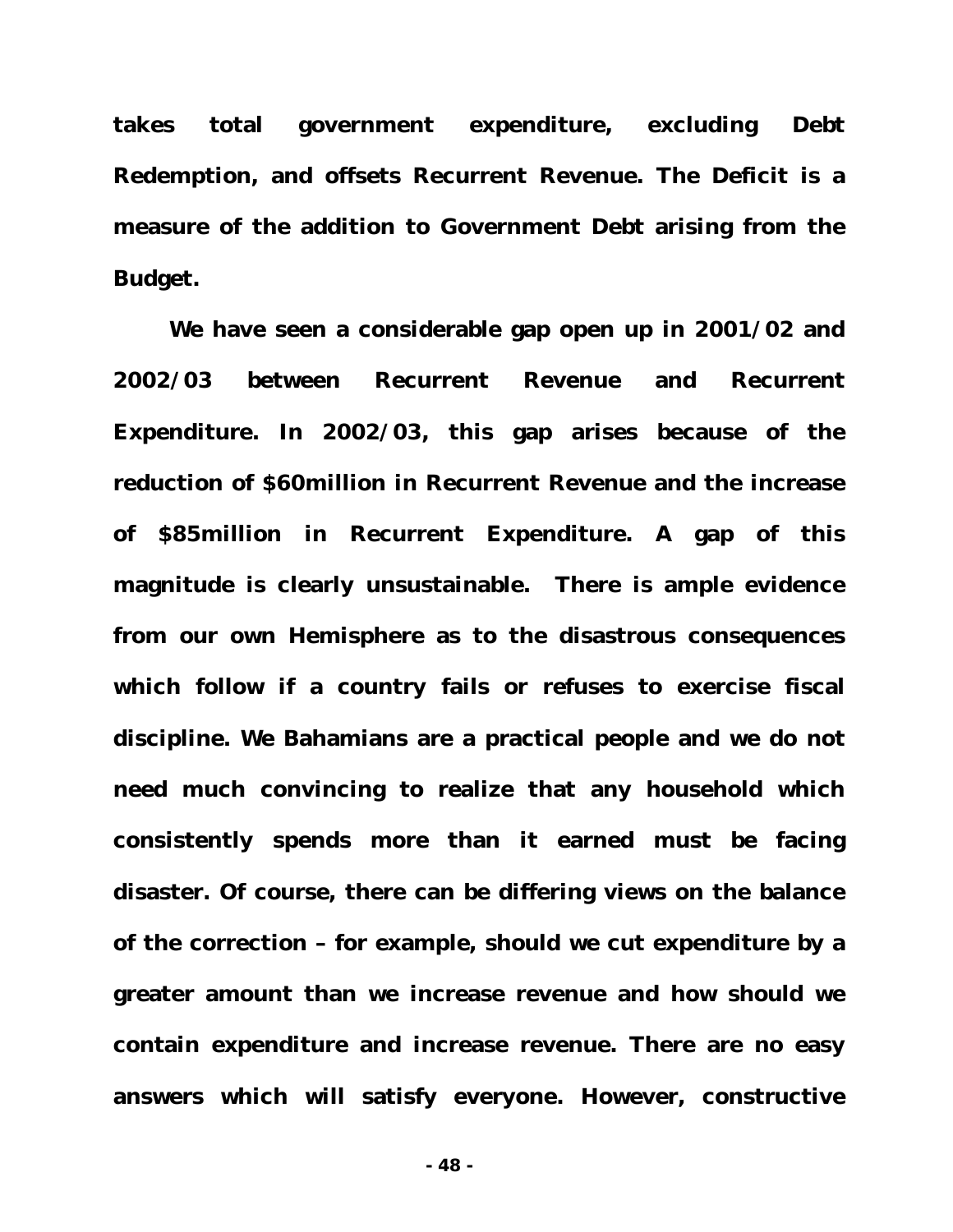**argument must focus on the central issue. No-one of a serious frame of mind should propose additional expenditures without specifying how such expenditure is to be financed, and no-one should criticize particular revenue measures without specifying an alternative source of finance.**

**Therefore, in 2003/04 we will commence on the programme of measures to contain the deficit and gradually eliminate it over a reasonable period of years. As I will explain, we intend to embark on this course of fiscal correction by tackling both the revenue and expenditure sides of the Budget.**

#### *Fiscal Programme 2003/04*

**The 2003/04 Budget represents the first step in implementing a sustainable fiscal policy taking account of the less promising global environment which developed in 2000 and 2001. We can do little to change that environment but we can behave sensibly and respond positively to the new challenges and opportunities. And that is what we intend to do.**

**In 2003/04, my Government will aim to achieve a GFS Deficit of not more than 2.2% of GDP, as compared with the**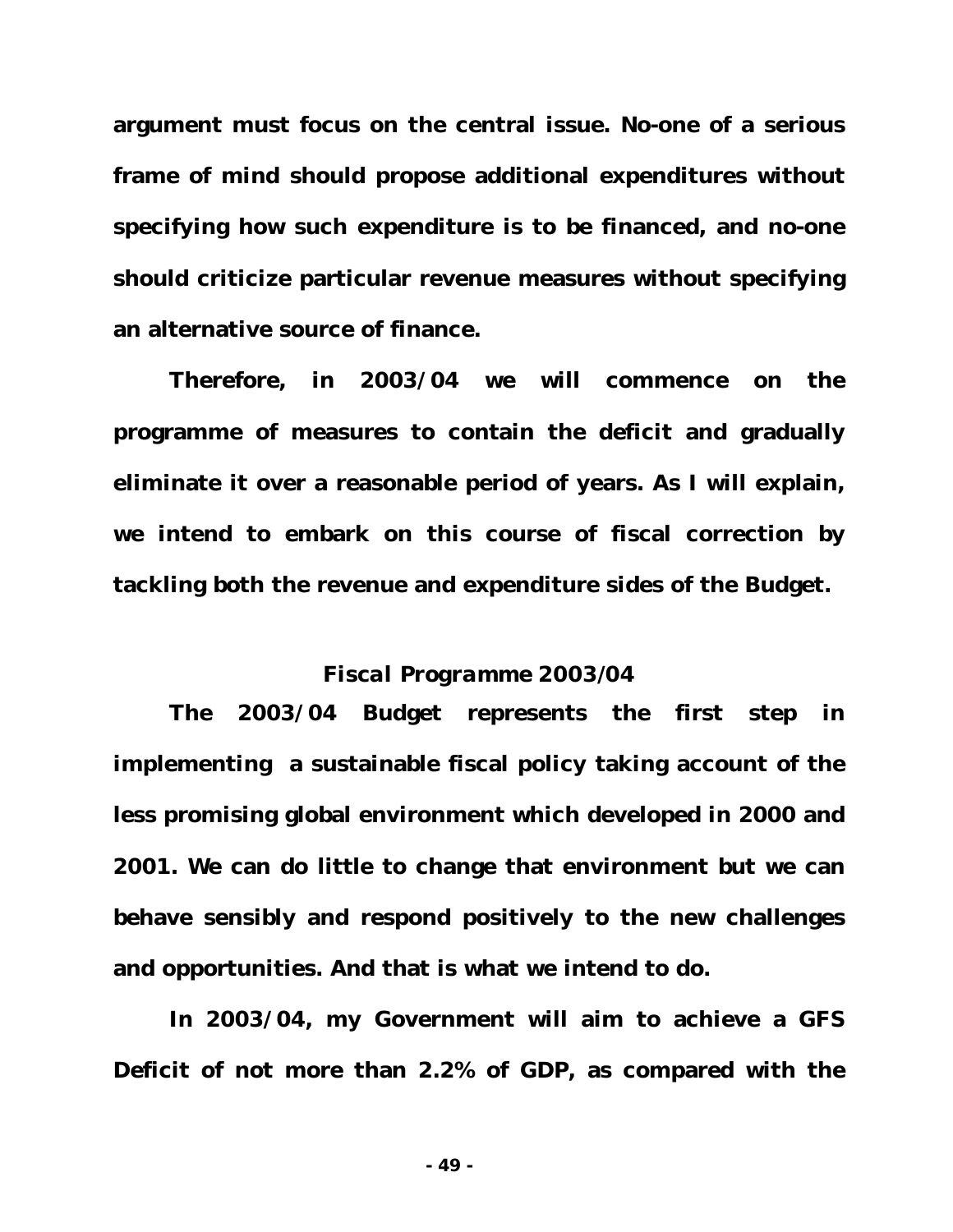**outturns of 3.2% in 2001/02 and 3.3% projected for 2002/03. You will note from what I have said that the Government Deficits in these 3 years, 2001/02, 2002/03 and 2003/04, add some 10% points to Government Debt bringing it very close to the 40% level. My Government has reviewed every item of expenditure and every item of revenue to see if we could do more to reduce the Deficit in 2003/04 while still proceeding with our programme. We reluctantly concluded that containing the Deficit to 2.2% of GDP is the maximum feasible in one year. In this regard, we are bearing in mind that the Kerzner International project and other capital projects will enhance revenue performance in due course.**

**We intend to achieve this first step in reducing the Deficit by a combination of expenditure containment and, in parallel with fostering growth in the economy, through revenue enhancement measures.**

**It is essential that we demonstrate to the international community that we are very serious in our intention to bring the fiscal situation under firm control. The Bahamas has an A3 Rating from Moodys, and we should not jeopardize that rating**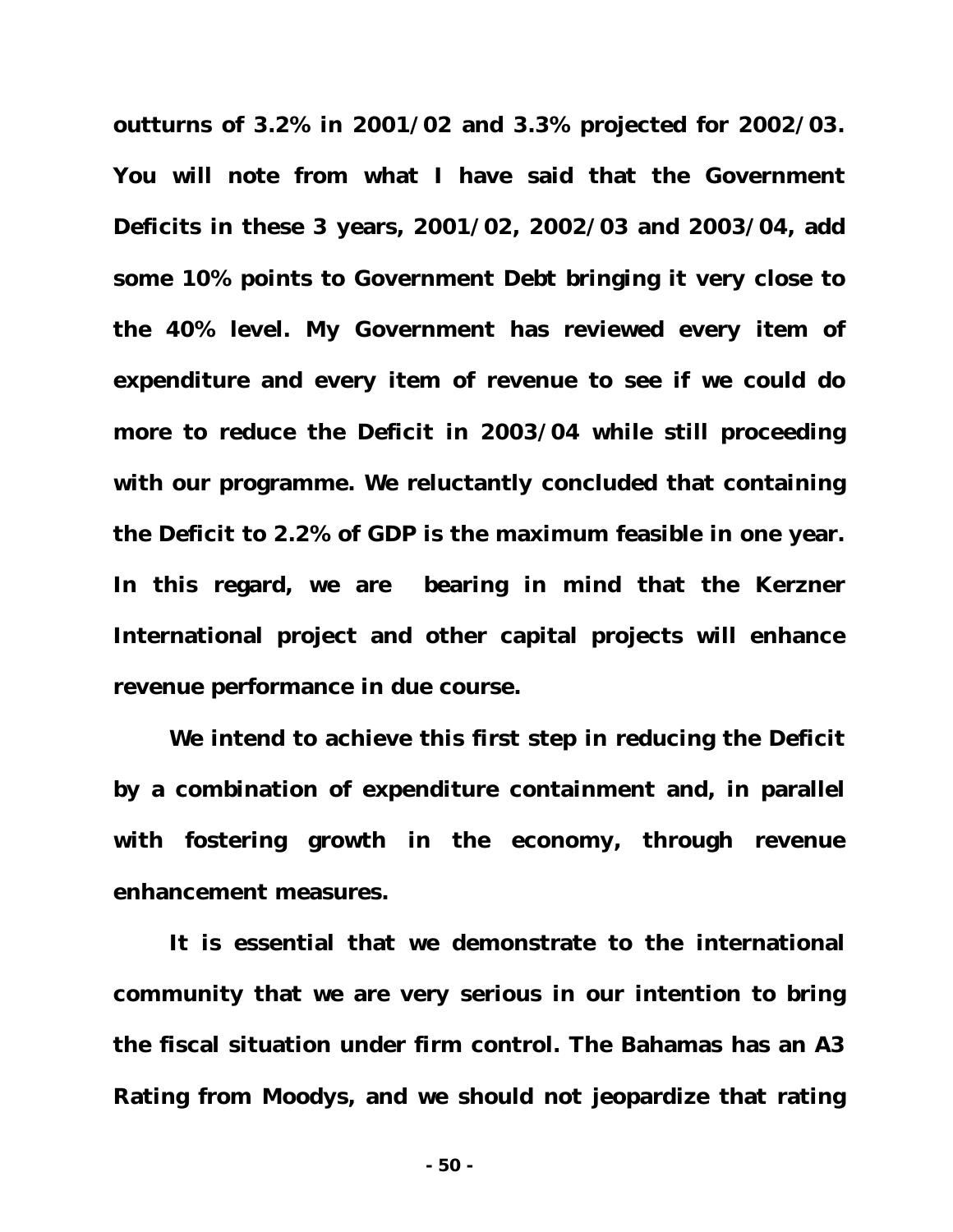**in any way. Indeed, that Rating is invaluable in that it confirms that the Bahamian economy is fundamentally sound, and that The Bahamas is an attractive environment for international investment. It is no accident that Kerzner International are putting in place a volume of investment which is larger and more diverse than any investment taking place in any other Commonwealth Caribbean country. Moreover, we are using the A3 Rating directly to raise \$200million in US\$ Bond Issue in New York. This is a matter which I will explain later in this Communication.**

**In the case of expenditure, we will be able to proceed in 2003/04 by allocating fully to all essential services – health, security, infrastructure, education, and general government services. The feature of our approach to public expenditure is to place greater emphasis on better management of resources and in imposing fees where possible to recover costs. In view of the weakness in the revenue side of the Budget over the last few years, there is no possibility of providing significantly greater resources to every essential service if revenue resources do not increase more rapidly. Therefore, we must first concentrate on**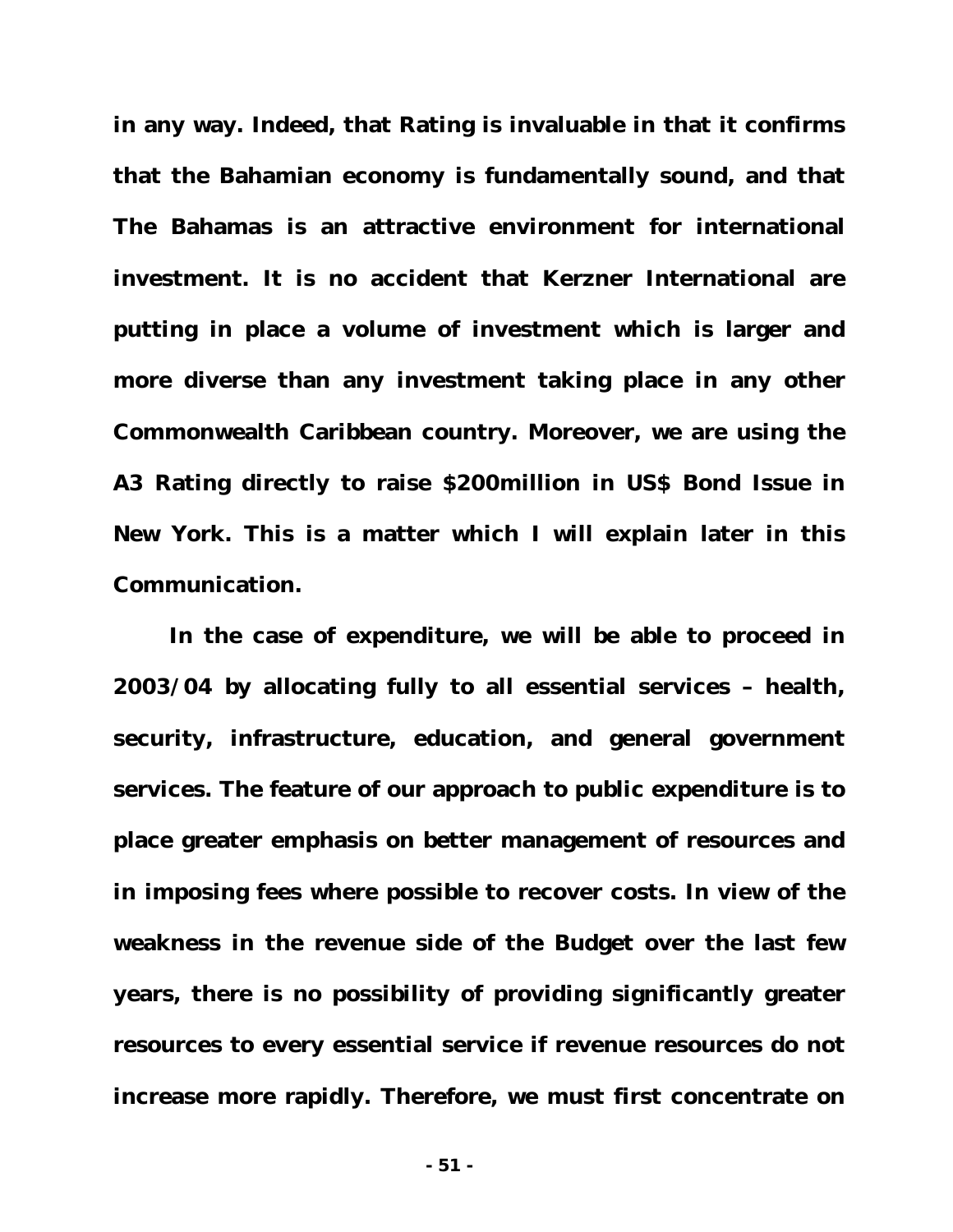**better management of existing resources, while growing the economy, improving revenue administration and enforcement, and levying fees where appropriate to recover costs. As the enforcement measures yield results and the economy generates more revenues, there will be scope to streamline revenue policies, and to lessen the tax burden.**

## *Main Features of Recurrent Expenditure 2003/04*

**Until the global economy clearly moves into full speed, and with it the Bahamian economy, our resources are limited. Therefore, we must very clearly prioritise and manage most prudently the valuable resources which are available. I will state our priorities. They are as follows:-**

**First, creating additional high-quality sustainable employment as rapidly as possible, and safeguarding existing employment income levels. We want to see these new employment opportunities dispersed equitably throughout the whole of The Bahamas. Employment creation is the best social policy of all, because good quality employment enables people to live with dignity**

**- 52 -**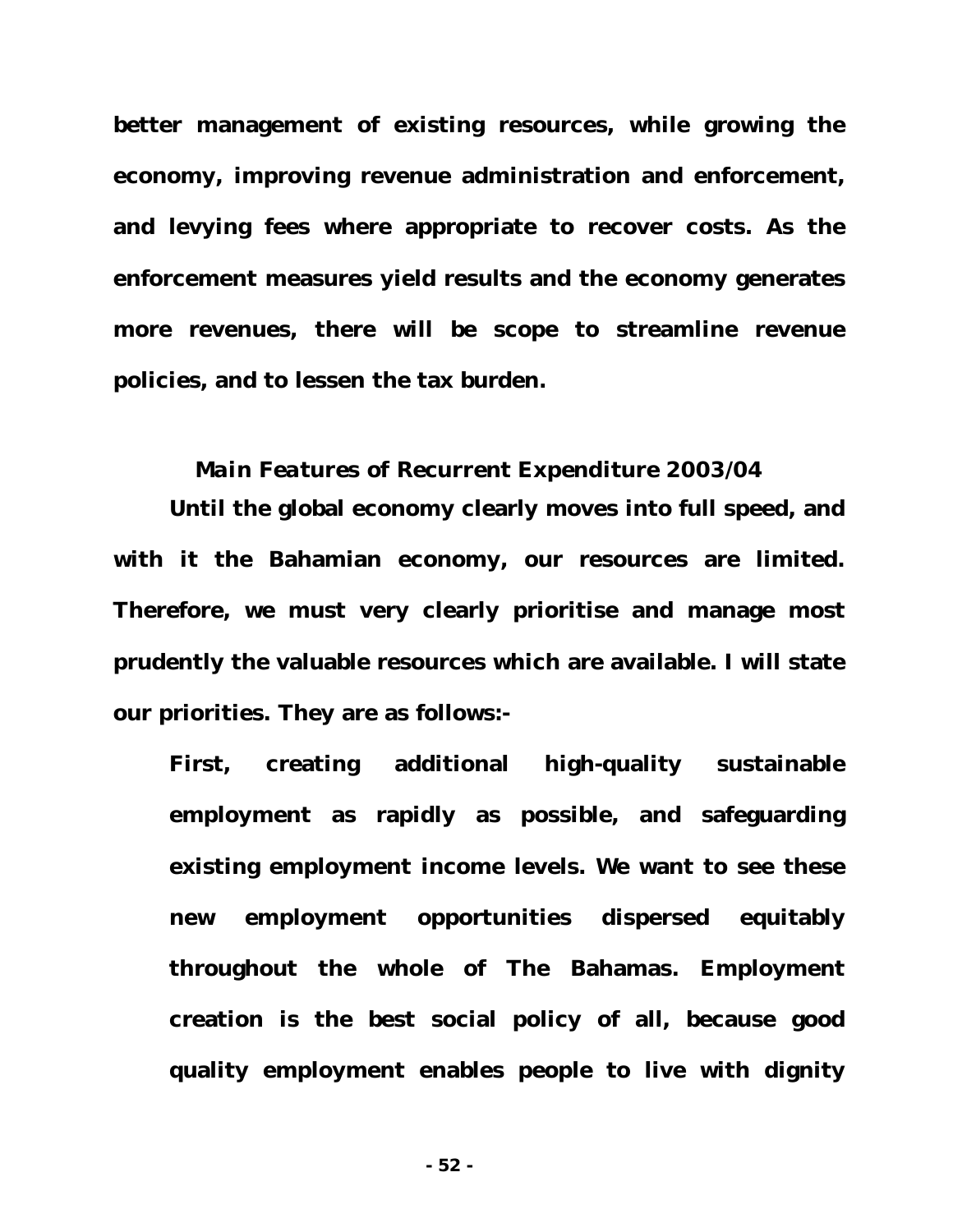**and independence, it reduces crime and other consequences of deprivation, and it creates a caring society with strong democratic roots.**

**Second, closely linked with the first priority, is the emphasis on education, training and skills acquisition especially for our young people. An educated and highly skilled labour force is far more likely to lead a productive and secure life and attract international and local investment, than one which is not. Moreover, a highly educated labour force provides an attractive basis for the development of e-business. We must adopt a holistic approach to dealing with our young people so as to guide them away from dangers, enable them to live productive meaningful lives and contribute and take pride in the society of which they are a vital part. This means dealing with the whole range of social issues which need to be addressed: living conditions, family income, education and training opportunities, recreational opportunities, encouragement and advice from role models, and a safety**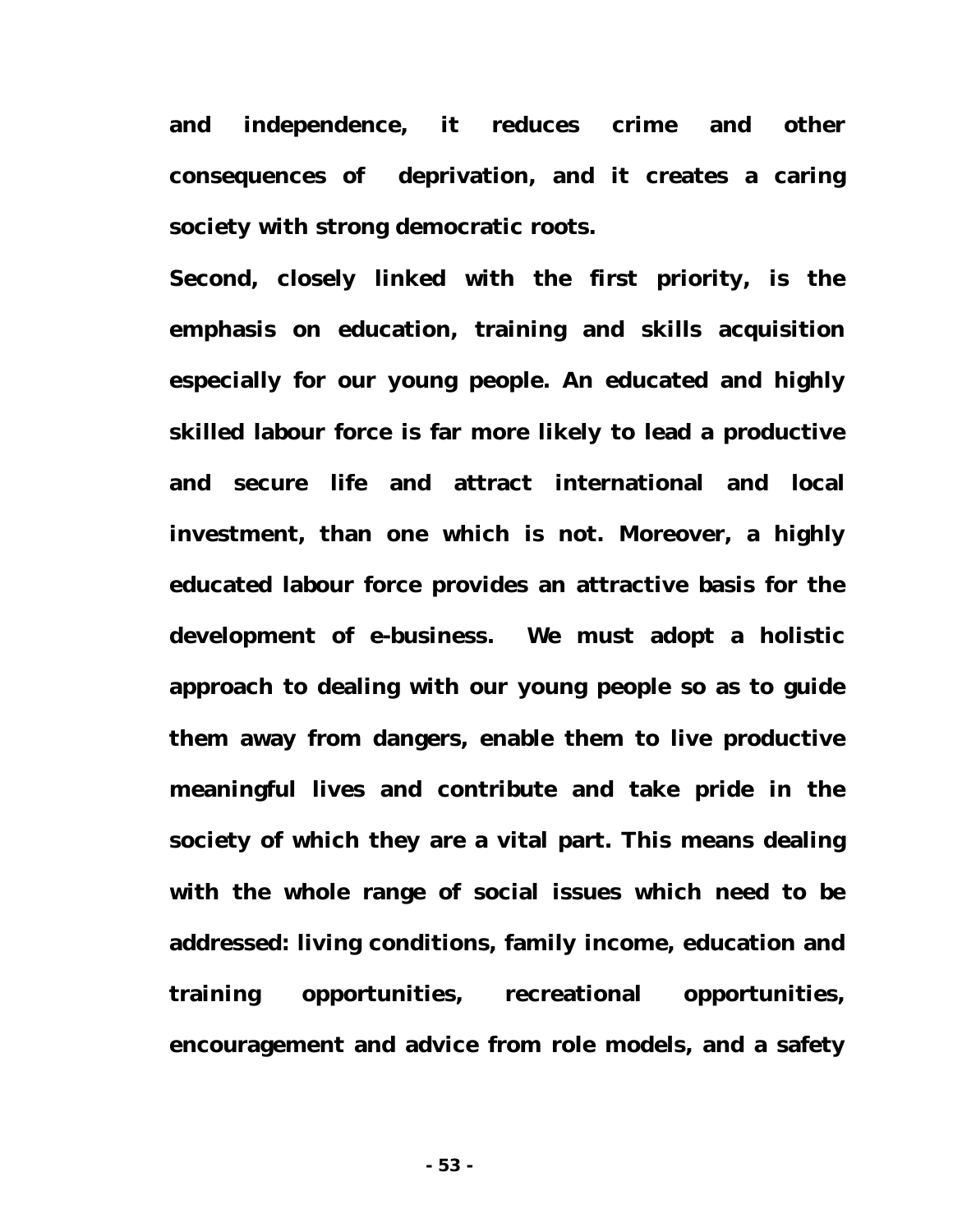**net to ensure that if a young person stumbles, they do not fall into the way of serious crime and alienation.**

**The Government will institute a national training programme in partnership with developers in various locations to ensure that Bahamians are trained to become the major component of the labour force on the projects during the construction as well as the permanent phase.**

**Third, we are increasingly an urban society with all of the associated ills. We must deal with urban renewal and ills such as poor or inadequate housing. Again, poor living conditions are too often associated with being breeding grounds for crime and disruption. In this matter I am particularly conscious of the vulnerability of some of our young people.**

**Fourth, we must deal with crime and its root causes, and this requires implementing prison reform and urban renewal so that recidivism is diminished. Once again, I am deeply concerned that we do the right things to protect and guide our young people.**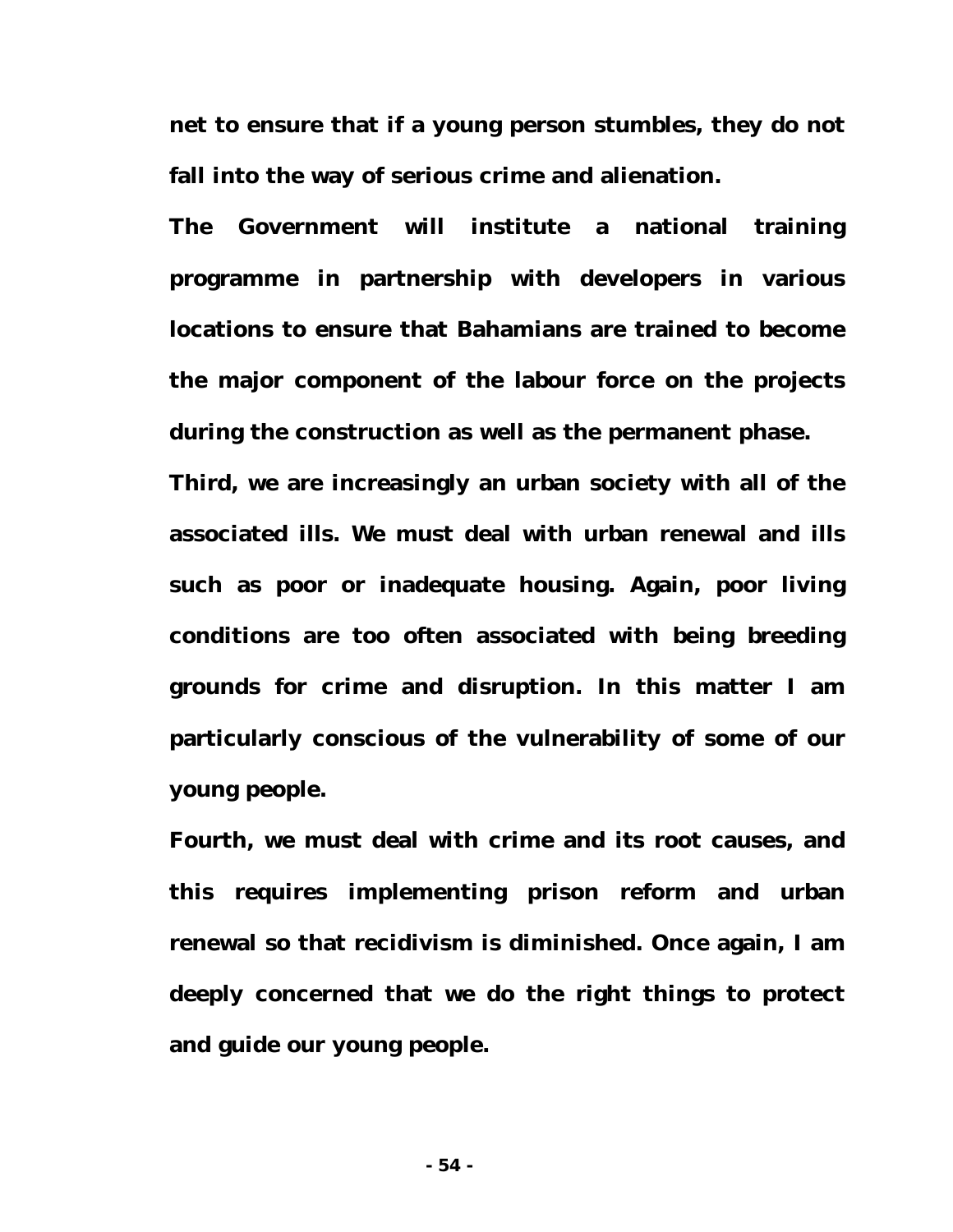**The National Urban Renewal Commission which has been expanded from the Farm Road Project will be a major part of the Government's drive to provide help and hope to the less fortunate persons in our Bahamas. This programme will move systematically throughout the over-the-hill area and eventually throughout the economically depressed areas of the Family Islands. As this work proceeds, needs will be identified in terms of employment, health, education, social and environmental and to the extent possible, will be rectified. This urban renewal programme coupled with the implementation of the report of the Prison Reform Commission, represents a major thrust of the Government's fight against crime as the major causes of crime will be addressed and minimized.**

**Five, we must protect our society against illegal immigration so that the culture of The Bahamas is not fundamentally altered to the detriment of the nation. We must be humane and compassionate in this issue but we cannot compromise and allow our homeland to become the homeland of others without our consent. And illegal**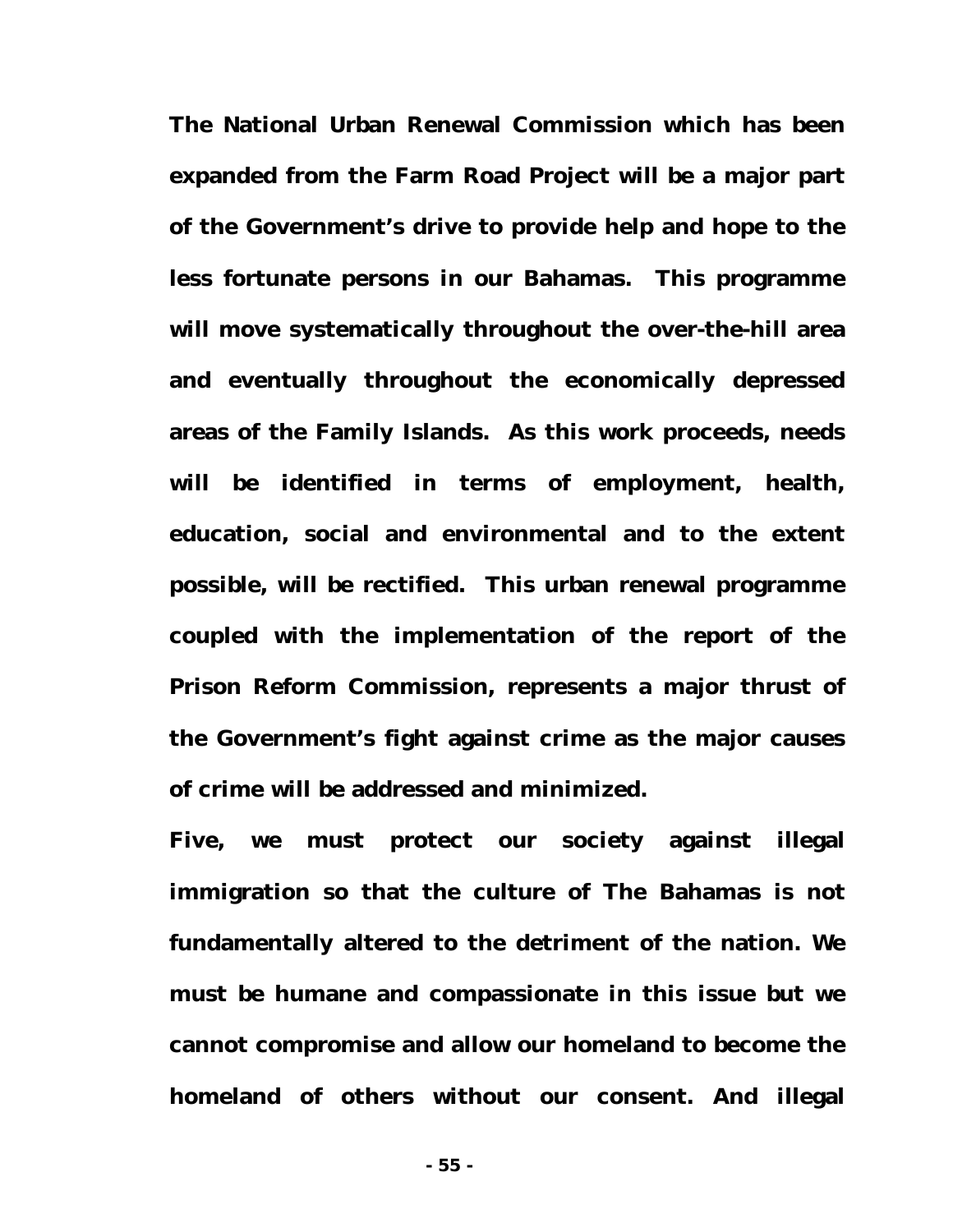**immigration, by definition, does not have our consent. We will work as constructively as we can within our means to reduce and eliminate the cause which give rise to illegal immigration but we cannot tolerate illegal immigration because in doing so we are effectively conceding our society, our culture, our way of life and our very homeland to others whom we have not invited. Therefore, my Government is developing a major Defence Force installation in Inagua. This installation will not only be a base for Defence Force and other personnel for air and surface surveillance, but will also include a detention centre to hold illegal immigrants temporarily before their repatriation to their own homeland. The installation's detention centre will be used to detain illegal immigrants before they can enter into and disperse throughout our main population centres. This will not only be a cost effective way of dealing with this problem – which is threatening to overwhelm The Bahamas – but it will also provide much needed employment in support services to the people of Inagua and the southern islands.**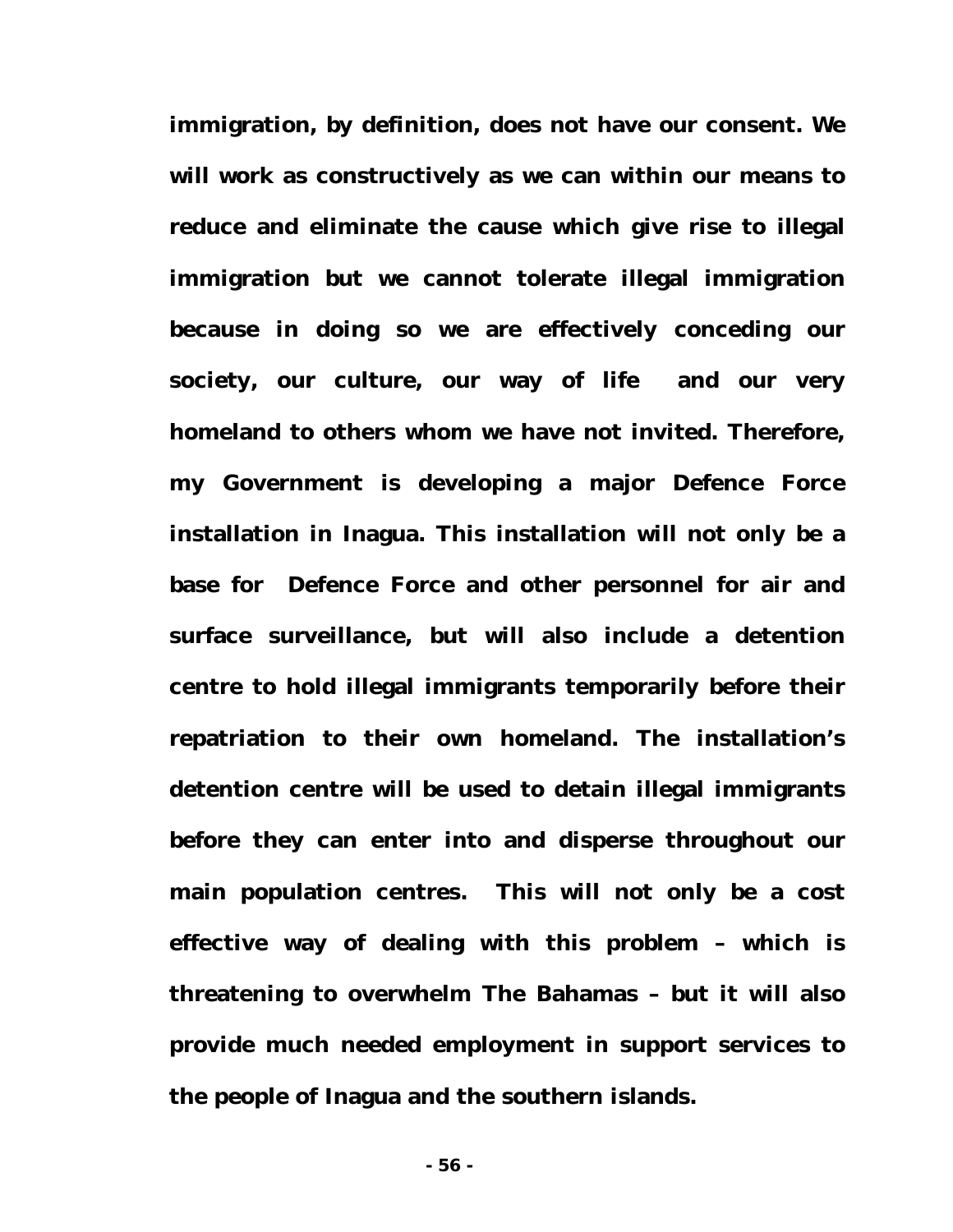**Six, we must protect our environment and our heritage. Experience elsewhere demonstrates that environmental degradation can quickly arise if a country is not vigilant. Apart from the damage to ourselves and successive generations of Bahamians, as a country dependent on tourism we have no room for manoeuvere. Consequently, I am creating a vehicle to acquire Clifton Cay to protect it for Bahamians and the generations to come. The acquisition is expected to be done in the shortest possible period of time. I am proposing to establish the** *Clifton Cay National Park Authority* **which will operate along the lines of** *The Bridge Authority***. The** *Clifton Cay National Park Authority* **will issue bonds – similar to** *Bridge Bonds –* **and the proceeds of the issue will be used to acquire Clifton Cay. This purchase and acquisition will be made in the shortest possible time. Since the** *Clifton Cay National Park Authority* **will not have revenues, unlike the Bridge Authority, the annual payments on servicing the bonds will be met by the Consolidated Fund under an appropriate Head. In this way, the costs of acquisition of Clifton Cay**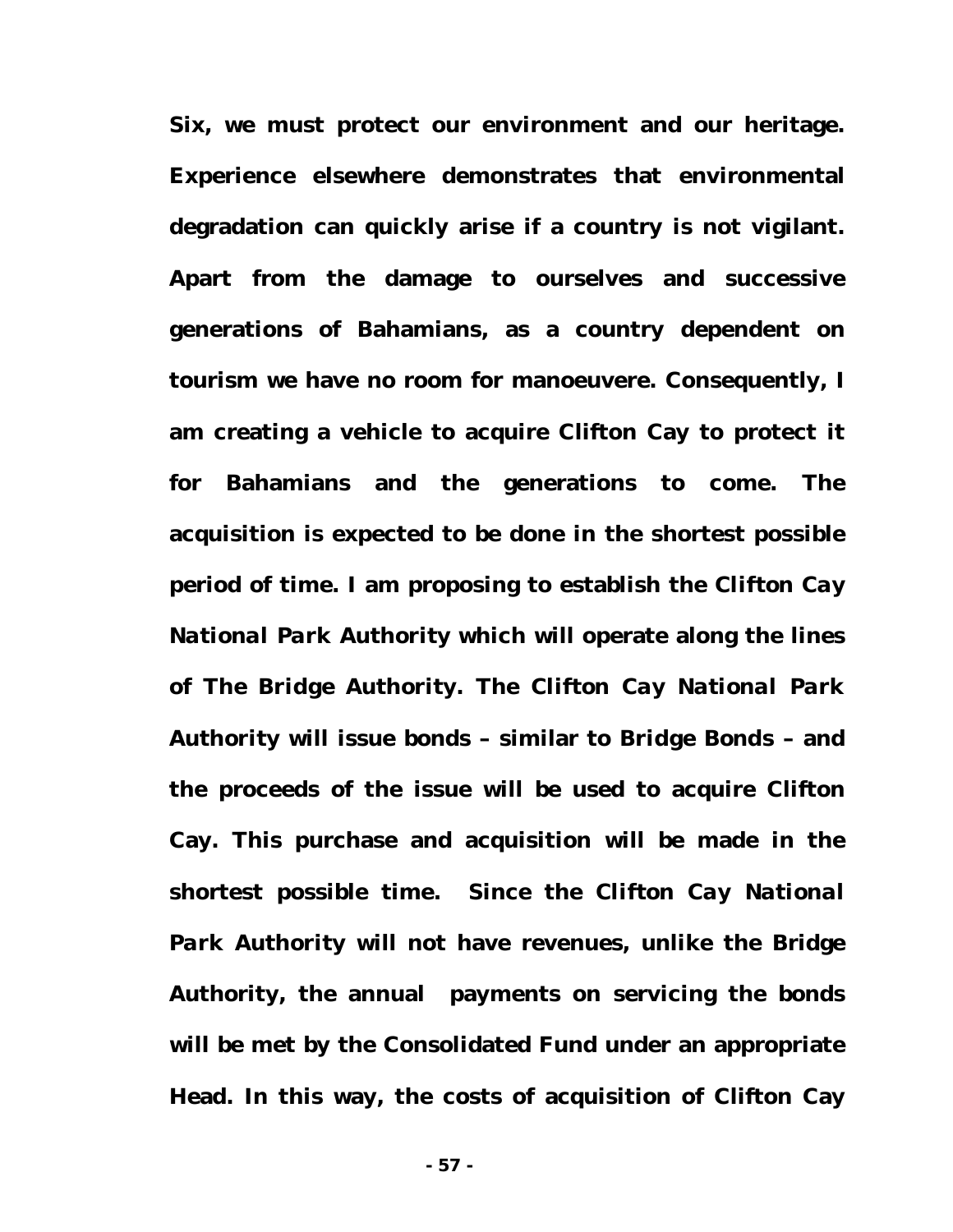**will be spread over a long period of years – a reasonable approach bearing in mind that the benefits will also continue in perpetuity. The Authority will also have the capability of accepting donations from the many good corporate and wealthy persons who would like to make a contribution to the development of Clifton Cay National Park. Rest assured that the conservation of Clifton will involve the widest possible consultation with the public.**

**Seven, we must avoid adding further taxation on those who now comply with their existing obligations but we must deal strictly with tax evasion and tax fraud. We simply must deal with those who do not pay their just share of taxes in our society. Only if we collect in fullest measure the revenues which are already on the statute book can we afford the programmes which I have mentioned and also avoid imposing additional taxation on The Bahamian people. In this Budget there are no new or additional taxes but we will be putting in place hardhitting measures to ensure full compliance with existing taxes.**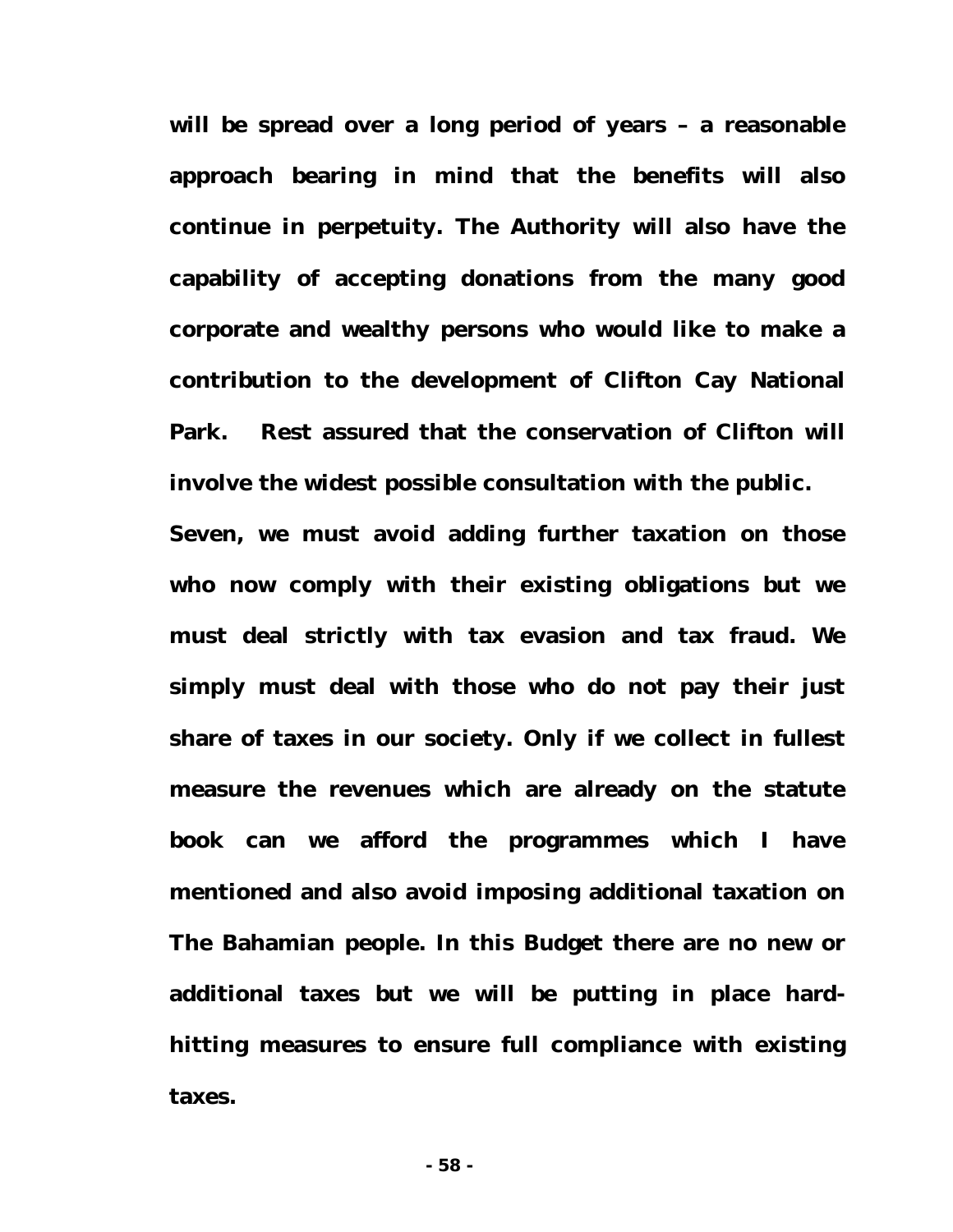**Expenditure provisions are made in the 2003/04 Estimates of Expenditure to deal with all of these matters. Some provisions are across several Ministries and Departments which are coordinating their efforts in pursuit of the priorities which I have mentioned.**

**The final point which I wish to make is that with the greatest reluctance the Government has determined that the Public Service general pay award due on 1 July, 2003, is simply not feasible at this time without raising taxation. Raising taxation to pay for this award would be difficult because it would mean asking Bahamians who suffered and made sacrifices during the last few difficult years to pay higher taxation for a pay increase for those in the Public Service who were exempted from such sacrifice. The Government made this decision with great reluctance because we appreciate the dedication and sense of duty of so many in the Public Service.**

**I sincerely believe that the workers in the Public Service will appreciate the need for forbearance on this matter. If, as I believe, the revenue situation improves during 2003/04, it**

**- 59 -**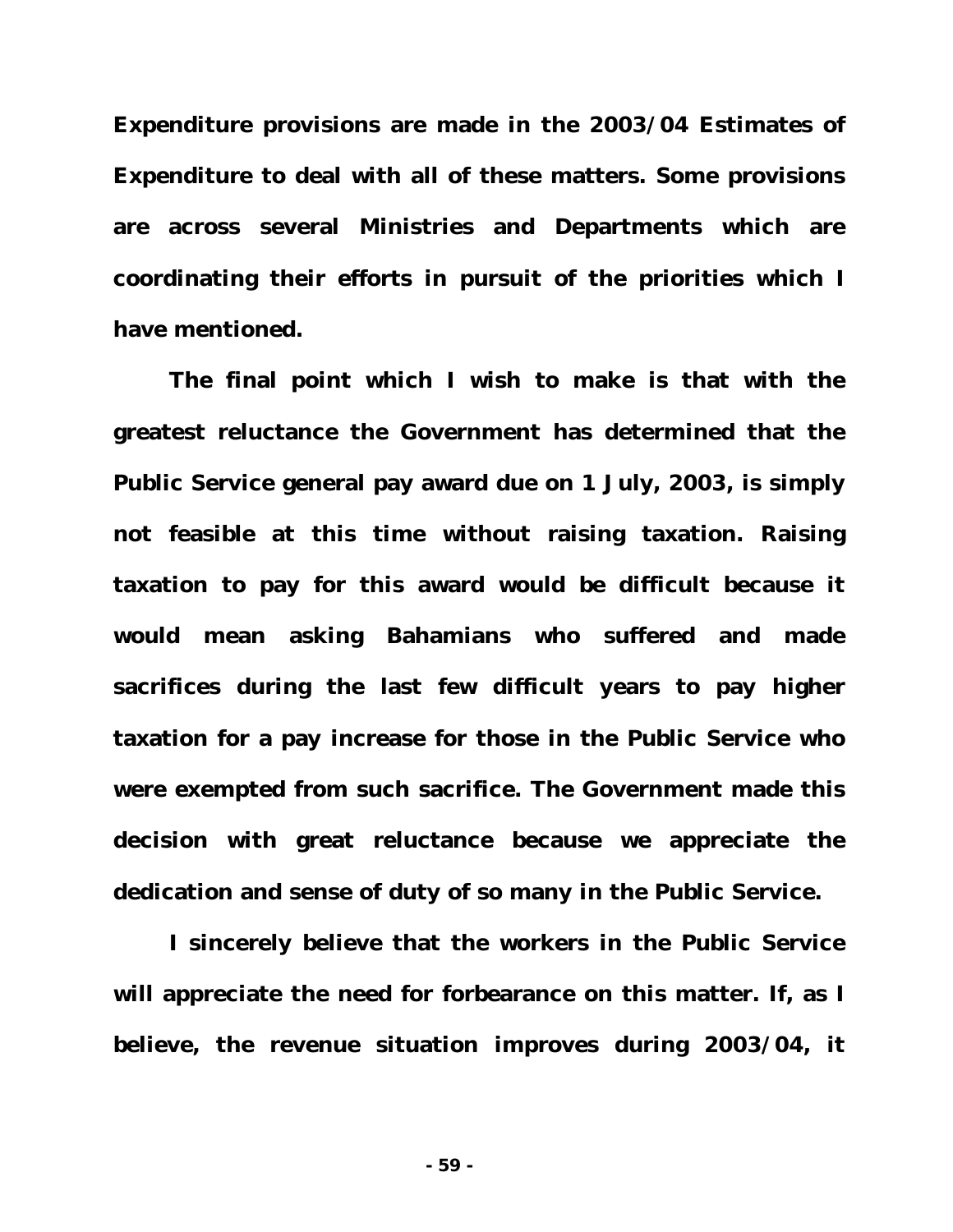**should be possible to revisit this decision with a view to making a payment or part payment no later than December, 2003.**

**I will summarise for this Honourable House the main expenditure provisions in this Budget. In considering these provisions I would ask Members, and the Bahamian public, to bear certain points in mind, because they influenced the Government in framing the various expenditure provisions.**

**The provisions generally are framed on the basis that given the relatively tepid global recovery, it is better to include affordable provisions which are certain to be financed, than to include ambitious provisions which run the risk of being curtailed once the financial year begins. Related to this point is the point that the Government will keep these expenditure provisions, and revenue provisions, under continuing review, so that if scope develops to increase the provisions, then Government will act accordingly.**

**The third point which I would like to make is that many of the Government's high priority policies cut across several Ministries and agencies, so it is necessary to take these**

**- 60 -**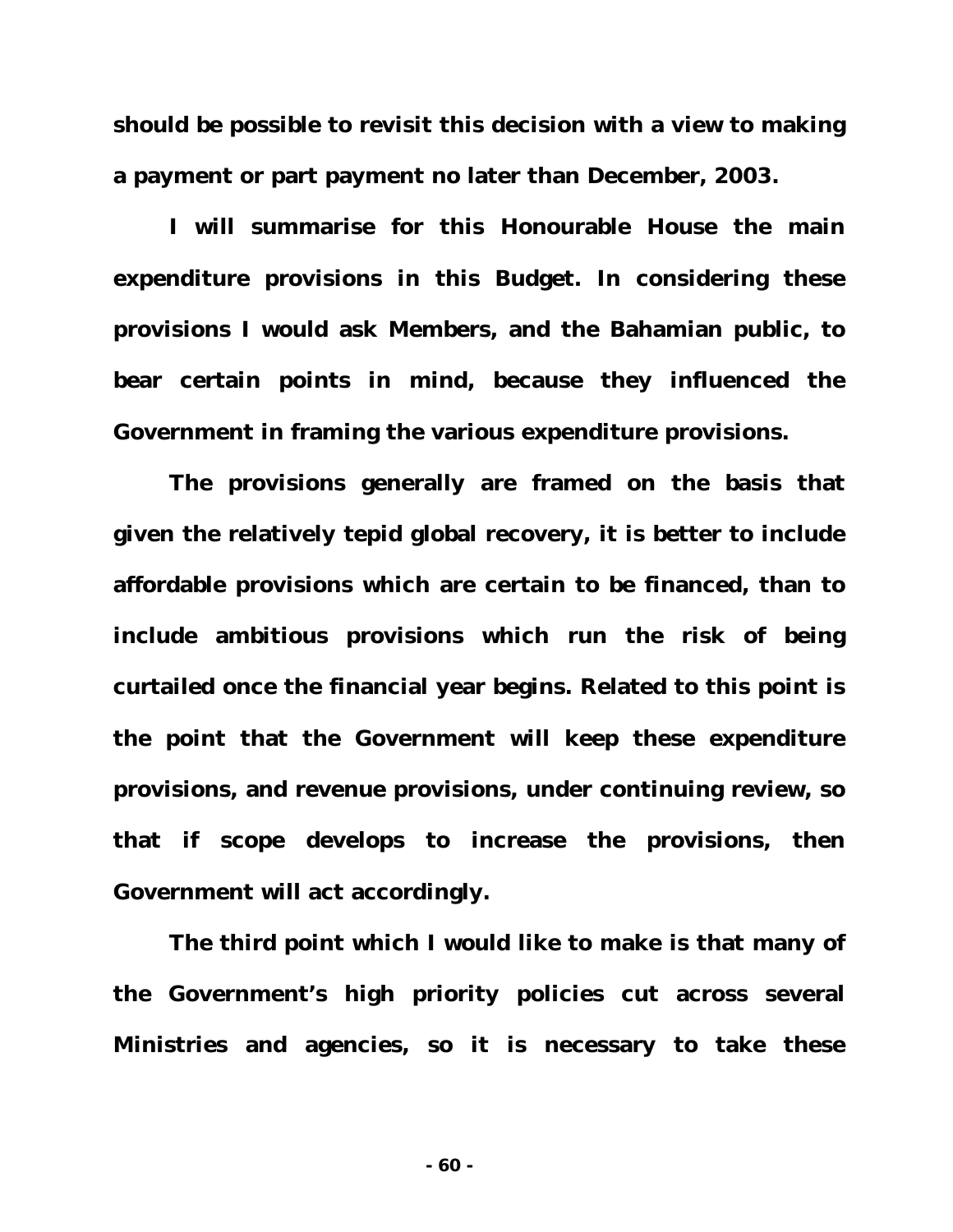**linkages into account in evaluating progress being made on the priorities.**

**Finally, very large sums of money are being placed at the disposal of the various agencies of Government in this Budget. Simply throwing more money at problems would not necessarily be the better solution to accelerating progress: indeed, the careful and prudent management of the limited resources which we have is, by far, the more prudent approach. In view of the fact that increasing taxation would only cause hardship, it is clear that better management of expenditure is the key to success in implementing** *Our Plan.*

**Turning to the details of the various provisions in the Budget, overall Recurrent Expenditure is \$1,062million. This is an increase of \$27million or 2.6% over the provisions made in 2002/03. However, because of the necessity for expenditure restraint in 2002/03, the projected outturn in that year is likely to be about \$20million less than Budget. Thus, the increase in 2003/04 is about \$47million or 4.6% over projected outturn for 2002/03.**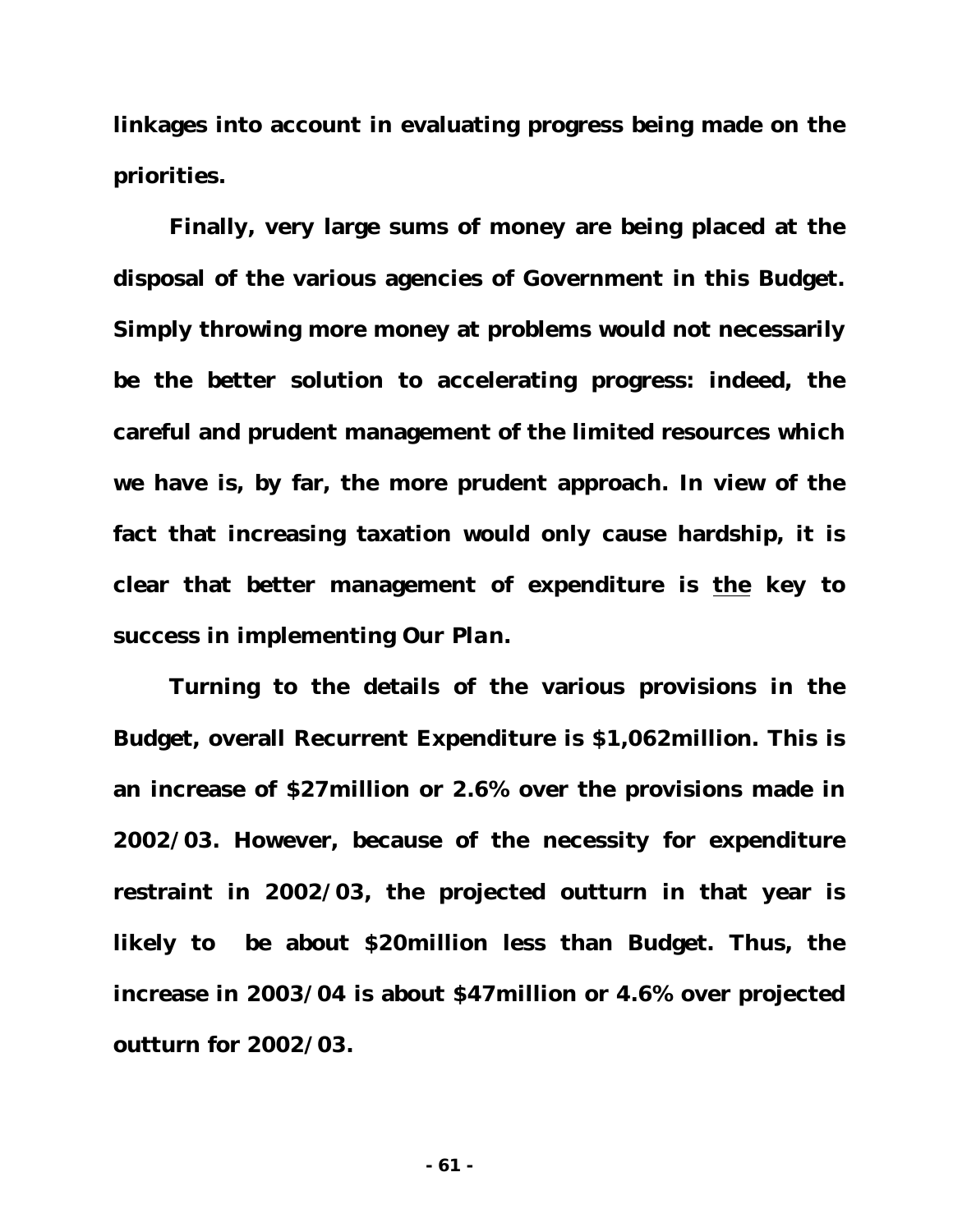**In 2003/04, \$189million is required for interest and redemption of Government debt. This provision is 18% of Recurrent Expenditure in 2003/04. This is an increase of \$15million over 2002/03 even though interest rates remain low. It is evident that control over fiscal deficits and borrowing are crucial if The Bahamas wants to avoid spending a rising proportion of its revenues on debt service. The way to controlling deficits and borrowing is to contain expenditure and collect revenues.**

**\$191million is being spent on education and training including almost \$20million in Government expenditure for the College of The Bahamas in addition to the fees collected by the College which the College retains. A disappointing aspect of the education budget is that defaults under the Education Loan Programme seem to be a problem. The Minister of Education will be putting in place mechanisms to ensure that defaults do not become a charge on the Consolidated Fund. It is vital to recoup the loans made under this scheme so as to enable the scheme to go forward properly funded. The scale of expenditure on education underlines my Government's determination to**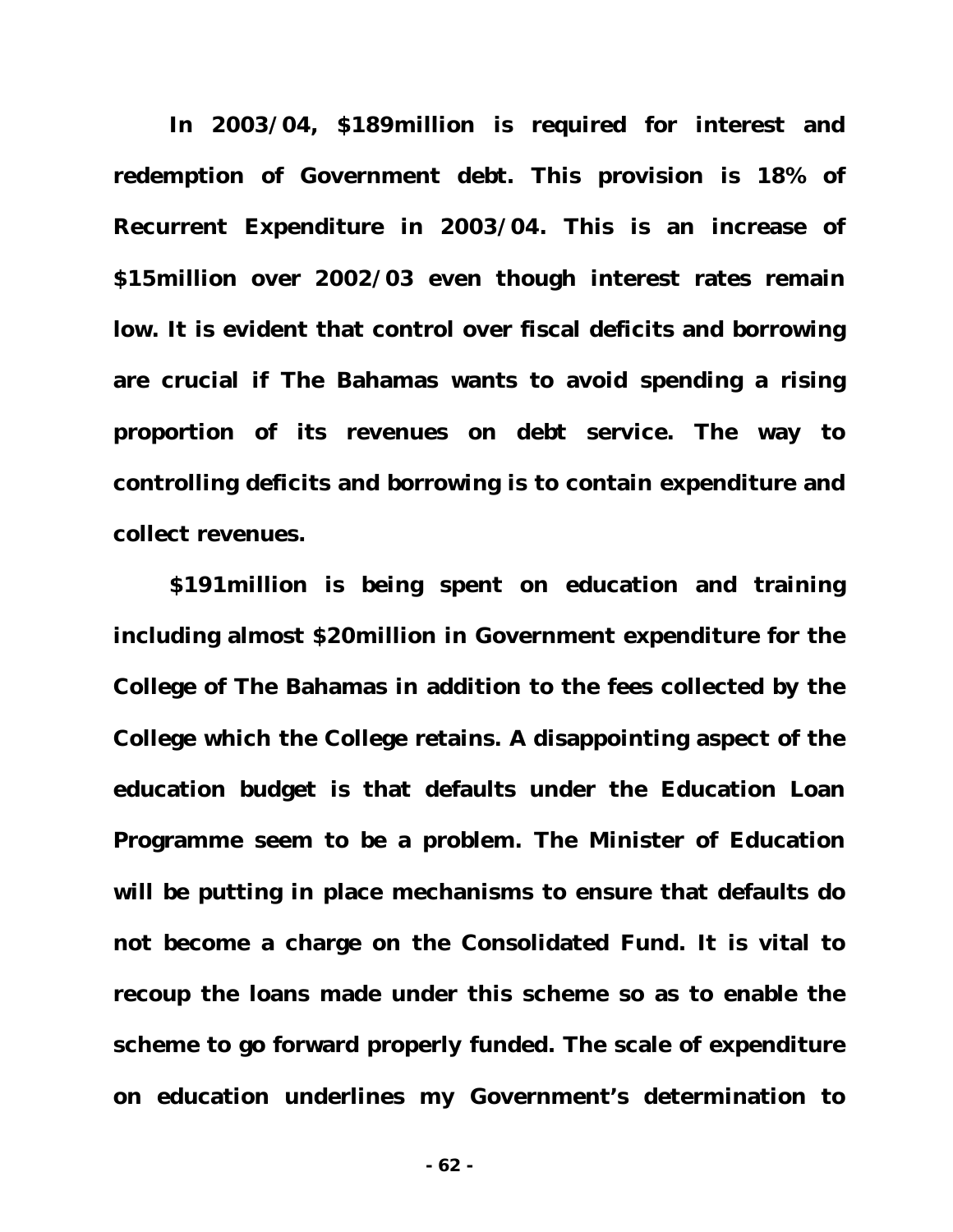**place the highest priority on providing every Bahamian child and young person with the means to progress and to live a productive life.**

**Almost \$161million is being spent on the health services plus the fees retained by the Public Hospitals Authority. This underlines the priority to ensure that all Bahamians have access to health care.**

**Almost \$131million is being provided for Security including almost \$84million for the Police, and \$29million for the Defence Force. \$14.2million is being provided for Prisons, and I have already mentioned the priority which my Government is giving to prison reform.**

**Over \$79million is being allocated to Foreign Affairs and the Public Service, most of which, of course, is for rents and pensions.**

**Despite fiscal constraints, over \$73million is being allocated to the Ministry of Tourism and the Gaming Board to focus on promoting The Bahamas in this crucial period.**

**\$45million is being allocated to the Ministry of Finance and its crucial accounting, revenue raising, and statistics**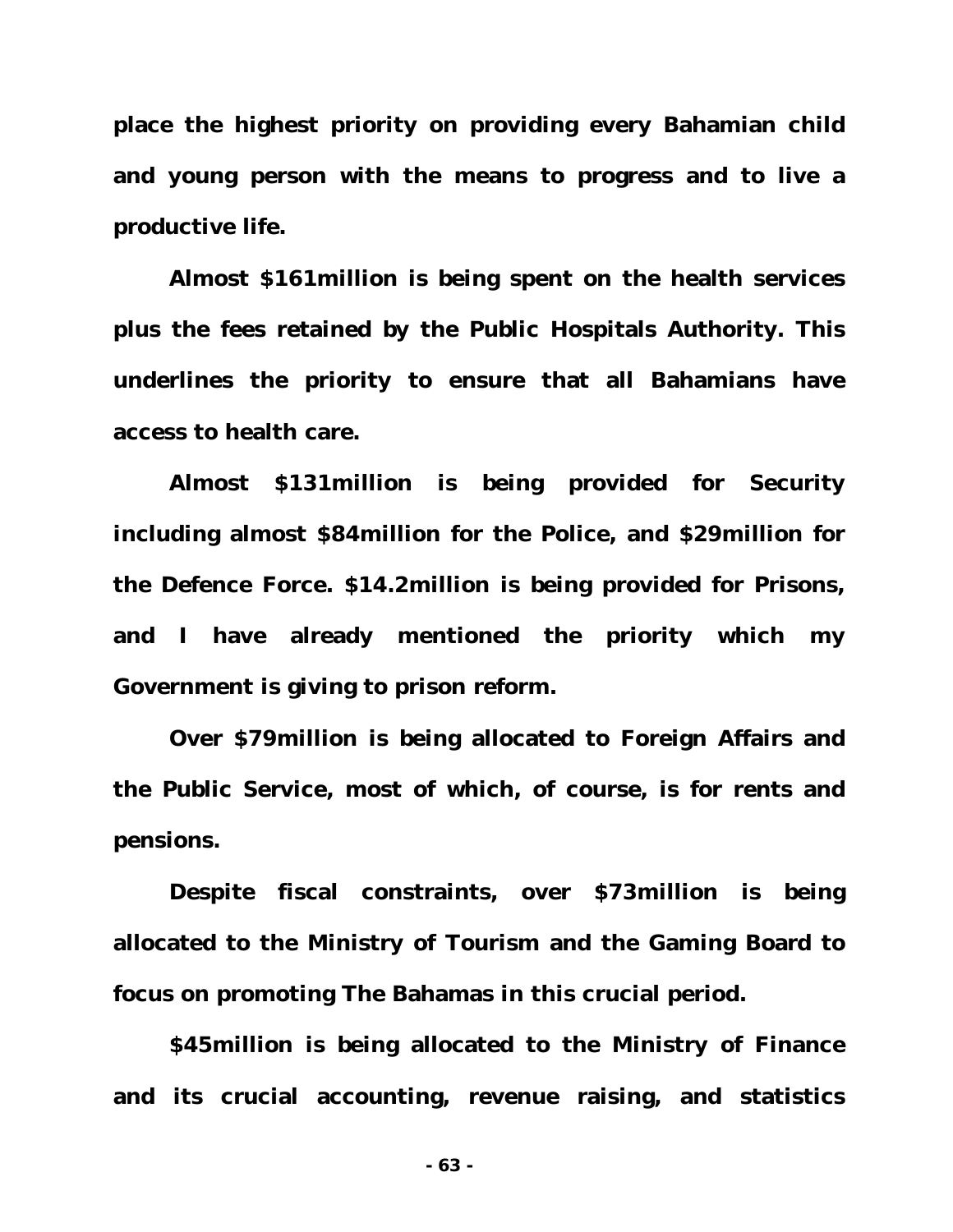**departments. In this regard, almost \$20million is being allocated to Customs which is the department responsible for raising over two-thirds of our revenues.**

**Over \$36million is being allocated to Transport. As I have mentioned, international air transport is a critical area, and considerable capital resources will be spent on making improvements to our major airports in the period ahead. It is intended that user fees will be implemented which will amortise the expenditures involved.**

**Over \$32million is being allocated to Agriculture, Fisheries, and Local Government for services which mean so much in the Family Islands.**

**Over \$26million is being allocated to Social Services. This amount is, of course, only a small component of overall expenditure on dealing with poverty and deprivation. One must look across all expenditures to see the full expenditures which my Government is undertaking to deal with this difficult issue.**

**\$22million is being allocated to Works for maintaining public buildings and other works.**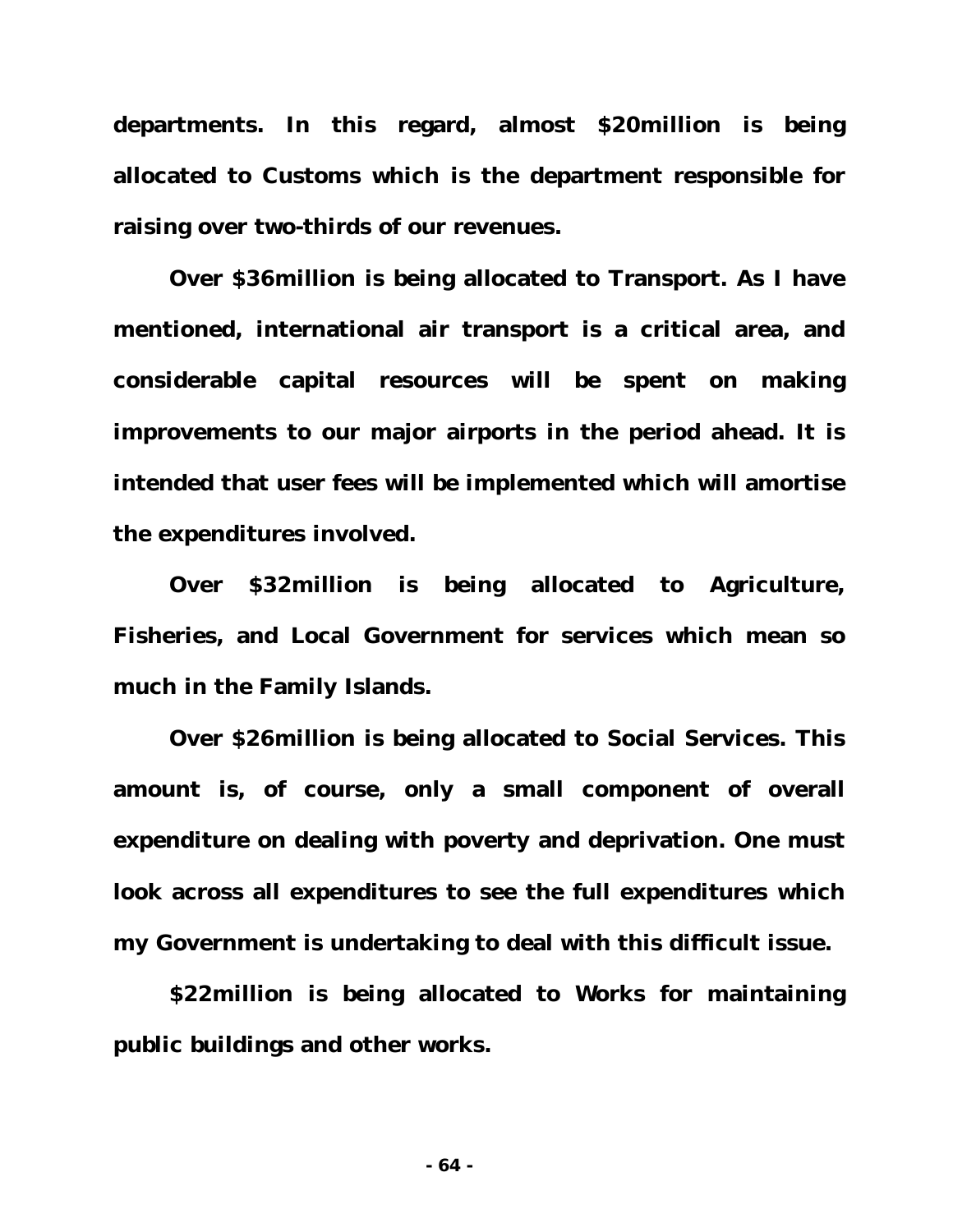**\$16million is being allocated to Labour and Immigration. An issue of the highest importance, illegal immigration, is of course one of the critical issues dealt with.**

**\$13million is being allocated for justice related Heads.** 

**Over \$9million is being allocated for Youth, Sports and Culture. Again this sum should be viewed in relation to the other provisions across the board – principally in education which assist in the development of our young people.**

**Almost \$8million is being allocated to the Office of the Attorney General which has a very heavy work programme.**

**Over \$5million is being allocated to the Ministry of Financial Services and Investments. This is a crucial area of my Government's programme.**

**Almost \$4million is allocated for the Ministry of Trade and Industry. The Ministry is playing a critical role in coordinating the discussions on the free trade issue.**

**Over \$2million is being allocated to the Department of Lands and Surveys.**

**Almost \$2million is being allocated to the Office of the Auditor General to enable that Office to undertake a more**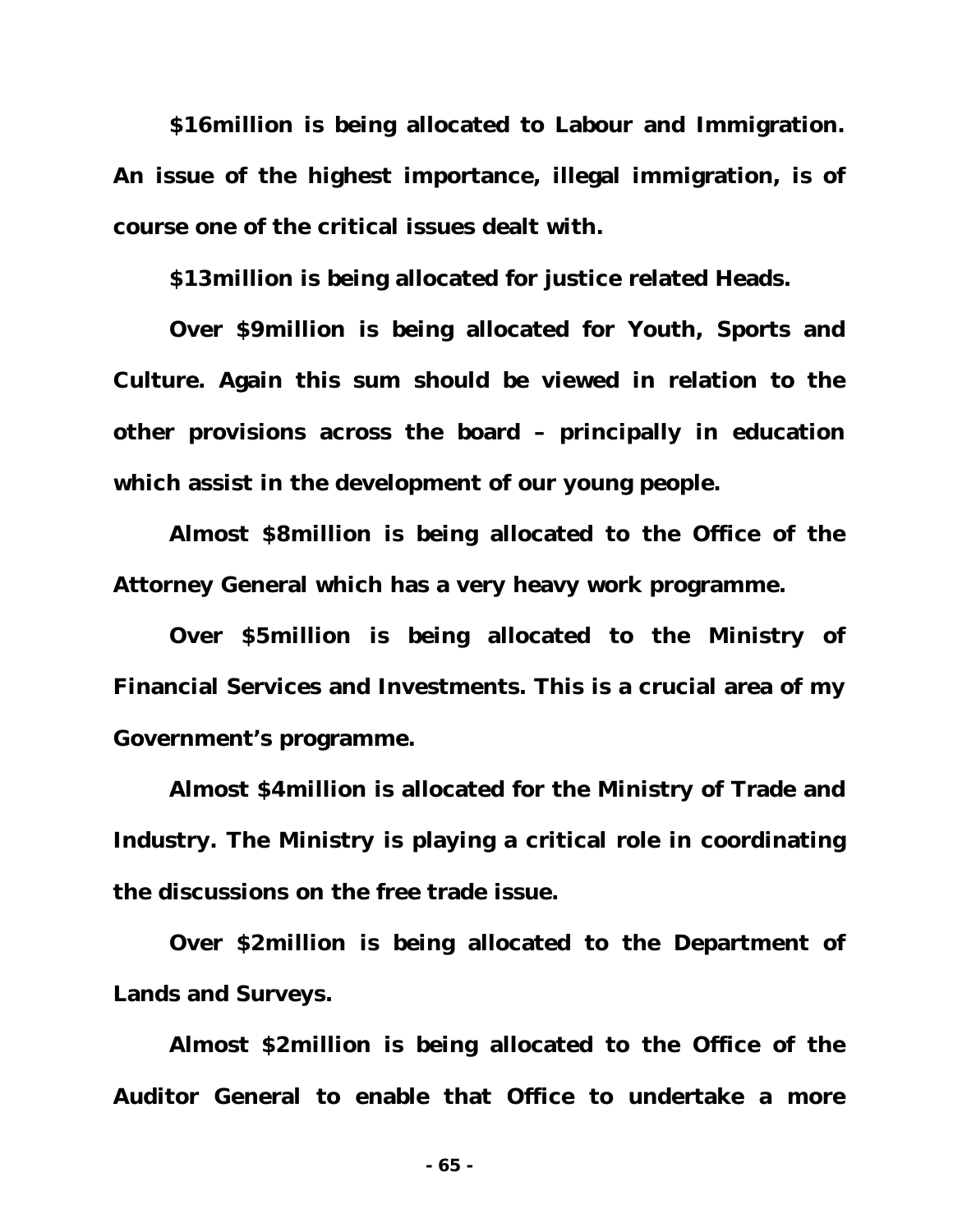**extended audit programme to ensure that public monies are spent properly and efficiently.**

**Over \$2million is being provided for Housing and National Insurance. Again, this amount is only the tip of the iceberg because substantial recurrent and capital sums are spread across a number of Heads to deal with the urban renewal programme and the housing programme and related matters.**

**Other provisions are for the Governor General and staff, the Senate, House of Assembly, the Office of the Prime Minister, the Office of the Deputy Prime Minister, the Cabinet Office, the Bahamas Information Service, Government Printing, and the Public Utilities Commission.**

**Almost every Head of Expenditure includes provision for Personal Emoluments for members of the Public Service. I wish to take this occasion once again to pay tribute to their commitment and dedication to duty, and again request them to be patient and understanding in regard to the temporary deferment – of the pay award originally due on 1 July, 2003.**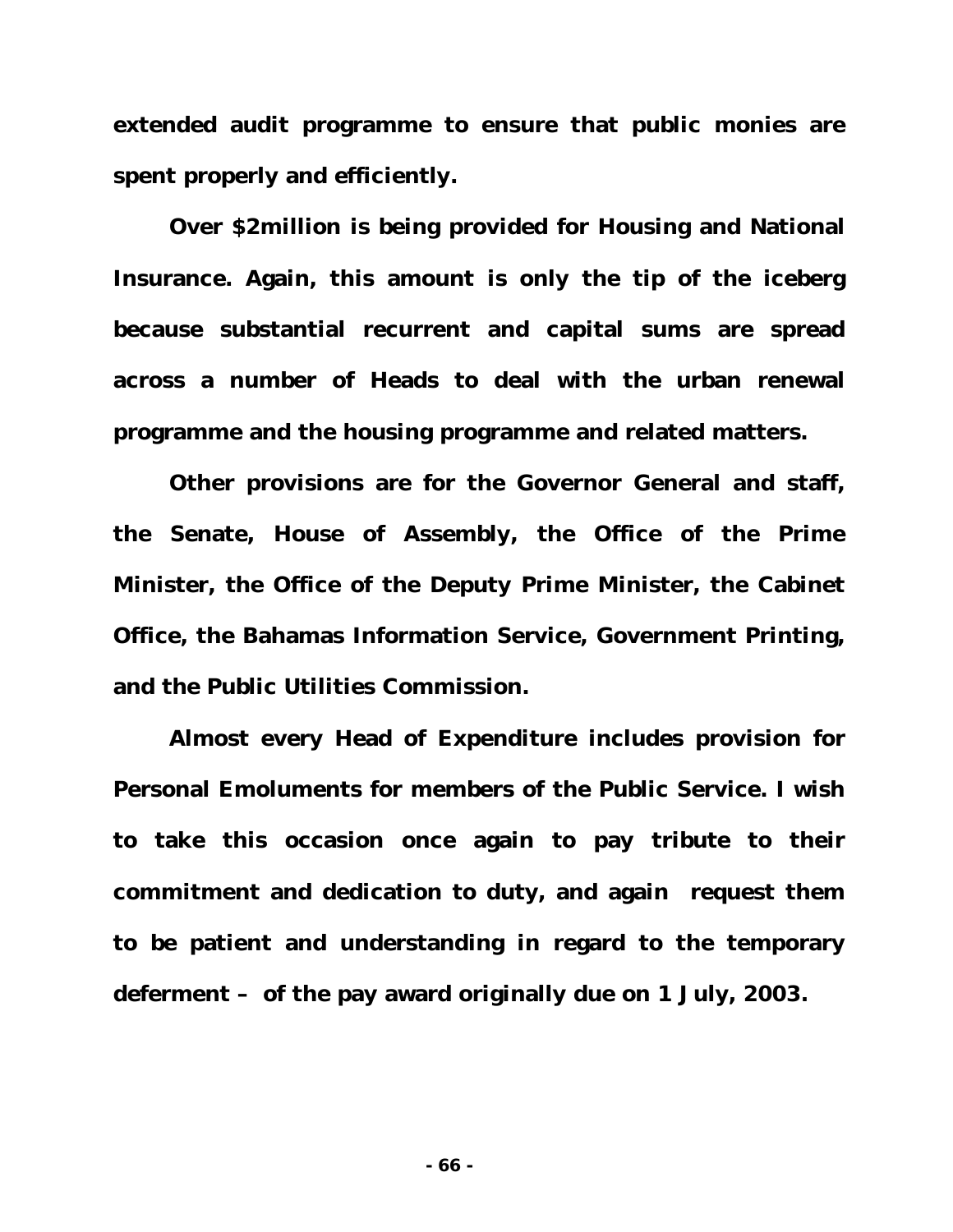### *Main Features of Capital Expenditure 2003/04*

**As regards Capital Expenditure, the provision for 2003/04 is \$145million. All of the major Capital Heads are being properly provided for, and individual Ministers will explain the situation in relation to the services for which they are responsible.**

**There is one specific area of expenditure which merits special attention.**

**This is the provision which is being made for the construction of the major permanent base in Inagua, including the construction of a detention centre, to deal with illegal immigration as well as with smuggling. I have already referred to this matter.**

**The biggest single provision is for Works where \$53million is being allocated. This provision will be spent on infrastructure in New Providence, and the Family Islands, including airports, roads and docks to conform with major investment developments. As I have mentioned, it is envisaged that user fees will be implemented to offset the major expenditures**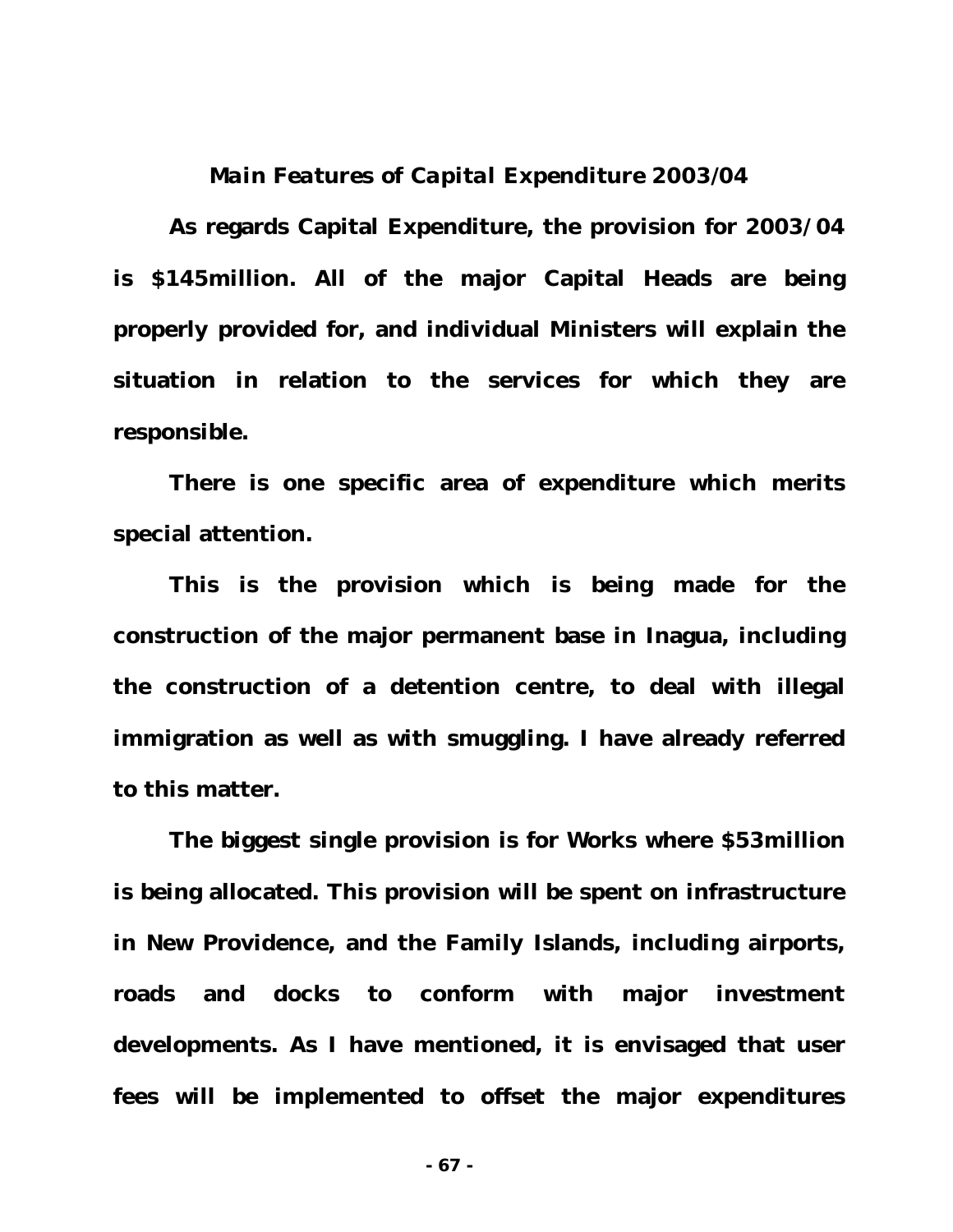**involved on airports throughout The Bahamas as well as some at least of the new revenue from air traffic control.**

**Over \$20million will be spent on educational facilities, including almost \$2million for the College of The Bahamas.**

**\$12million will be spent on capital works by the the Ministry of Health, the Public Hospitals Authority and the Department of Environmental Health.**

**The security services will receive almost \$9million for equipment and other capital expenditures.**

**Almost \$2million is allocated for housing, but this, of course, is only a fraction of the total amount for urban redevelopment and housing which is spread over many expenditure heads. In addition to the allocation of \$2million there is the housing finance provided by the Bahamas Mortgage Corporation.**

**Other important provisions include \$10million for Bahamasair, \$8million for the Water & Sewerage Corporation, and \$4million for the Broadcasting Corporation of The Bahamas. The Head entitled "Sundry Capital Expenditure" also includes \$0.5million for the IDB package for Haiti, which will**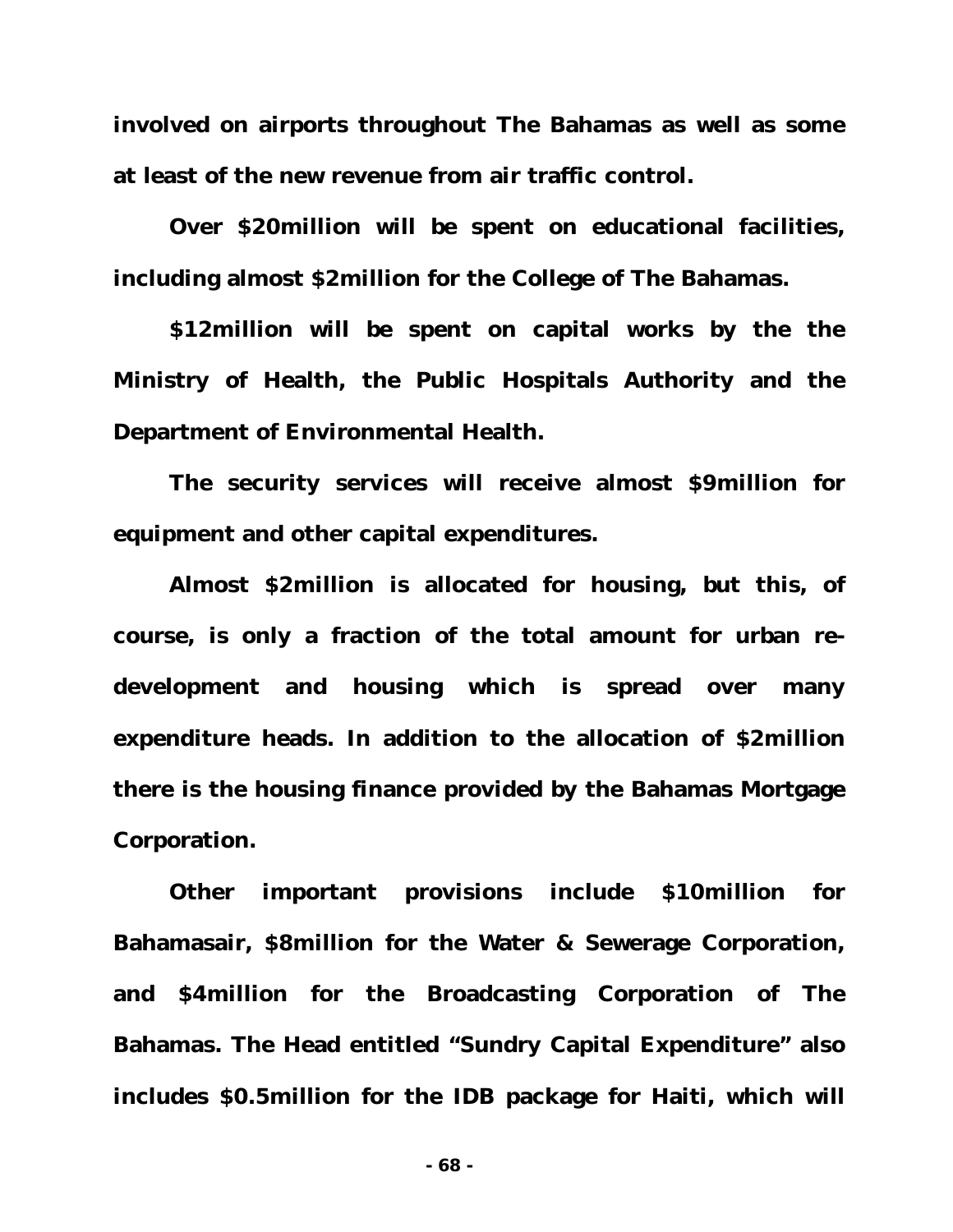**facilitate the reactivation of the suspended international aid programme.**

#### *Main Features of Recurrent Revenue 2003/04*

**The Recurrent Revenue Estimates for 2003/04 amount to \$1005million as compared with the projected outturn of \$910million in 2002/03.**

**This is an increase of \$95million. We believe that \$30million will come from increased revenue yield through buoyancy as the capital investment projects announced come on stream and the economy strengthens. A further \$30million will come from improved administration because we are serious in our intentions to deal with tax fraud and cheating. An additional \$15million will come from the sale of shares in Cable Bahamas and the Bank of The Bahamas to the National Insurance Board to facilitate the Board in diversifying its investments. A further \$15million will arise from increasing the whole range of fees for government services, excluding the Business Licence Fee. These fees for services have remained unchanged for many years in some instances, and it is only**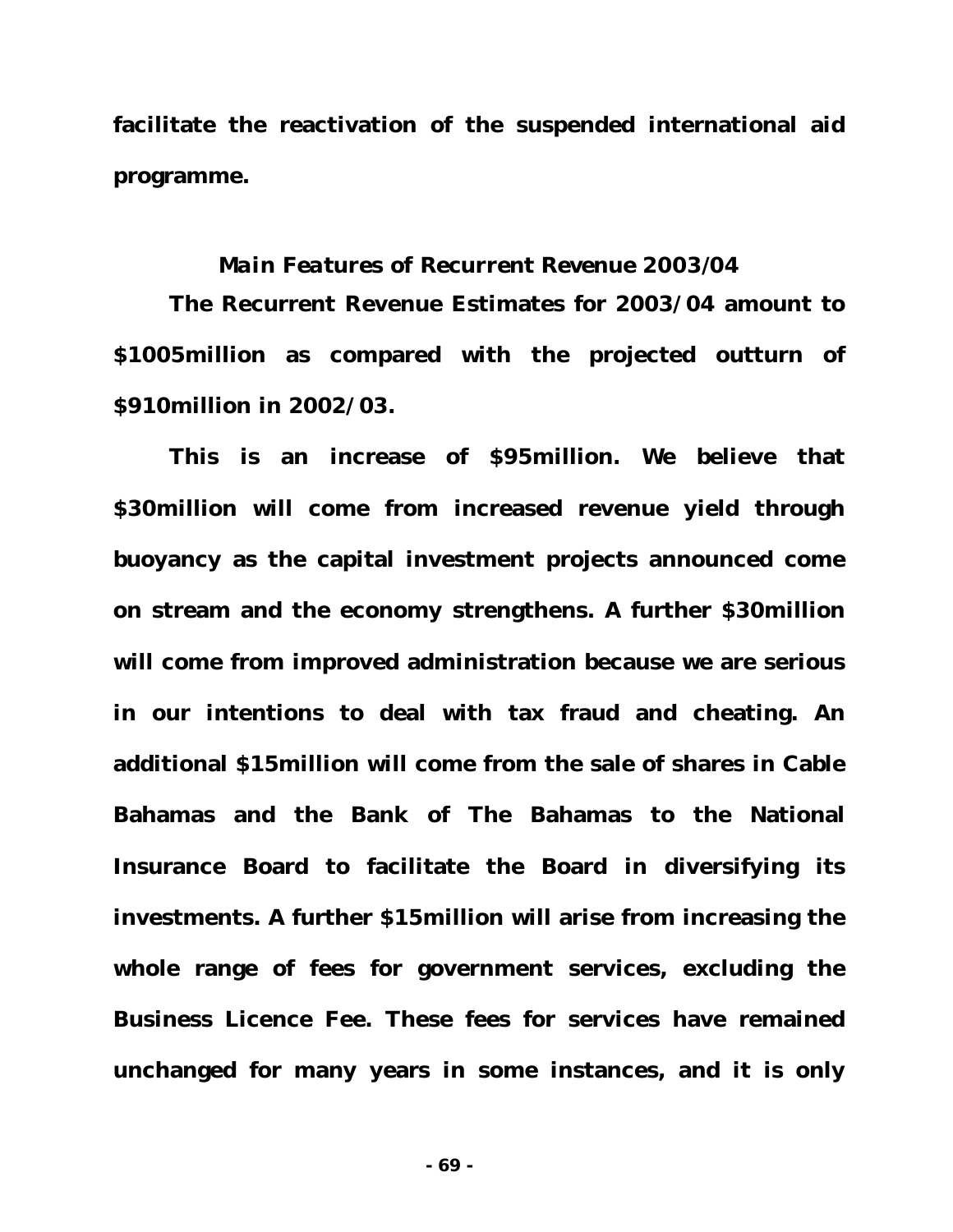**reasonable to increase them to compensate for cost increases in providing the services.**

**The final component of the revenue increase is the most important in many ways in that it is a new revenue source which we are opening up which will not have any impact on Bahamians or tourists or others doing business within The Bahamas. This component arises from the fees which will be collected from the introduction of a Flight Information Region, FIR, and Air Traffic Control System for The Bahamas. At present these Fees are collected by the US authorities because they provide air traffic control over most of the area of The Bahamas. We intend that air traffic control will become a responsibility of the Department of Civil Aviation and as a consequence, the fees will revert to the Treasury.**

**We are in consultation with Canadian consultants over the putting in place of the necessary facilities. In addition to annual fees which could amount to \$40million to \$50million in the medium-term, the assumption of responsibility for air traffic control would result in the provision of some 120 high quality job opportunities for Bahamians. In the 2003/04 Budget**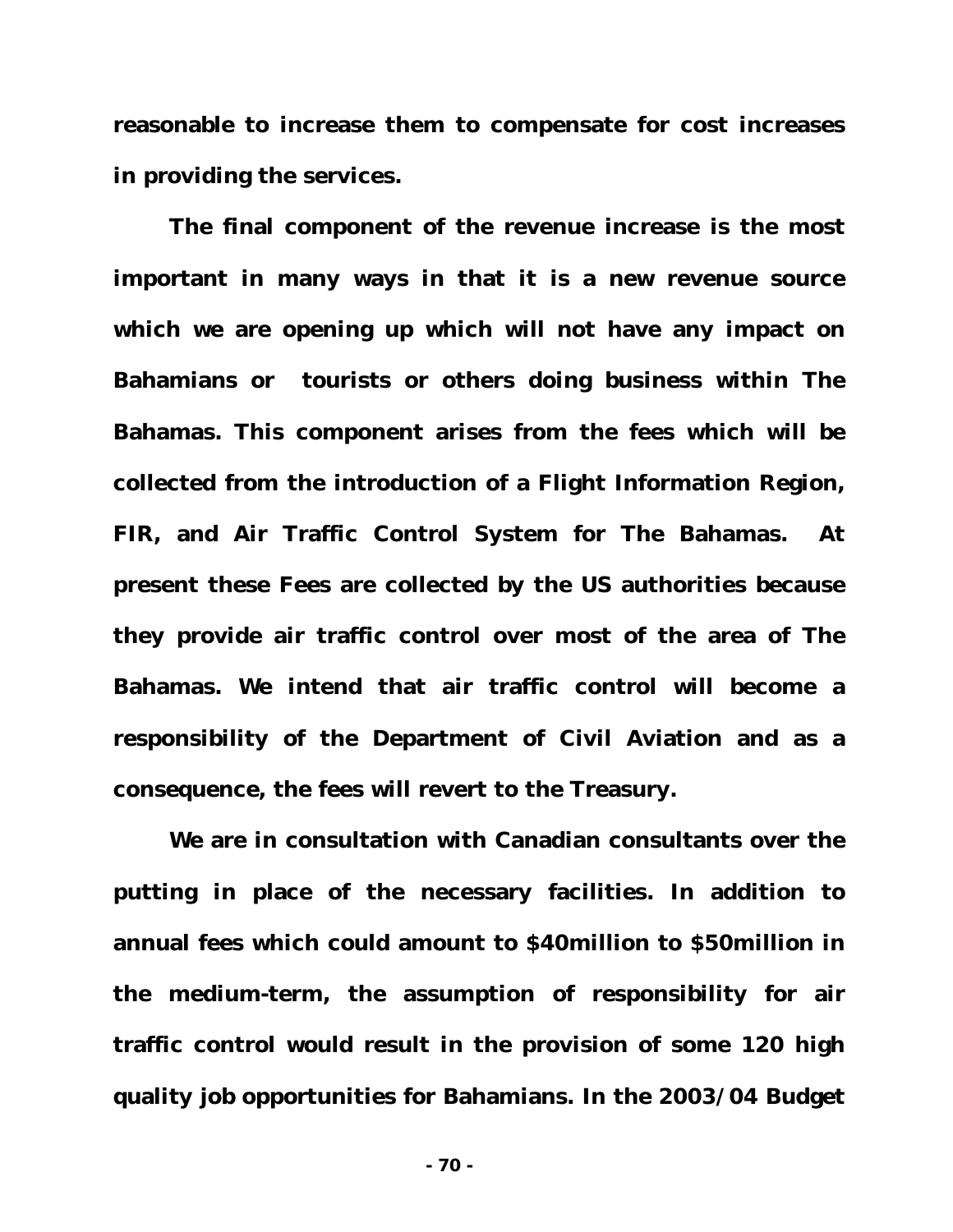**we are making a provision of \$5million as the estimated net revenue arising from the new arrangements during the course of 2003/04.**

**This new source of revenue provides the Bahamian people with fresh opportunities provided that we can be sensible with determining the pace of expansion of expenditure on essential services and on projects in** *Our Plan.* **By this statement I mean that this new source of revenue, taken in conjunction with expenditure moderation, with revenue buoyancy as the economy expands, and with very much firmer revenue enforcement measures to counter fraud and evasion, presents us with the possibility of eliminating the GFS Deficit within a reasonable period of years without the necessity for more revenue measures which would impact on the Bahamian people. If this opportunity is not taken, it will be necessary to impose additional revenue measures in the very near future or to run the risks associated with the accumulation of GFS Deficits and a high level of Government Debt.**

**I am also amending the Fourth Schedule to the Customs Management Act to broaden the relief which the elderly, the**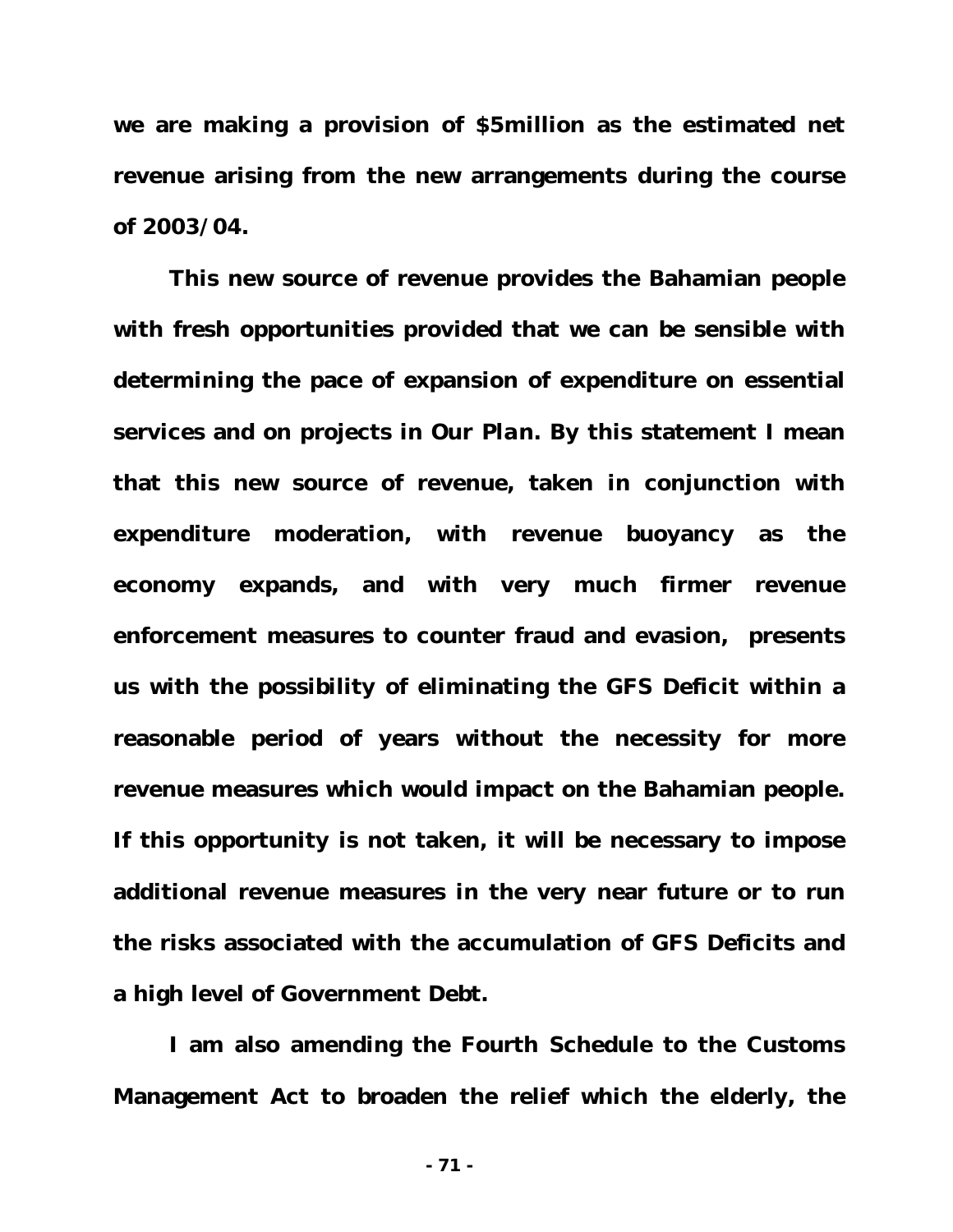**handicapped and the chronically ill can derive from the relief already in the Act. In addition I am adding the socially disadvantaged as a category of person who can benefit from the relief. As a safeguard, the Minister of Finance will provide the relief in every instance only on the recommendation of the Ministry of Social Services. I expect the overall cost to the Consolidated Fund to be modest but the actual scale of the relief to every person and household in need of the relief will, I hope, be such as to assure them that our society truly cares for them.**

## *Borrowing and National Debt*

**In 2003/03, Government Debt was about 36.5% of GDP. The projected GFS Deficit for 2003/04 will raise this by 2.2 % to 38.7 % of GDP. This figure of 38.7% is an important indicator because based on worldwide experience, the IMF in various publications warns that a ratio of Government Debt to GDP greater than 40% runs increasing risks of releasing debt dynamics especially if there are major adverse external developments. Therefore, in the case of The Bahamas we must take care to ensure that we do not cross this 40% threshold.**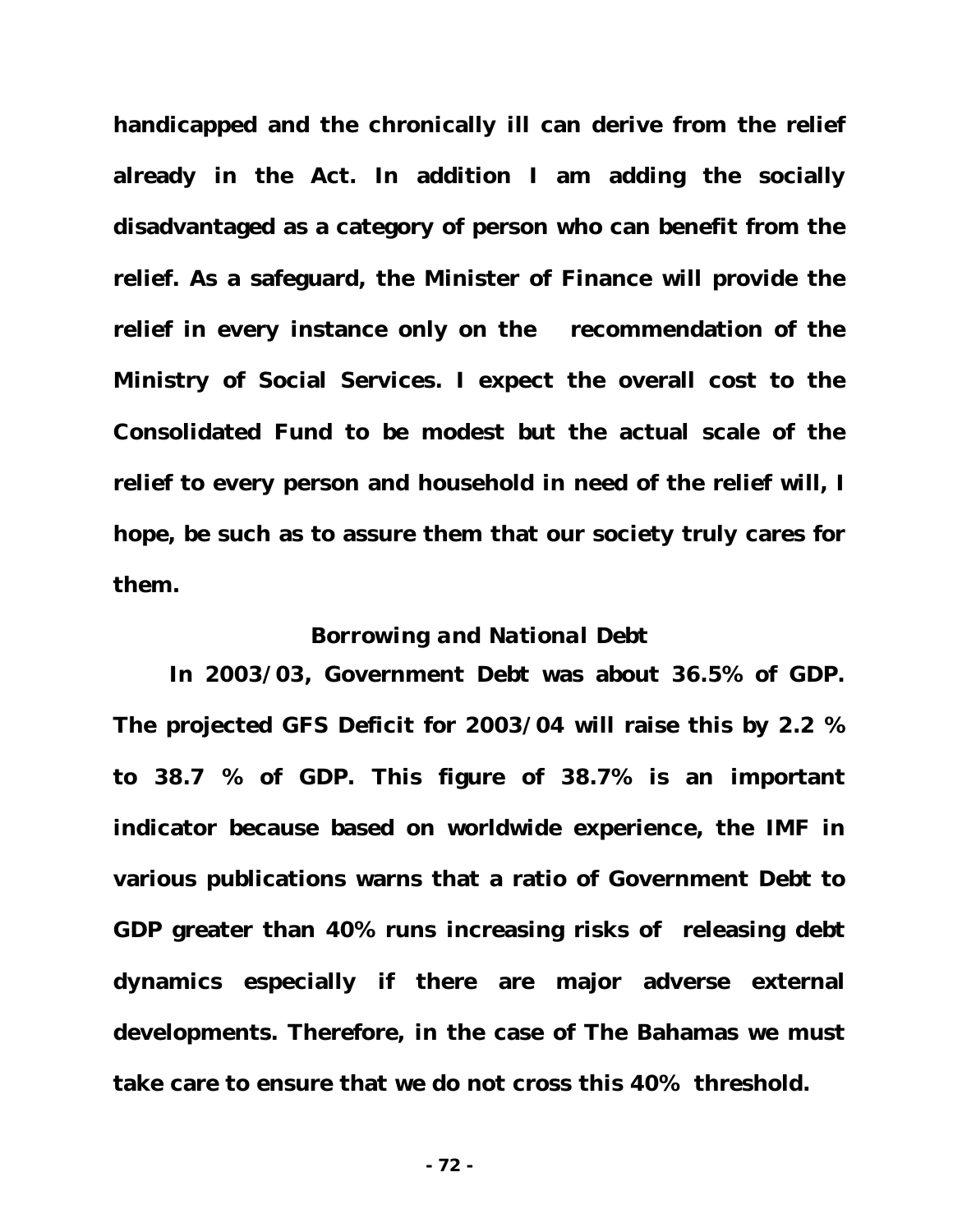**The Bahamas was able to adjust to the crises in 1991 and 2001 precisely because our ratio of Government Debt to GDP was well below 40%. Consequently, it is very much in the national interest to eliminate the annual GFS Deficits as quickly as possible and return the ratio of Government Debt to GDP to well below 40%. The new source of revenue provides us with such an opportunity.**

**It will be noted that the Budget data do not include any proceeds from the privatization of BTC, formerly Batelco. Work is proceeding urgently on this matter and Cabinet will soon be in position to make final decisions. In view of the uncertainties and the necessary bargaining nature of the transactions between Government and the various entities interested in acquiring BTC, it would not be appropriate to make a provision for the sales proceeds in the Budget. Doing so would be premature disclosure of the Government's bargaining position.**

## *Conclusion*

**The 2003/04 Budget reflects:-**

**Firstly, the continuing commitment of the Government of The Bahamas to sound**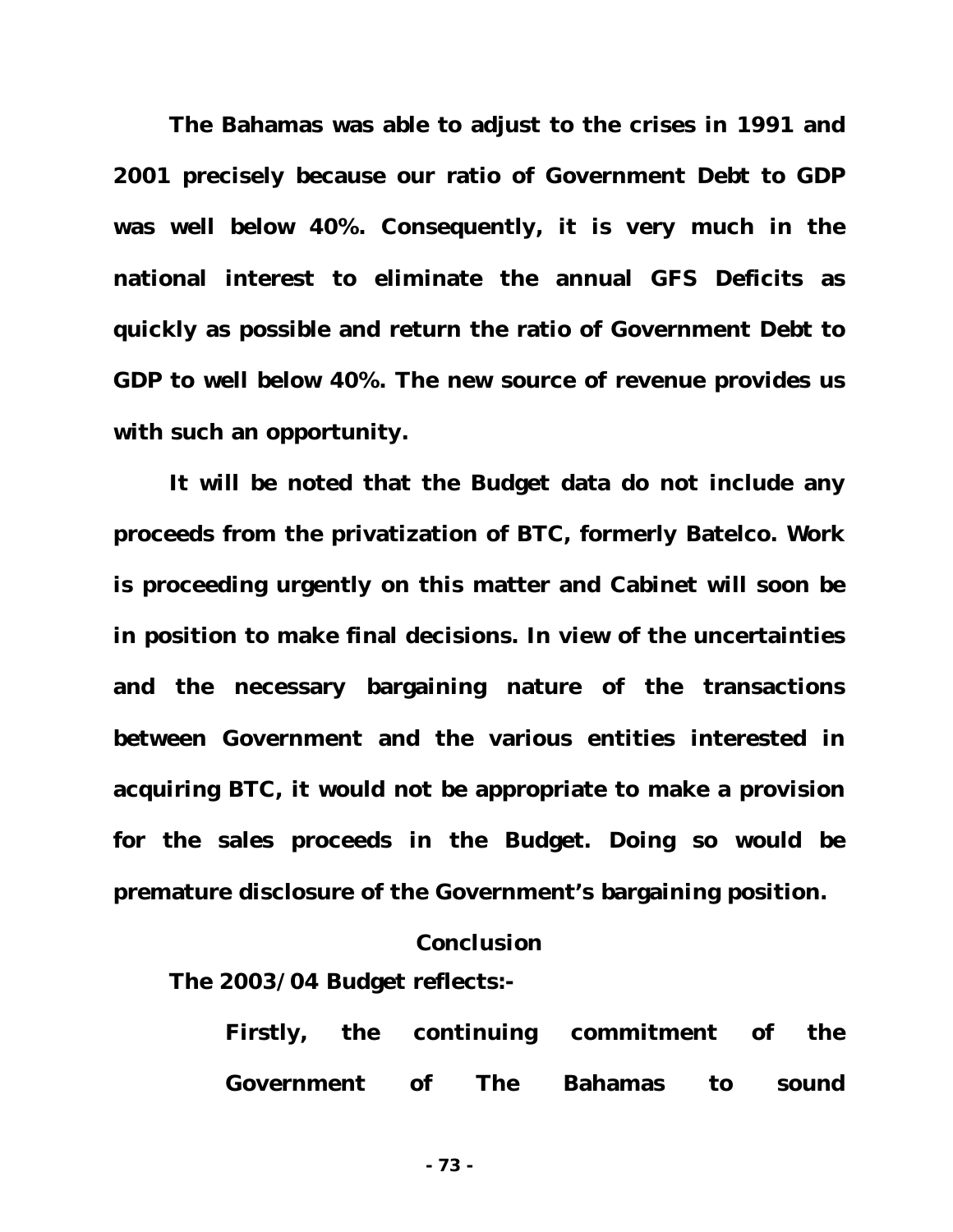**macroeconomic and fiscal management in a world of great uncertainties. Macroeconomic stability protects the lower income and middle income groups against the ravages of inflation and savage economic adjustment. The Bahamian people, and foreign investors, know from experience elsewhere, and appreciate that sound macroeconomic and fiscal fundamentals are indispensable to safeguarding social harmony, incomes and employment and are, without any question whatever, the key to future development.**

**Secondly, my Government is deeply committed to improving the welfare of the Bahamian people, and we will move forward deliberately and carefully to implement the appropriate policies to achieve this purpose. The expenditure provisions in the 2003/04 Budget amount to over \$1.2 billion or roughly 20% of GDP. Clearly it is vital that every responsible person meet their just share of the costs of financing these essential services. Constructive and concerned**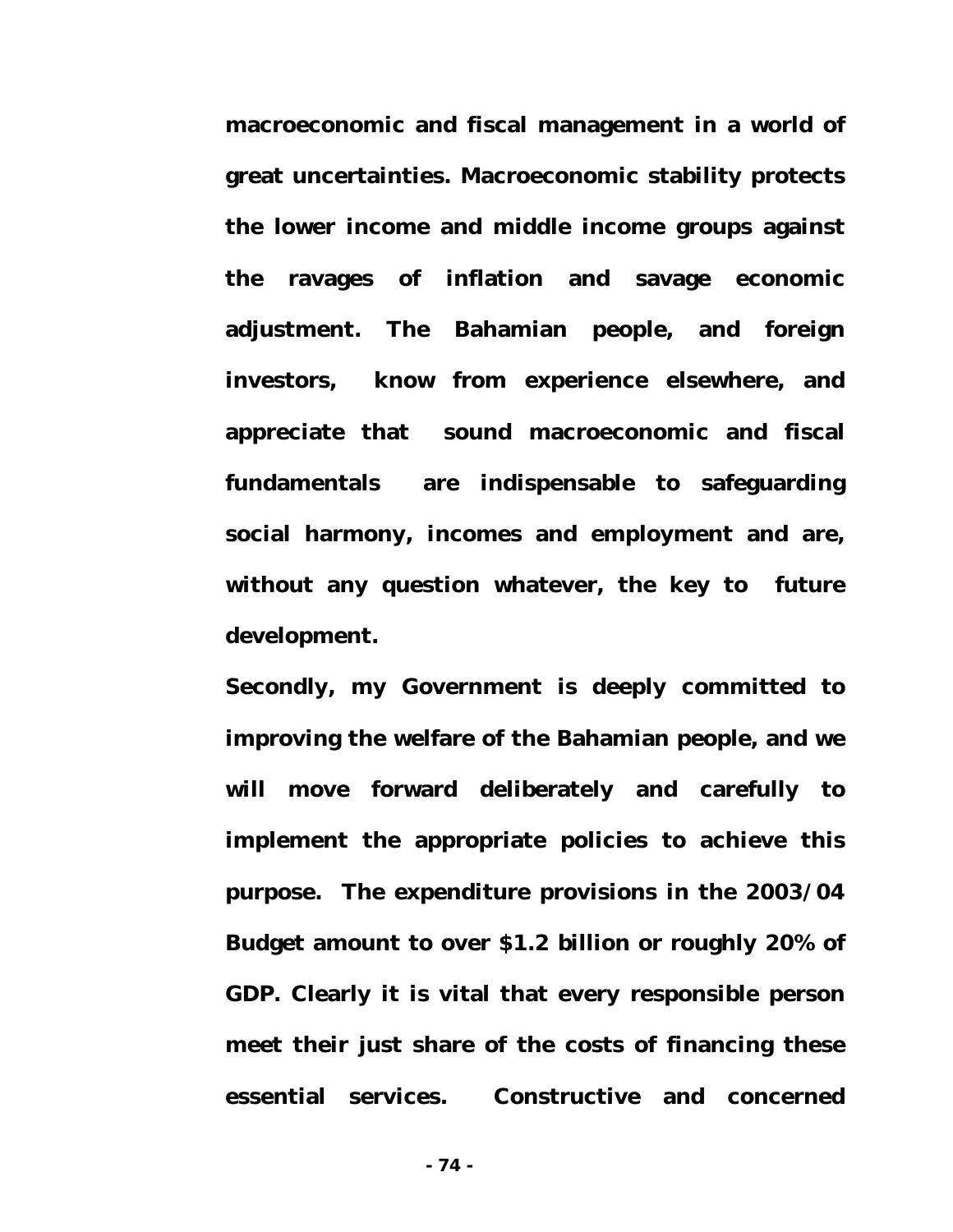**discussion of these expenditure provisions must focus on the issues which I mentioned earlier. These issues concern how best to obtain value for money, how best to allocate the scarce resources, and how best to raise the revenues to finance the expenditures.**

**Third, the 2003/04 Budget reflects the commitment of this Government to the creation of sustainable employment in good quality employment suitable for our young people, our commitment to education and skills training, the commitment of Government to its urban renewal programme and to proper and adequate housing for all our people, and our policy of ensuring that all of the Family Islands have the facilities and adequate infrastructure which they need.**

**Fourth, it reflects our policy as a Government to listen carefully to the expectations of our people and to respond sensitively. We know that while the Bahamian people are supportive of the expansion of essential public services, levying substantial additional taxation at this juncture would not be the**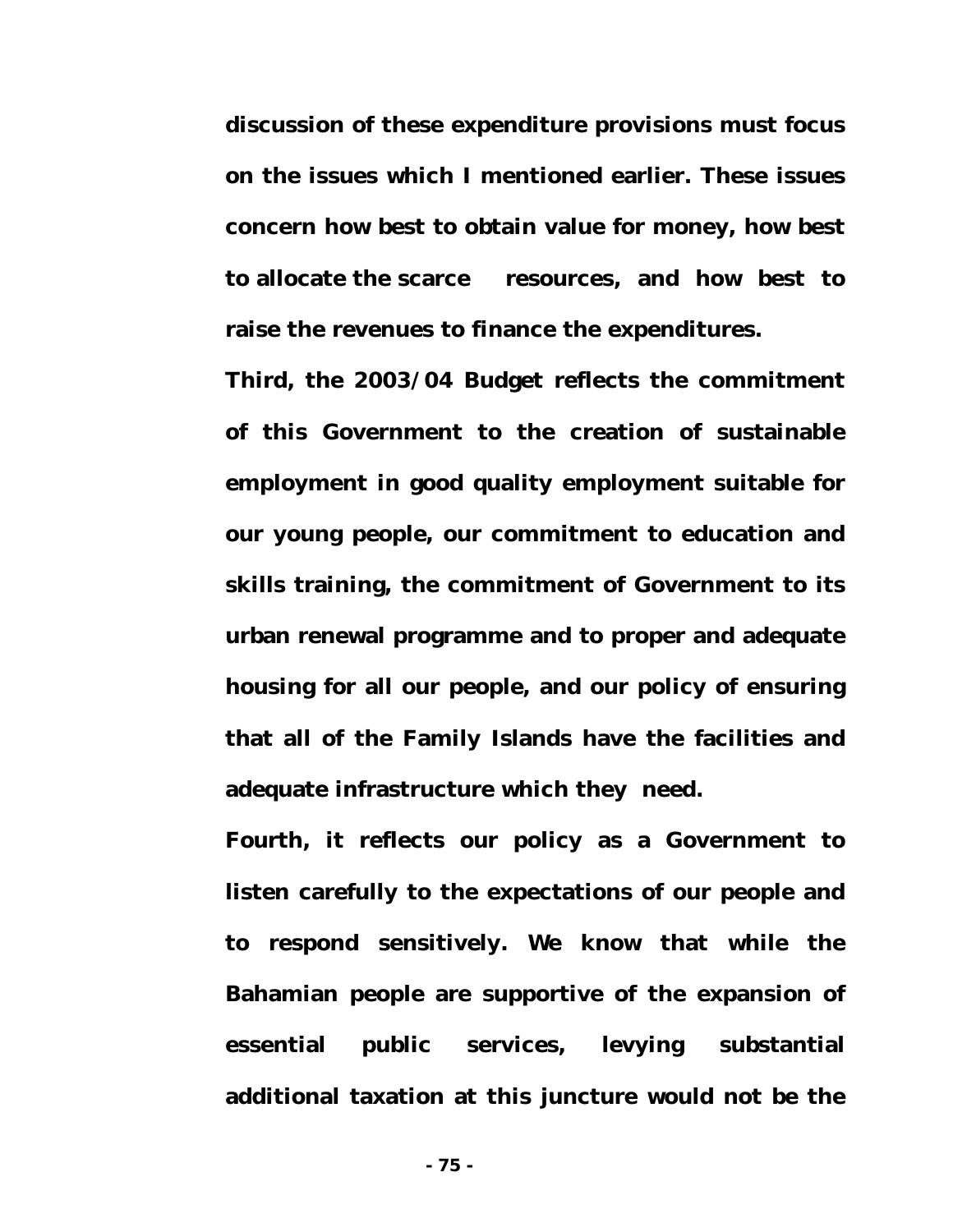**right course. Indeed, if the fiscal situation had permitted, the Government would have wished to reduce taxation to assist those families coping with their financial responsibilities.**

**I have no doubt that voices will be raised stating that we should be doing more in various areas and sectors. Indeed we would – if we could. The revenue constraint in the uncertain global environment is the constraint. As that constraint loosens, which could occur over the coming months, we will have more resources to devote to the programmes and projects we promised in** *Our Plan.*

**As I have said repeatedly, it is pointless and futile to criticize this Budget on the basis that more should be done for some area of public expenditure. Unless one can show how the additional resources will be obtained to meet the costs involved, that approach is futile. I know that the Bahamian public will not wish to hear talk about what should be - rather than the reality of what is now affordable.**

**The resources which are being expended in this Budget are of enormous dimension in the context of the Bahamian**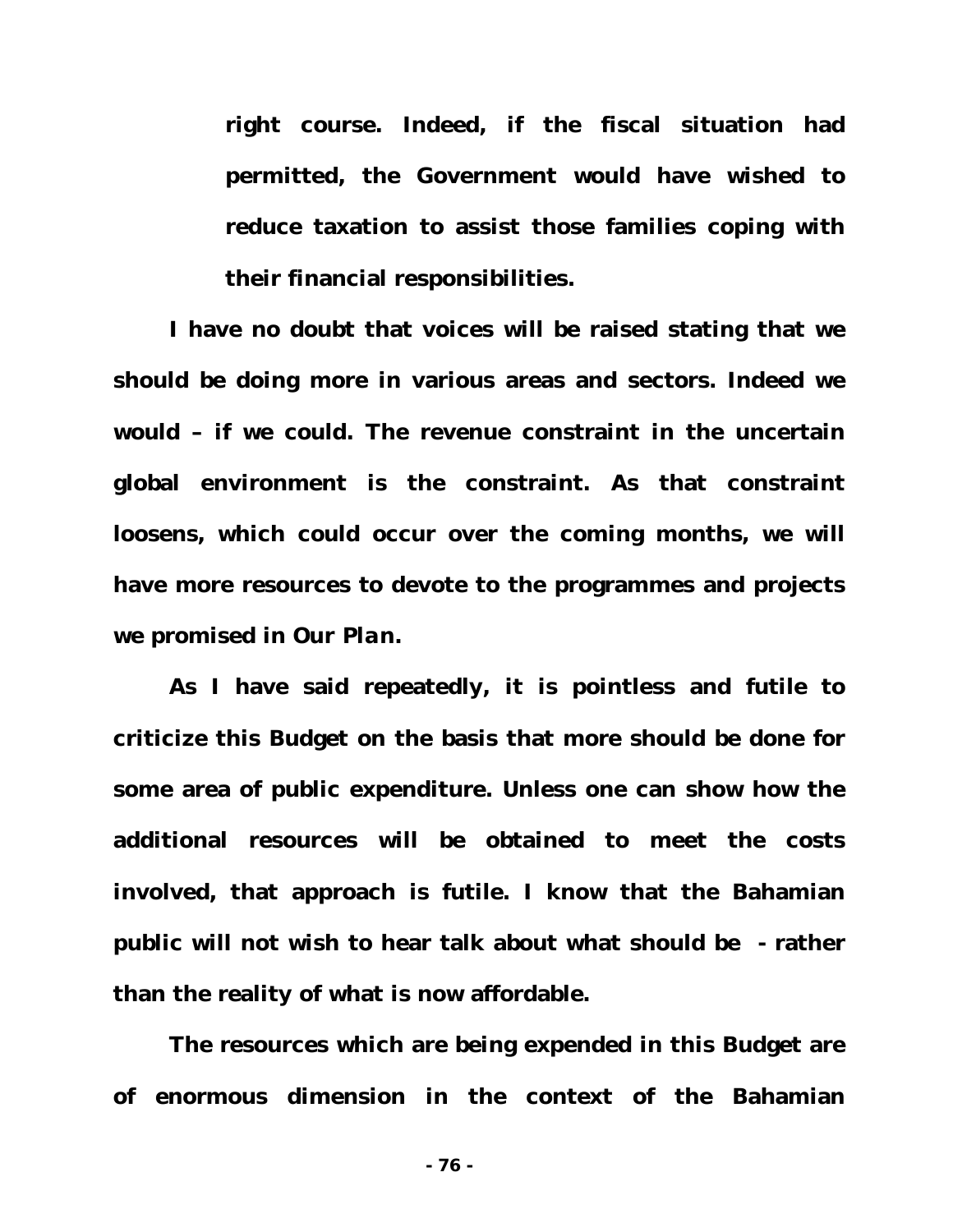**economy. The combined Recurrent and Capital Budgets represent 22.5% of GDP. The Public Corporations will also expend considerable additional resources on their investment programmes.**

**The sheer scale of these expenditures places great responsibilities on Ministers and others concerned with expenditure. Each Minister during his or her Budget Contribution will set out the policies and management practices which the Government is implementing to maximize the benefits from the provision for which he or she is responsible. I am sure that the people of The Bahamas, in considering this Budget, will be satisfied that my Government is doing everything possible to protect the economy, to protect the more vulnerable in our society, to provide essential public services with maximum efficiency, and to levy the necessary revenue in the most efficient and equitable manner.**

**The Anglo-Irish poet W.B. Yeats once said:-**

*"I doubt if any nation can become prosperous unless it has national faith; and one very important part of*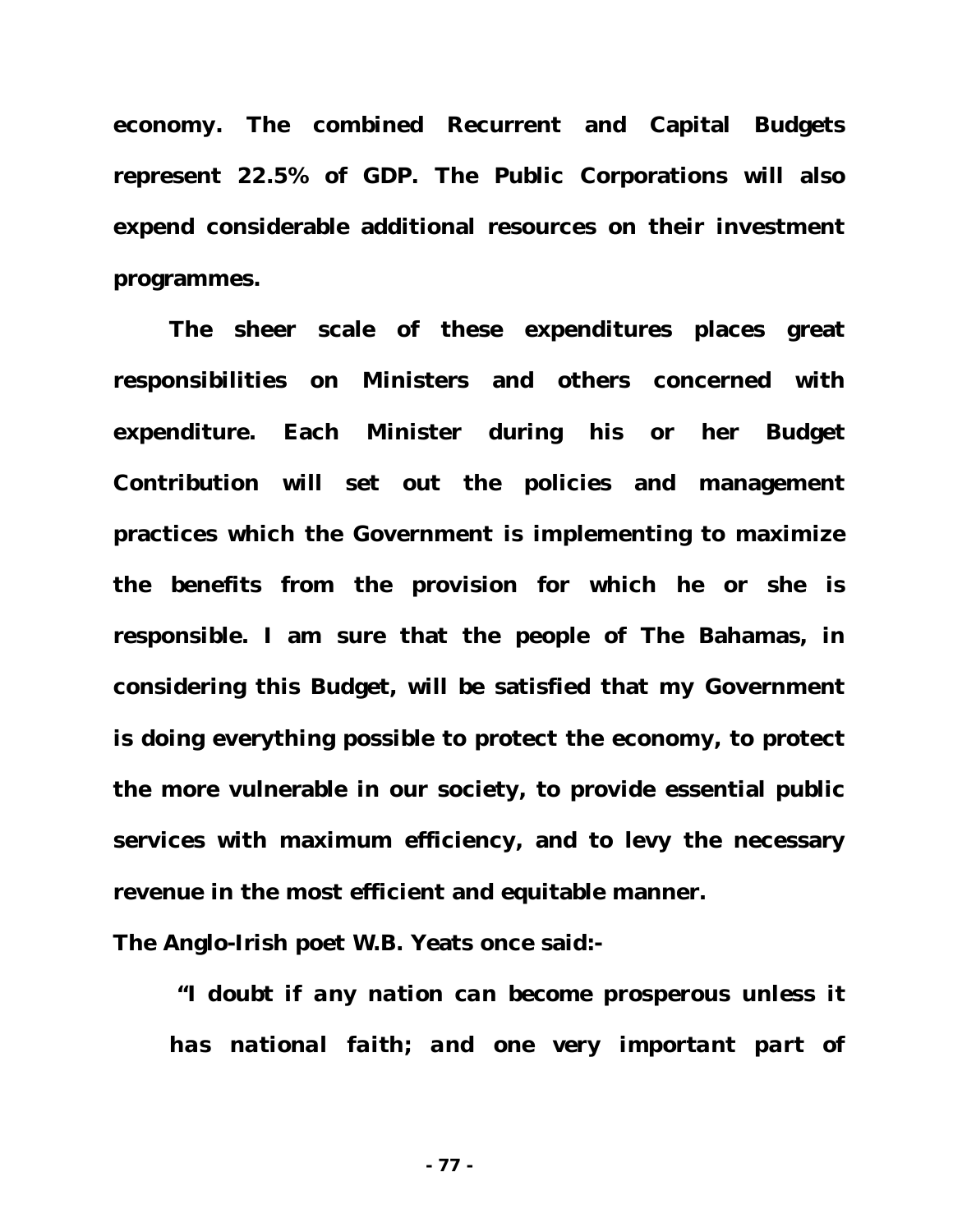*national faith, is faith in its resources, both in the richness of its soil and the richness of its intellect. "*

**I believe that no-one in this Honourable House will have any doubts about the people of The Bahamas having faith in themselves and in their country. And I believe that the people of The Bahamas have placed great trust in this Government, and they will know from this Budget that this trust is something which my Government cherishes.**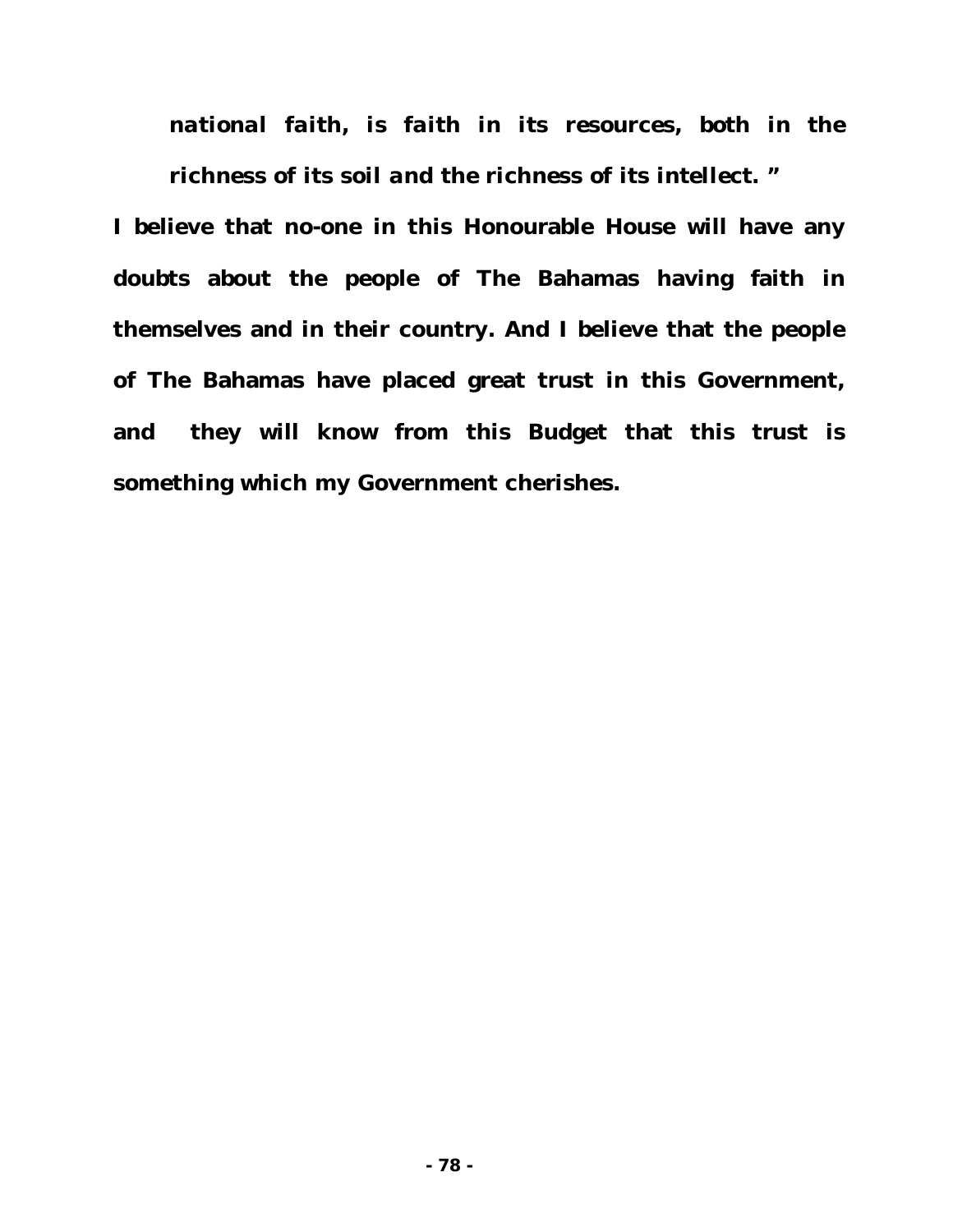| i<br>ı |
|--------|
| ï      |
| I      |
| :<br>j |
|        |
|        |

| 2004*<br>5470<br>2003*<br>5260<br>1.2<br>2.9<br>$\frac{1}{4}$ |
|---------------------------------------------------------------|
|---------------------------------------------------------------|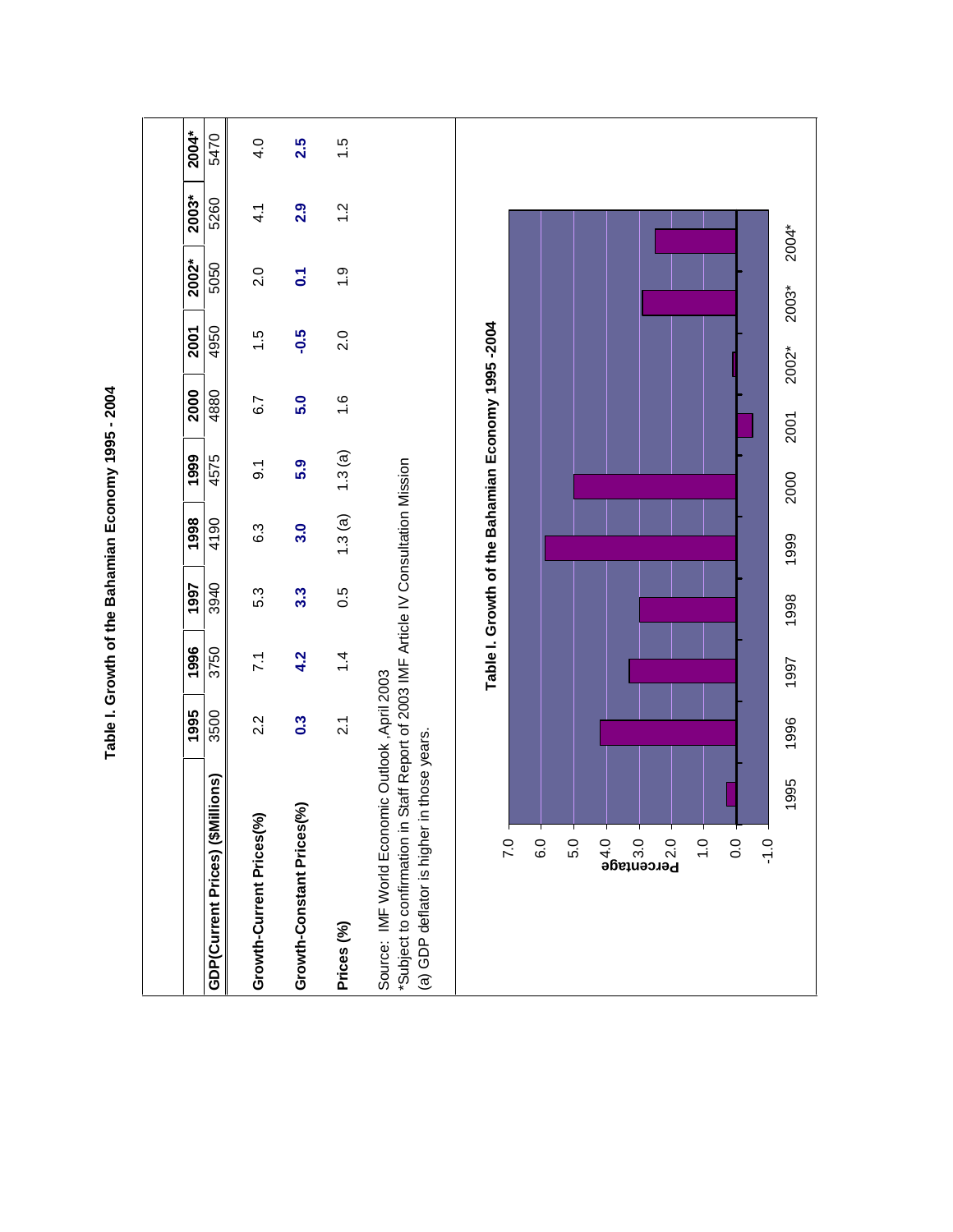| ā<br>ř<br>ň<br>⋍<br>≂ |  |
|-----------------------|--|
|-----------------------|--|

|      |                                  | <b>AGECON</b>      | Serbook          | <b>SE-SEE</b>     | L6:96cl           | 86/LOGI              | eerbeer | ODEGGL        | LOIDO          | 2007 lop            | 2002/03<br><b>Budget</b> | Outturn<br>2002/03<br>Projected | 2003/04<br><b>Budget</b> |
|------|----------------------------------|--------------------|------------------|-------------------|-------------------|----------------------|---------|---------------|----------------|---------------------|--------------------------|---------------------------------|--------------------------|
|      | 1. Recurrent Expenditure         | 630                | 656              | 704               | 778               | 808                  | 837     | 866           | 930            | 986                 | 1035                     | 1015                            | 1062                     |
| ี่ผ่ | Recurrent Revenue                | 617                | 650              | 672               | 698               | 780                  | 822     | 943           | 973            | 875                 | 970                      | 910                             | 1005                     |
|      | 3. Recurrent Deficit (1 minus 2) | 13                 | Ю                | 32                | $\rm ^{8}$        | 28                   | 40      | 83            | 43             | 11                  | 65                       | 105                             | 57                       |
|      | 4. Capital Expenditure           | 89                 | 100              | 92                | 140               | 117                  | 124     | 139           | 133            | 138                 | 155                      | 140                             | 145                      |
| ທ່   | <b>Capitial Revenue</b>          | $\overline{ }$     | $\tilde{c}$      | Ю                 | $\mathfrak{S}$    |                      | $\circ$ | $\circ$       | ↽              | $\circ$             | ო                        | $\infty$                        | S                        |
|      | 6. Capital Deficit (4 minus 5)   | 67                 | $^{\rm 8}$       | 29                | 137               | 116                  | 124     | 139           | 132            | 138                 | 152                      | 137                             | 142                      |
|      | 7. TOTAL DEFICIT (3 plus 6)      | $\pmb{\mathbb{S}}$ | 33               | 119               | 217               | 144                  | 139     | 56            | 89             | 249                 | 217                      | 242                             | 199                      |
|      | 8. Debt Redemption               | 89                 | 65               | 80                | $\mathfrak{A}$    | 79                   | 74      | $\frac{4}{3}$ | 75             | 85                  | $\mathcal{L}$            | 20                              | 77                       |
|      | 9. GFS Deficit (7 minus 8)       | $\tilde{\tau}$     | 28               | 39                | 137               | 65                   | 65      | 15            | $\overline{4}$ | 164                 | 147                      | 172                             | 122                      |
|      | 10. GDP (current prices)         | 3375               | 3465             | 3600              | 3840              | 4065                 | 4380    | 4750          | 4915           | 5000                | 5155                     | 5155                            | 5365                     |
|      | 11. GFS Deficit as % of GDP      | 0.3                | $\overline{0.8}$ | F                 | 3.6               | $\frac{6}{1}$        | 1.5     | 0.3           | 0.3            | 3.3                 | 2.9                      | 3.3                             | 2.2                      |
|      |                                  |                    |                  |                   |                   | GFS Deficit % of GDP |         |               |                |                     |                          |                                 |                          |
|      | 4.0<br>3.5                       |                    |                  |                   |                   |                      |         |               |                |                     |                          |                                 |                          |
|      | 3.0                              |                    |                  |                   |                   |                      |         |               |                |                     |                          |                                 |                          |
|      | $\sim$ Percemage                 |                    |                  |                   |                   |                      |         |               |                |                     |                          |                                 |                          |
|      |                                  |                    |                  |                   |                   |                      |         |               |                |                     |                          |                                 |                          |
|      | 0.5                              |                    |                  |                   |                   |                      |         |               |                |                     |                          |                                 |                          |
|      | 0.0                              |                    |                  |                   |                   |                      |         |               |                |                     |                          |                                 |                          |
|      | <b>FOLLOCELL</b>                 | Serbook            |                  | L <sub>GJGG</sub> | eereel<br>86/Lock | OO/660L              | LOIDO   | 20 LOC-       | Fagnacodes     | Ummo parakot concoo | February Rueby           |                                 |                          |
|      |                                  |                    |                  |                   |                   |                      |         |               |                |                     |                          |                                 |                          |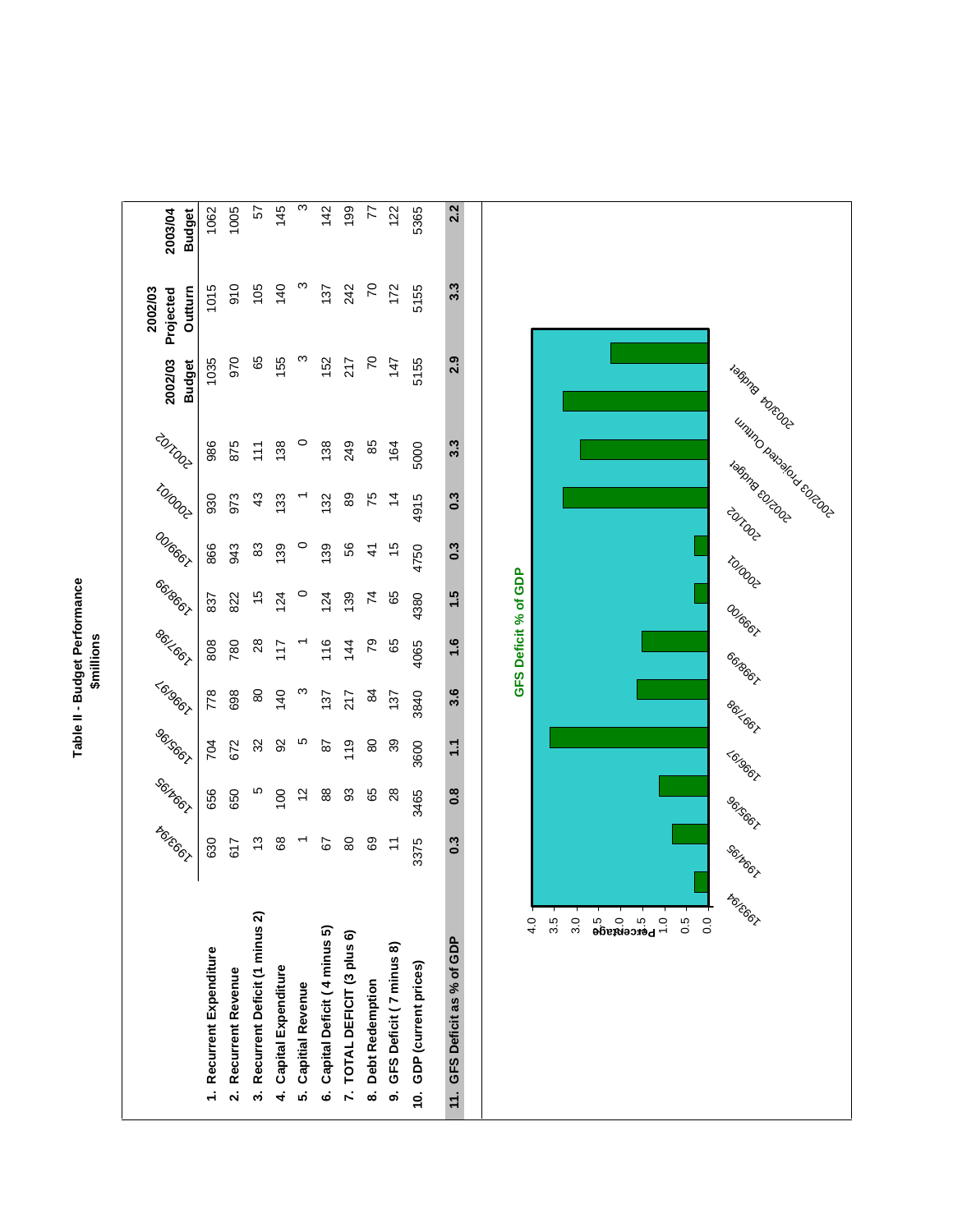

**Table III. Tourist Expenditure and Arrivals 1991 - 2001**



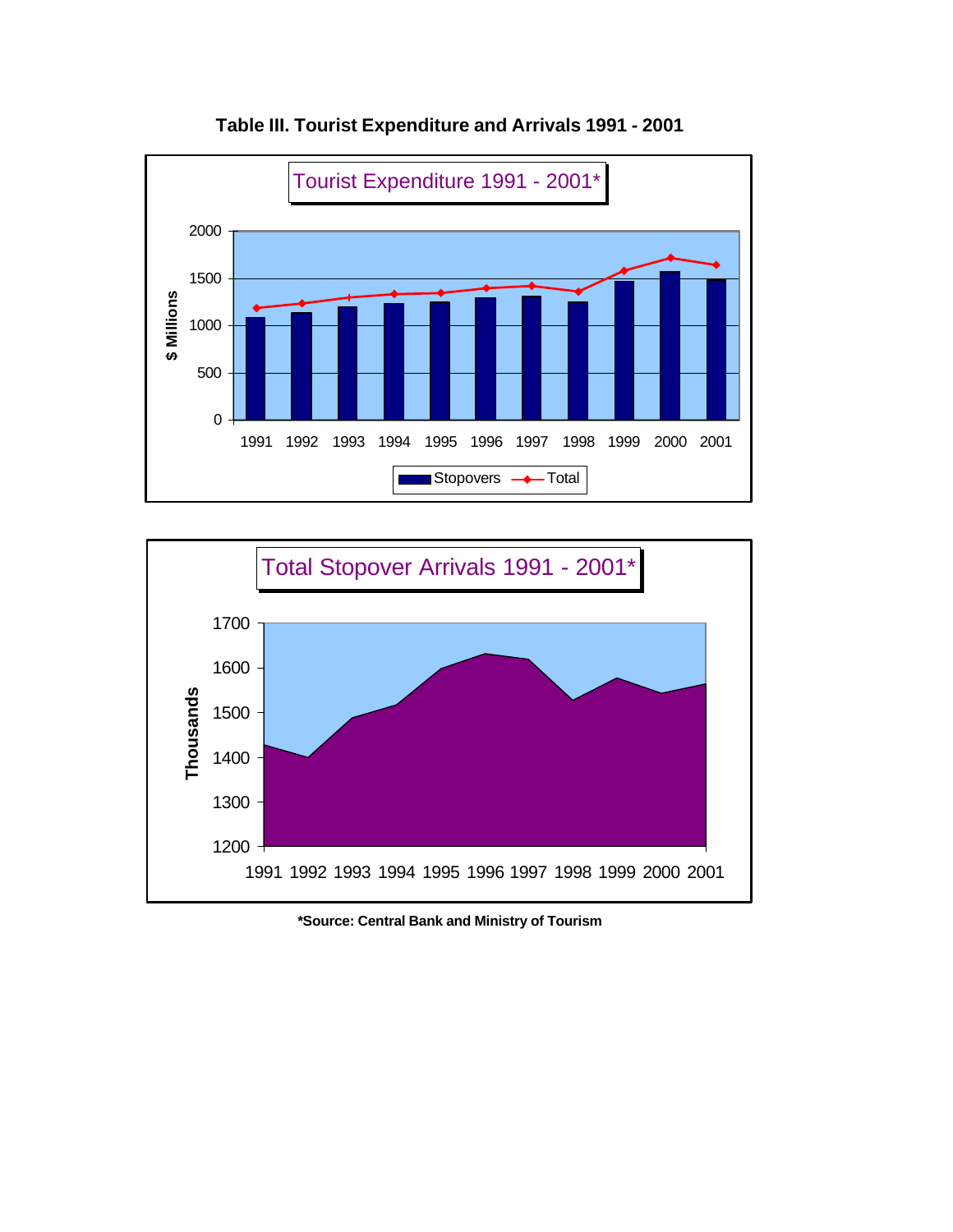

Source: Department of Statistics

Table IV. Unemployment Rates 1973-2001

**Table IV. Unemployment Rates 1973-2001**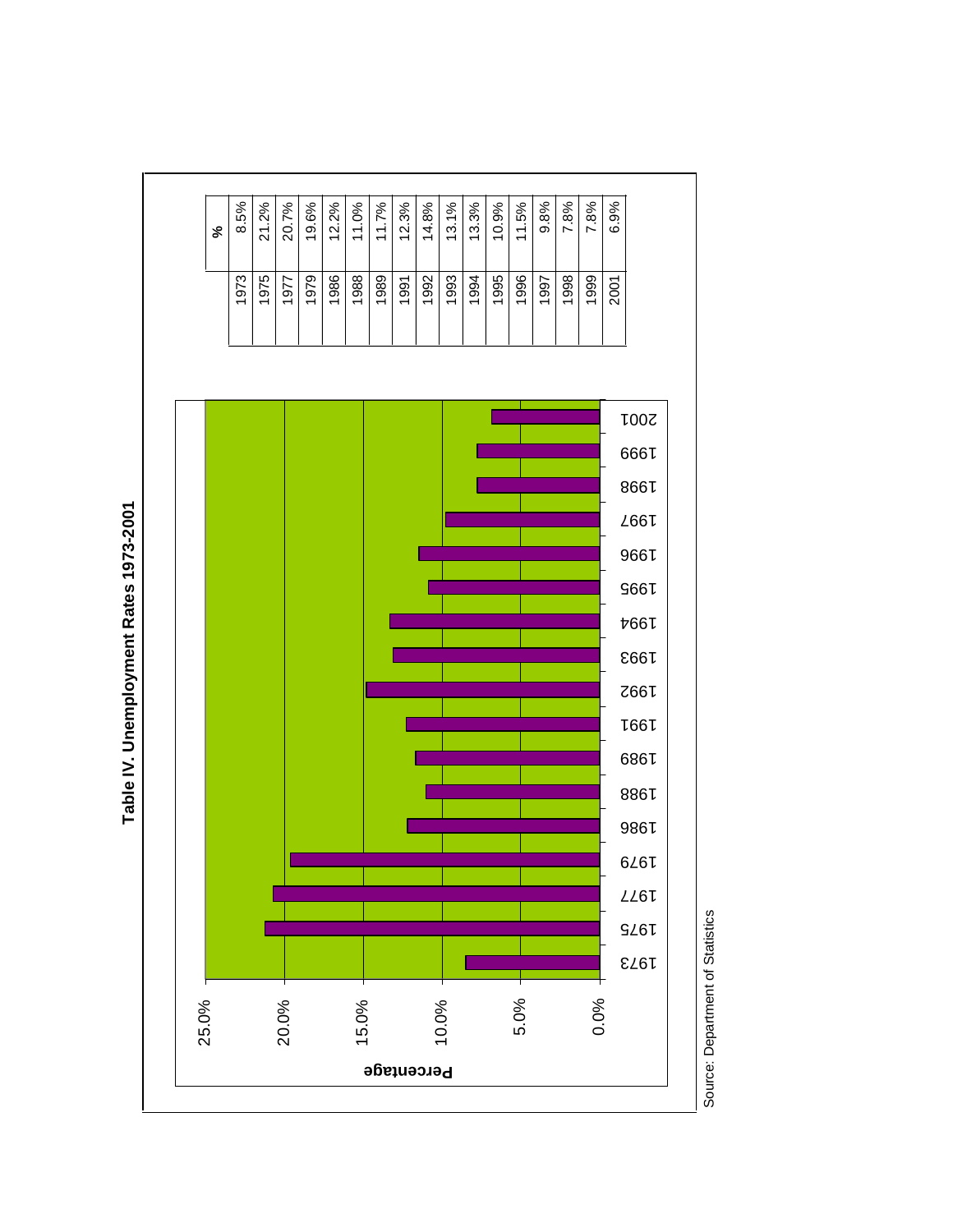

Table V Total External Reserves 1990 - 2002

Source: Central Bank Quarterly Statistical Digest, 2003 Source: Central Bank Quarterly Statistical Digest, 2003